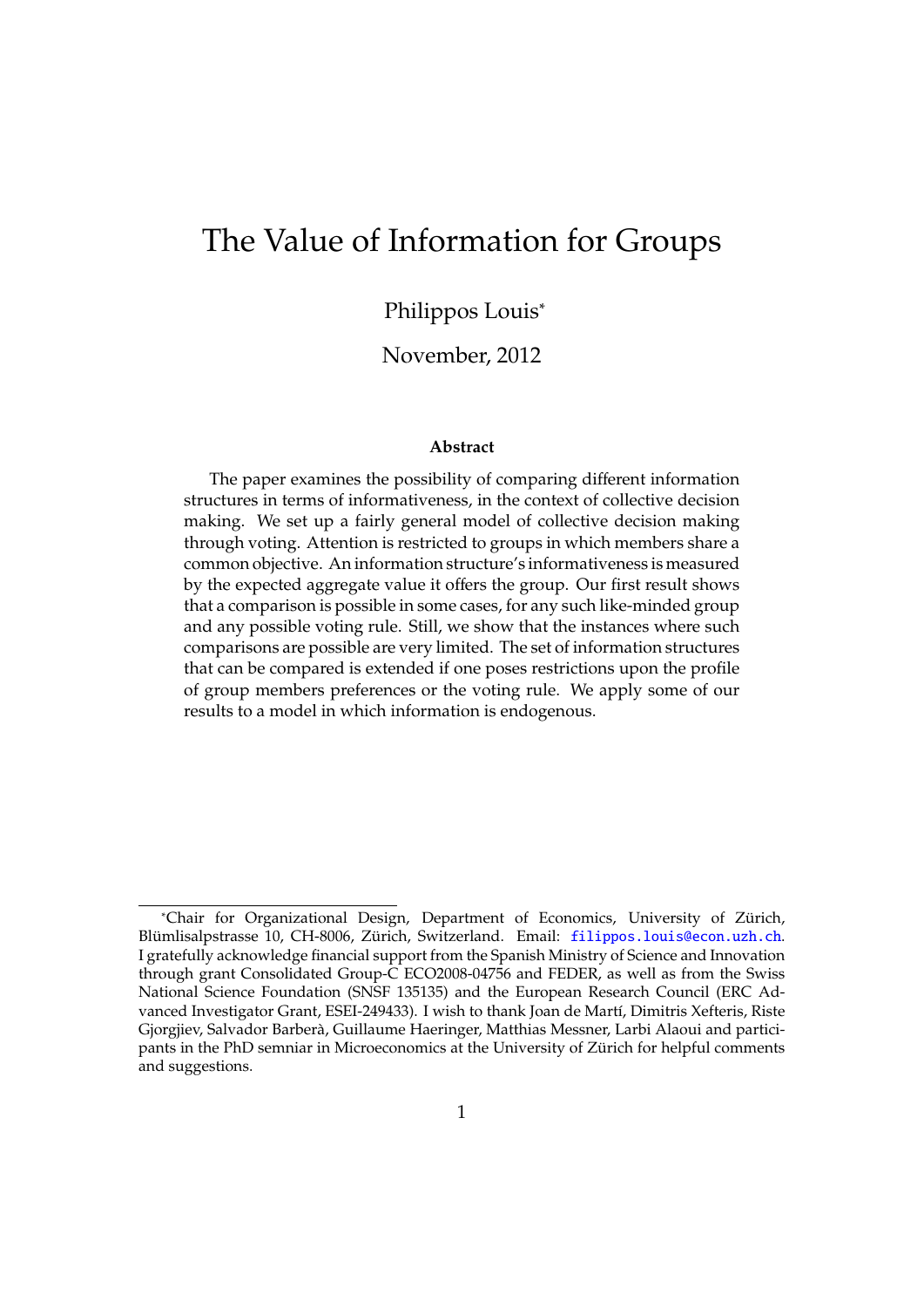## **1 Introduction**

Juries, FDA committees, hiring committees are all examples of groups of individuals that must make a decision: to convict or to acquit, to approve a drug or not, to hire a particular candidate. Furthermore, all members of these groups are *like-minded* because they share a common interest. If they had perfect information about the problem at hand they would all agree on what decision the group should take: acquit the innocent, reject a dangerous drug, hire an appropiate candidate for the job. Disagreement may arise because of imperfections in the information that the group members hold.

Groups can usually choose between a number of different sources of information that can reduce uncertainty about the outcome of their decision. Juries can hear different witnesses or admit specific evidence; an FDA committee can choose from an array of clinical trials for a drug; a hiring committee can ask for references from different sources, or have the candidate take specific tests. Given limited resources, these like-minded groups often face the choice of a specific source of information over another. Answering the question "what information source is better for the group?" is not straightforward. In this paper we show why not and under what conditions one can give a clear answer to that question.

It is well known that such an answer is not straightforward even for individual decision makers. They can not be hurt by any additional information, but the seminal work of Blackwell (1951) [\[5\]](#page-35-0) shows that one cannot always rank two alternative sources of information. They can be ranked when one source A is equivalent to source B plus some noise. In that case source B is preferred because it is, unambiguously, a more precise statistic of the state of the world than A. But, in general, which one is better depends on the decision problem at hand. Subsequent literature has tried to provide partial answers by looking at specific families of decision problems. We further discuss these studies in the literature review section.

When one looks at the problem from the point of view of a group, the problem of aggregating preferences conflicts with the comparison of informativeness provided by different sources. The focus of this paper is the understanding and resolution of these conflicting interests from the group's point of view. Therefore, we set up a collective choice problem, general enough to encompass different economic situations. The group faces a binary choice problem. The collective choice problem is resolved through voting. All information is public. In such a model and with preferences being common knowledge there is no scope for strategic manipulation of votes. What makes the problem of ranking preferences over information harder for a group? The following example illustrates the relevant difficulties.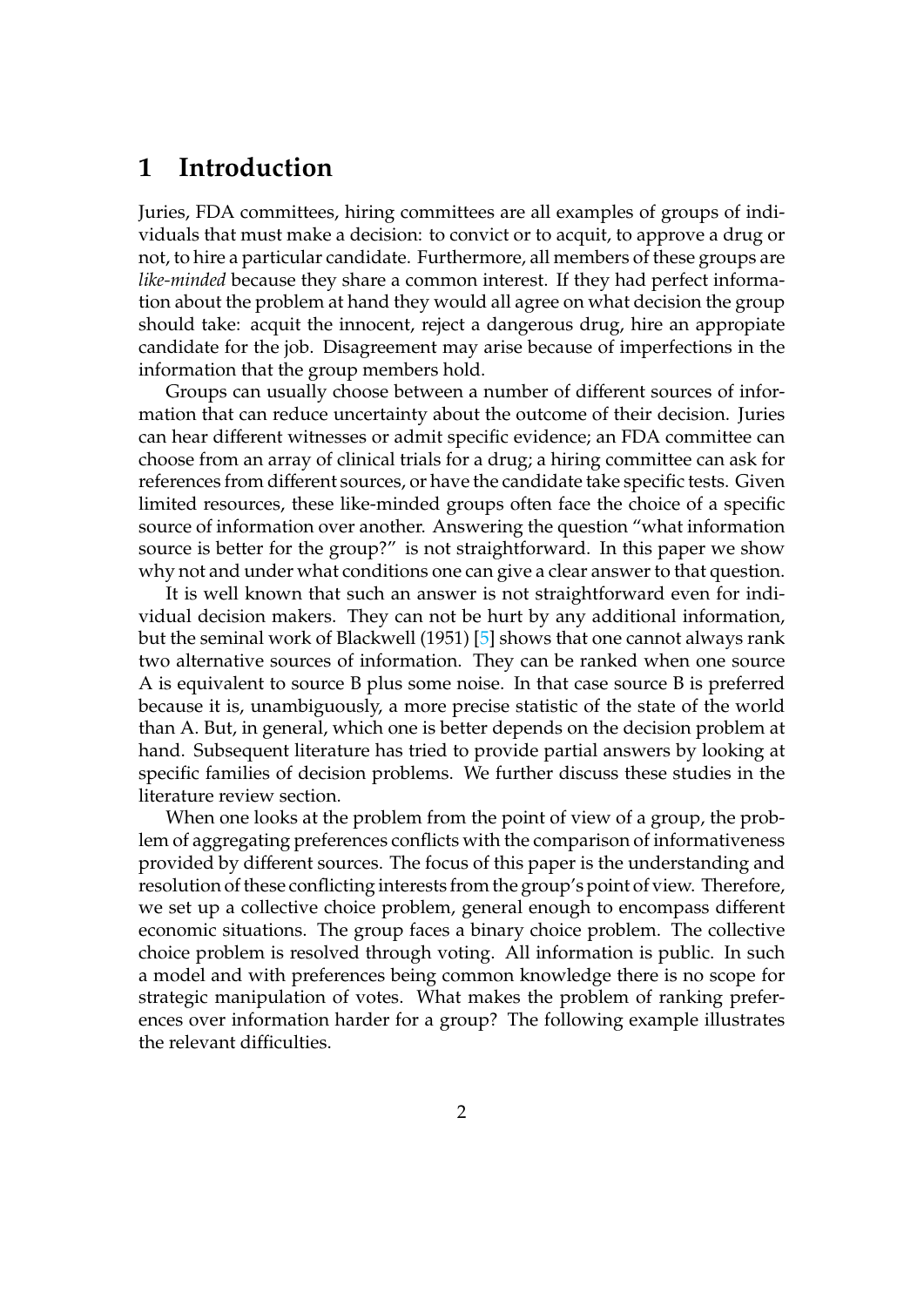**Example 1.** Consider a hiring committee comprised by two members: Anne and Bob. They face the choice of whether or not to hire a candidate for a job. The candidate may, or may not, be a good fit for the job. Any of the two possibilities is equally likely. The table in figure [1](#page-2-0) gives Anne and Bob's valuations of any possible outcome of their decision.

|                         |                | <b>Candidates condition</b> |                               |  |  |  |  |
|-------------------------|----------------|-----------------------------|-------------------------------|--|--|--|--|
| (Anne, Bob)             |                | Fit for job                 | Not fit                       |  |  |  |  |
|                         | Hire           | (1,1)                       | (0,0)                         |  |  |  |  |
| Committee's<br>decision | Do not<br>hire | (0,0)                       | $\frac{1}{4}$ , $\frac{2}{3}$ |  |  |  |  |

<span id="page-2-0"></span>Figure 1: Anne's and Bob's valuation of possible outcomes

Both members of the committee would agree on the best decision if they knew whether the candidate is appropiate for the job or not. Note also that while both agree on their valuation of making a wrong decision in either case, they also agree that the opportunity cost of not hiring a good candidate is higher than the opportunity cost of hiring an unfit candidate. That is, they both have a bias towards hiring. The bias is higher in Anne's case. Let us assume that unanimity is required in order to hire the candidate.

Before taking a decision they have the choice to either have somebody interview the candidate or have him take a test. Each of these procedures can give some additional information. To keep the example simple, suppose that the outcome of both procedures can be deduced to a binary noisy signal, in the form of a recommendation: 'hire' or 'don't hire'. This recommendation is public: the result of the interview or the test is common knowledge for both individuals. The tables in the following figures show the likelihood of each recommendation in each possible case, for each one of the two procedures.

| Likelihood of |                | <b>Candidates condition</b> |         |  |  |  |  |
|---------------|----------------|-----------------------------|---------|--|--|--|--|
| recomendation |                | Fit for job                 | Not fit |  |  |  |  |
|               | Hire           |                             |         |  |  |  |  |
| Recomendation | Do not<br>hire |                             | 2       |  |  |  |  |

Figure 2: Interview

| Likelihood of |                | <b>Candidates condition</b> |         |  |  |  |  |
|---------------|----------------|-----------------------------|---------|--|--|--|--|
| recomendation |                | Fit for job                 | Not fit |  |  |  |  |
|               | Hire           |                             |         |  |  |  |  |
| Recomendation | Do not<br>hire |                             |         |  |  |  |  |

Figure 3: Test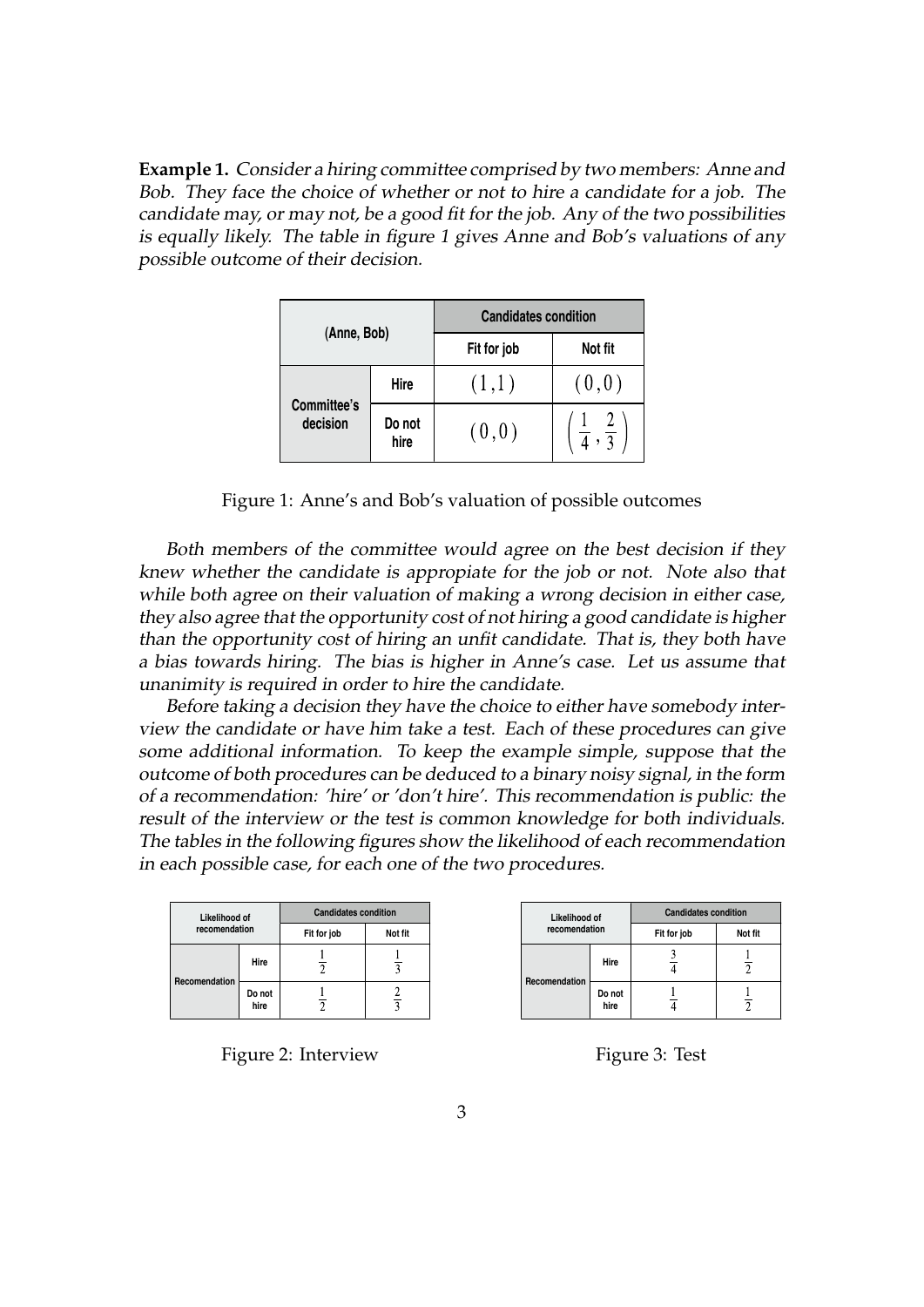The question we examine is which of the two procedures gives a higher expected value to the committee. After receiving a recommendation, Anne and Bob update their beliefs about the candidate's fitness for the job. They use their posterior to calculate their expected value from each of the two possible actions and vote for the action that gives them a higher expected value. It turns out that following an interview, both Anne and Bob would vote to hire the candidate. That is, a negative recommendation from an interview is not strong enough to overcome their bias towards hiring the candidate. On the other hand, if instead of an interview they use a test, Bob would vote according to the recommendation while Anne would still vote for hiring the candidate, regardless of the recommendation. Given that unanimity is required for a hire, the committee always hires the candidate after an interview, but only hires him if this is recommended after a test. We can thus calculate the expected social welfare for the committee after each of the two procedures:

$$
W(interview) = \frac{1}{2} \left[ \frac{3}{4} (1+1) + \frac{1}{4} \cdot 0 \right] + \frac{1}{2} \left[ \frac{1}{2} \cdot 0 + \frac{1}{2} \left( \frac{1}{4} + \frac{2}{3} \right) \right] = \frac{43}{48}
$$

Social welfare is higher when using the interview.

It is interesting to notice that the test is actually a more precise procedure. The posterior belief after a recommendation to hire is the same in both procedures. But a recommendation not to hire from the test gives a higher posterior belief that the candidate is not fit, compared to the same recommendation from an interview. This means that less precise public information has a higher social value.

In this example it is easy to see that this happens because the less precise recommendation does not affect the committee's decision either way: Anne's and Bob's bias is too strong and the recommendation is too weak. The strong recommendation from the interview may affect the vote of Bob but not the vote of Anne, since she is more biased. Still, given the decision rule here, this means that with the test, the final outcome may change, Anne does not want.

We do not examine how Anne and Bob decide whether to use an interview or a test. We just make the comparison between the expected value generated by each of these procedures.

In this example we perform the exercise of comparing two different sources of public information for a particular group. It is always possible to perform such a comparison for a given pair of information sources, a particular group and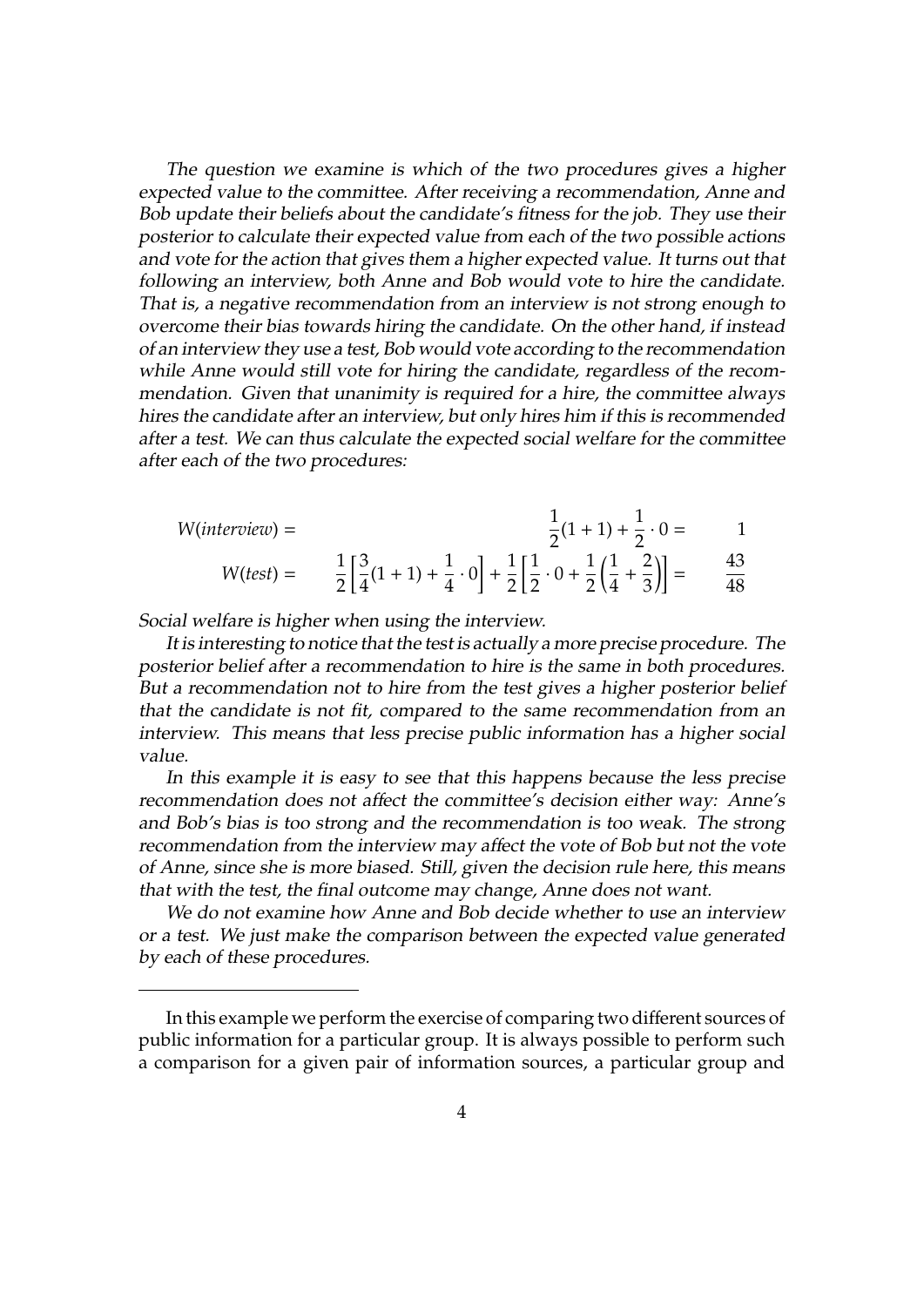a particular decision rule. In the remainder of the paper we show when such a comparison is possible for different combinations of individuals valuations and decision rules. As in the example we focus on situations with a binary choice and two possible states of nature. Unlike the example, we do not limit the analysis to binary signals but allow for the public signal to have any general form. Groups are allowed to have any possible number of members (even infinite). We only restrict individual valuations to be such that under perfect information all individuals would agree on the optimal choice.

### **1.1 Results**

We show first that it is possible to establish a partial order on information sources such that a particular source gives a higher value than another, for any possible profile of individual valuations and any possible voting rule. Alas, the cases where such an order is possible are limited. We show for instance that the only binary signal that dominates other binary signals in such a way is the perfectly revealing signal.

The partial order can be extended if one restricts the domain of possible individual valuations. In particular, if we restrict attention to groups that a priori receive the same expected value from both alternatives, it is possible to establish an extended partial order on information sources, for any possible voting rule. We give examples of parametric families of such sources that can be ordered according to some parameter. These include power distribution functions and exponential functions.

For any group, there may exist an optimal voting rule that maximizes social welfare. Such an optimal rule pinpoints a particular individual within the group as a decisive voter. If there exists an ordering on information sources according to the expected value they give to the decisive voter, then this order holds for the group if the optimal voting rule is applied.

Finally we use some of our results in an application of collective choice design. We look at a case where the group may obtain information before making a decision. This depends stochastically on how many of the group members want the group to receive this public information. We show how this demand for information depends on the voting rule used and we characterize the rule that maximizes the expected social value for the group. We then use the fact that some information structures can be ordered for any voting rule and perform comparative statics. It turns out that the more informative the available information structure, the more conservative is the optimal voting rule.

Throughout our analysis we assume that individual values from different outcomes represent the individuals' true valuations. This does not affect our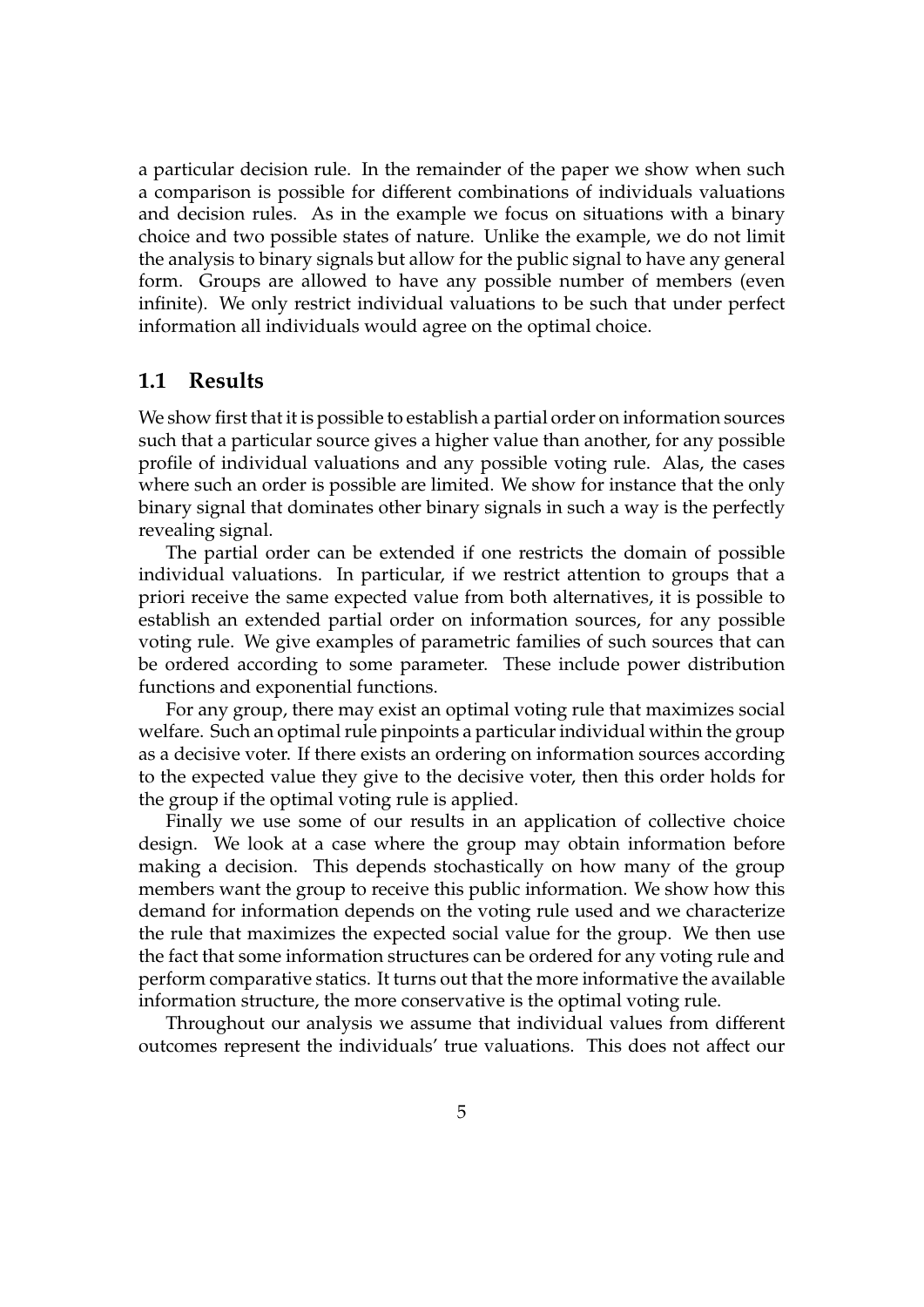analysis since we only perform comparisons of information structures without considering any mechanism for choosing a particular one among the available alternatives. For the cases covered in our first result, individuals would have no incentive to misrepresent their valuations: when information sources can be ordered in such a way, all group members agree with the group's ordering. When this is not possible, individuals could have incentives to misrepresent their valuations if this could affect the choice of information source. Such manipulation would not make any sense in order to affect the group's final choice: given binary choices and the type of preferences we consider, voting is a strategy-proof method. By misrepresenting their valuations the agents cannot obtain a better outcome.

#### **1.2 Literature review**

The seminal contribution to the literature on information structure comparisons is Blackwell (1951) [\[5\]](#page-35-0). There, an information structure is more informative than another if it is preferred by any decision maker for any possible decision problem.This strong condition induces a partial order on information structures. A more comprehensive order is offered by Lehmann (1988) [\[17\]](#page-36-0), who focuses on specific decision problems that are monotone, and on information structures that satisfy a monotone likelihood condition. Persico (2000) [\[21\]](#page-36-1), Athey and Levin (2001) [\[1\]](#page-35-1) and Jewitt (2007) [\[16\]](#page-36-2) move in the same direction and extend Lehmann's ordering for more general classes of monotone problems. In a recent contribution, Cabrales, Gossner and Serrano (2012) [\[6\]](#page-35-2) provide a complete order on information structures, based on a measure of entropy in the decision maker's beliefs, in a class of investment problems. Ganuza and Penalva (2010) [\[9\]](#page-36-3) take a different approach than these papers. They provide an ordering that is not based on any class of decision problems. Instead, they order different information structures in terms of the variability of conditional expectations they generate. They use this order to study the incentives of an auctioneer to disclose information. Similarly to all these papers, the present one shares the aim of comparing different information structures. It differs in doing so from the point of view of a group of agents instead of a single decision maker.

A series of papers by Gersbach (1991 [\[11\]](#page-36-4), 1992 [\[12\]](#page-36-5), 1993 [\[13\]](#page-36-6), 2000 [\[14\]](#page-36-7)) study the value of public information for groups that face a collective choice problem. Through different examples it is shown that it is possible for public information to be harmful for even a majority of voters. There are important differences between our work and Gersbach's contribution. Gersbach's approach is valid for a more general family of collective choice problems, with multiple alternatives and no restriction on preferences, but it only considers comparisons between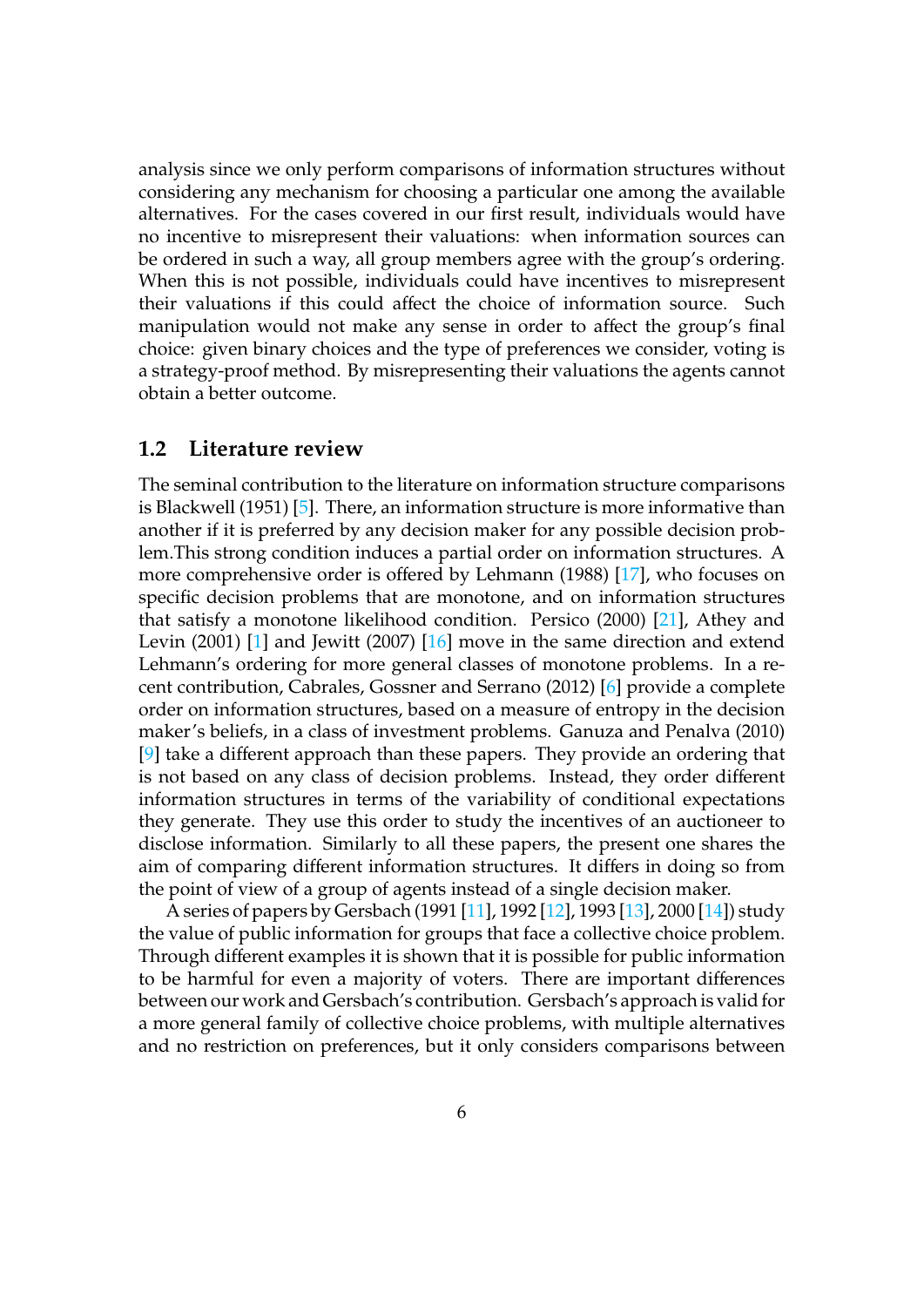two extreme cases: perfect uncerainty or perfect information. Our institutional restrictions in the choice problem allow us to compare situations with different degrees of uncertainty

Messner and Polborn (2012) [\[19\]](#page-36-8) and Strulovici (2010) [\[24\]](#page-37-0) are two papers that look at the attitude towards experimentation of groups of individuals, that make decisions collectively. In both of them the setup is dynamic. In the first one, the group faces the option to take a decision immediately, or to wait to obtain more information. In the second one, the group decides through voting whether it wants to continue experimenting with a particular policy. Continuous experimentation allows voters to learn about the policy's effects on their welfare. Both papers focus on the choice of the collective decision making rule and on how it determines the degree to which group members learn. Similarly, one way to look at what we do in this paper is to think that the group is engaged in a one stage experimentation game in which experimentation can take different forms and we look at which type of experimentation offers the highest value to the group.

The study of collective choice by groups of individuals that share a common goal, in environments with incomplete information, goes back to Condorcet in the 18th century and was studied later as well by Marshak and Radner (1972) [\[18\]](#page-36-9) in their theory of teams. More recently, Austen-Smith and Banks (1996) [\[2\]](#page-35-3) showed that strategic considerations may not allow the correct aggregation of information in such groups. Feddersen and Pesendorfer (1997) [\[8\]](#page-35-4) show that if the size of the group goes to infinity, information is correctly aggregated. Persico (2004) [\[22\]](#page-36-10), Gerardi and Yariv (2008) [\[10\]](#page-36-11) and Gershkov and Szentes (2009) [\[15\]](#page-36-12) study how the incentives of group members to acquire information depend on the design of the decision mechanism. Bergemann and Välimaki (2005)  $[4]$  $[4]$ survey the literature on information acquisition in the context of committees and other mechanism design problems. In all of this line of the literature, any information that the agents have or may acquire is a priori private. This gives rise to particular strategic considerations on their part when making decisions on whether or not to acquire information, on how they communicate with others or on how to vote. All these are absent in our setting: attitudes towards information depend strictly on individuals' valuations and the design of the decision process, not on the possible existence of any private information.

The possible value of public information to a set of individuals is studied in Morris and Shin (2002) [\[20\]](#page-36-13). In their setting, individuals are involved in a game where actions have strategic complementarities. They find that more public information is socially beneficial when agents have no private information. When this is not true, more public information may hurt society. In their paper decision making is decentralized. Public information can help agents make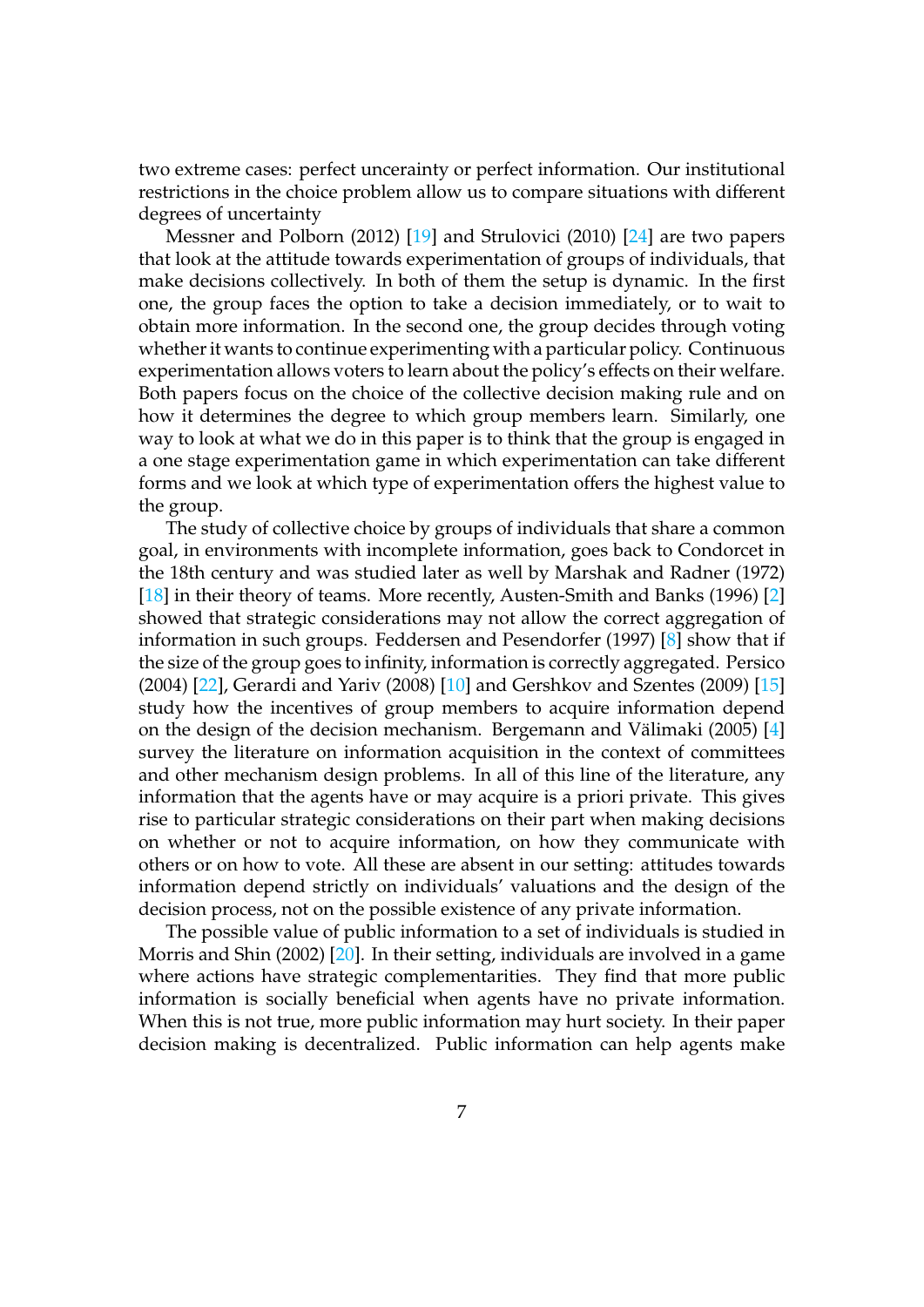better decisions but may also serve as a coordination device. In our setting, decision making is centralized. Public information's value lies solely in its instrumental function in improving decision making by reducing uncertainty about the state of the world.

## **2 The model.**

In this section we setup a model of collective choice. Any results we obtain concerning the possibility of ordering information sources refer to this model.

## **2.1 Like-minded groups.**

Consider a set of agents *I* (possibly infinite) that have to choose, jointly, between two possible collective actions,  $x \in X = \{0, 1\}$ . These may represent, for example, two alternative policies, or two different candidates for a post. We may refer to these simply as the "low" and "high action". There is an unknown state of nature that can have two possible values,  $\theta \in \{0, 1\}$ . We may also refer to these as the "low" and "high" state respectively. Agents share a common prior regarding the state of nature. Let  $\pi$  represent the ex-ante probability agents assign to the state of nature being high:  $\pi = Pr(\theta = 1)$ .

Individual valuations depend both on the collective action *x* and the state of nature  $\theta$  and are given by a function  $u_i(x, \theta, t_i)$ . Notice that we only assume that all individuals' utility functions depend on the same variables, namely *x*, θ and an idiosyncratic parameter  $t \in T \subseteq \mathbb{R}$ . This parameter represents the possible bias of an individual towards either one of the actions the group may take. In particular, let  $\lambda_i(t) = \frac{u_i(1,1,t)-u_i(0,1,t)}{u_i(0,0,t)-u_i(1,0,t)}$ *u*<sub>*i*</sub>(*n*,*t*,*i*)−*u<sub>i</sub>*(*n*,*t*,*l*)</sub> be an agent's *bias function*. That is the ratio of the opportunity cost from choosing the low action in the high state, over the opportunity cost from choosing the high action in the low state. We make the following assumption:

**Assumption 1.** The bias function  $\lambda_i(t)$  increasing in *t* and for  $t > t'$ ,

$$
\lambda_i(t) > \lambda_j(t'), \ \forall i, j \in I
$$

What this says is that individuals of a higher type are more biased in favor of the high action. Furthermore, it states that it is possible to order individuals in terms of their bias simply by knowing their type *t* and without any further information about their valuations. We take advantage of this fact to lighten notation and we from now on refer to the bias of individual *i* simply as  $\lambda(t_i)$ , omitting the subscript for  $\lambda$ .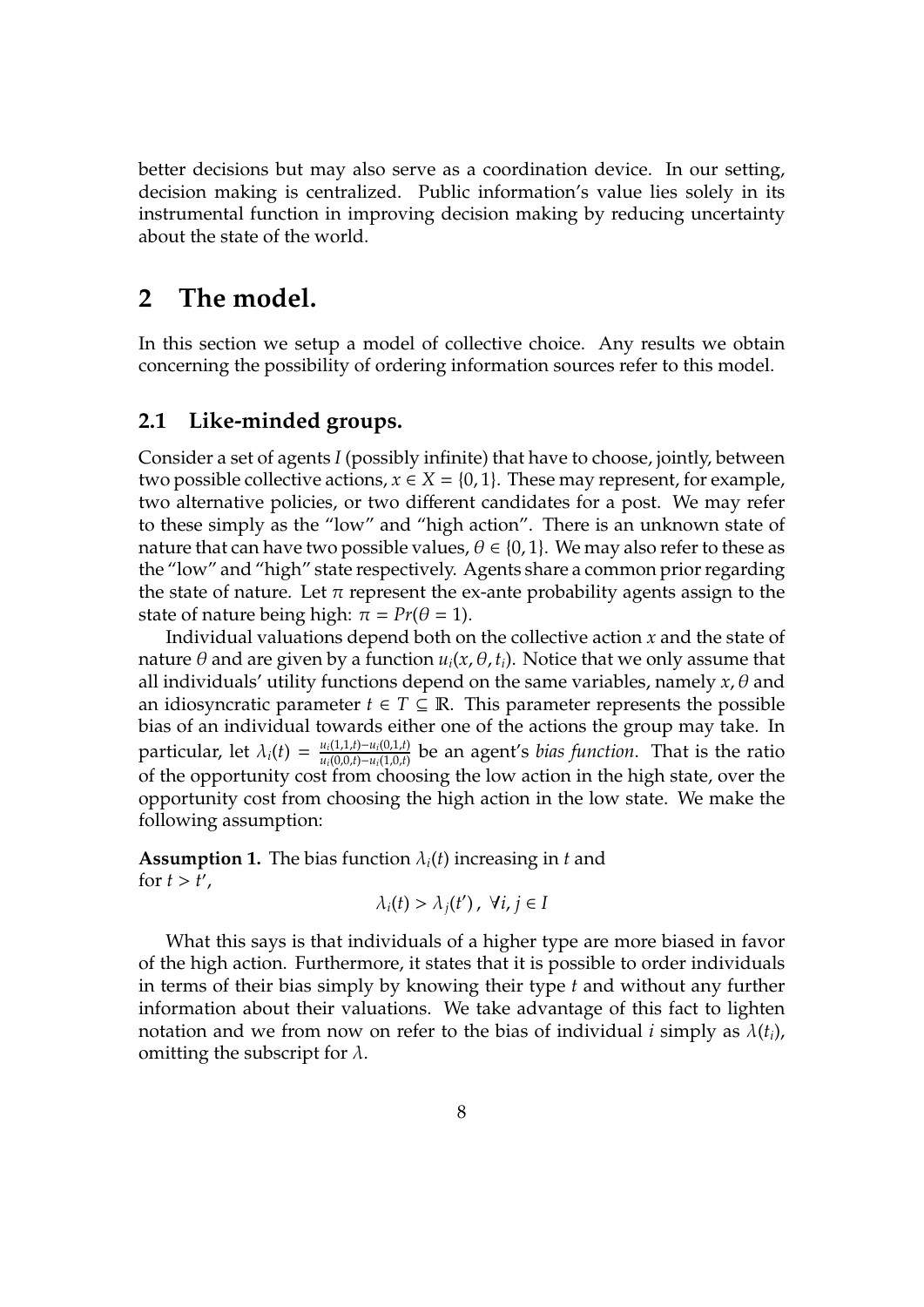It is helpful for our analysis to assume that agents are distributed over the type space *T* following a distribution ξ(*t*) which may be either continuous or discrete. All agents have equal mass. The total mass of agents is normalized to 1:  $\int_T \xi(t)dt = 1$ . In the case of a discrete distribution the integral should be substituted by a summation $^1.$  $^1.$  $^1.$ 

We shall further assume that all agents together form what we name a *likeminded group (LMG)*[2](#page-0-0) .

**Definition 1.** *A set of individuals I is a like-minded group if:*

$$
u_i(\theta, \theta, t_i) > u_i(1 - \theta, \theta, t_i),
$$
  

$$
\forall \theta \in \{0, 1\}, \ t_i \in T, i \in I
$$

**Assumption 2.** *I* is a like-minded group.

As can be seen from the definition, all members of a LMG agree on what the best action is in each state of nature. This does not mean that members of a LMG always agree on what action the group should take. Given the uncertainty about the state of nature there may be disagreement resulting from individual biases in favor of the higher or lower action.

Tables [4](#page-8-0) and [5](#page-8-1) show two examples of 2-member groups. The numbers in the cells represent the value for each group member given the action in a specific state. Group 1 is not a LMG. Agents disagree on the optimal choice in the high state. Group 2 is a LMG. Assuming the numbers represent the values of agents 1 and 2 respectively we can compute  $\lambda_1(t_1) = 1 > \frac{1}{4}$  $\frac{1}{4} = \lambda_2(t_2)$ , which means  $t_1 > t_2$ : agent 2 is biased towards the low action.

| $\theta = 0$   $\theta = 1$ |      |  | $\theta = 0$ $\theta = 1$ |      |
|-----------------------------|------|--|---------------------------|------|
| $x = 0$   10, 10   10,8     |      |  | $x = 0$   1, 100   0, -10 |      |
| $x = 1$ 8,8                 | 8,10 |  | $x = 1 \mid 0, 20 \mid$   | 1,10 |

<span id="page-8-0"></span>Figure 4: Group 1 is not a LMG

<span id="page-8-1"></span>Figure 5: Group 2 is a LMG

<sup>1</sup>Note that *xi*(*t*) is not a probability distribution and the fact that  $\int_{\mathcal{T}} \xi(t) dt = 1$  is just a normalization. In our analysis we assume that agents' types are common knowledge

<sup>&</sup>lt;sup>2</sup>The term 'committee' is often used in the literature to describe groups with such preferences. But besides preferences, the term also has connotations of relatively small groups and 'committee members' are often assumed to possess private information which they are expected to aggregate. In our model groups may be of any size and we assume there is no private information. We therefore prefer this alternative term.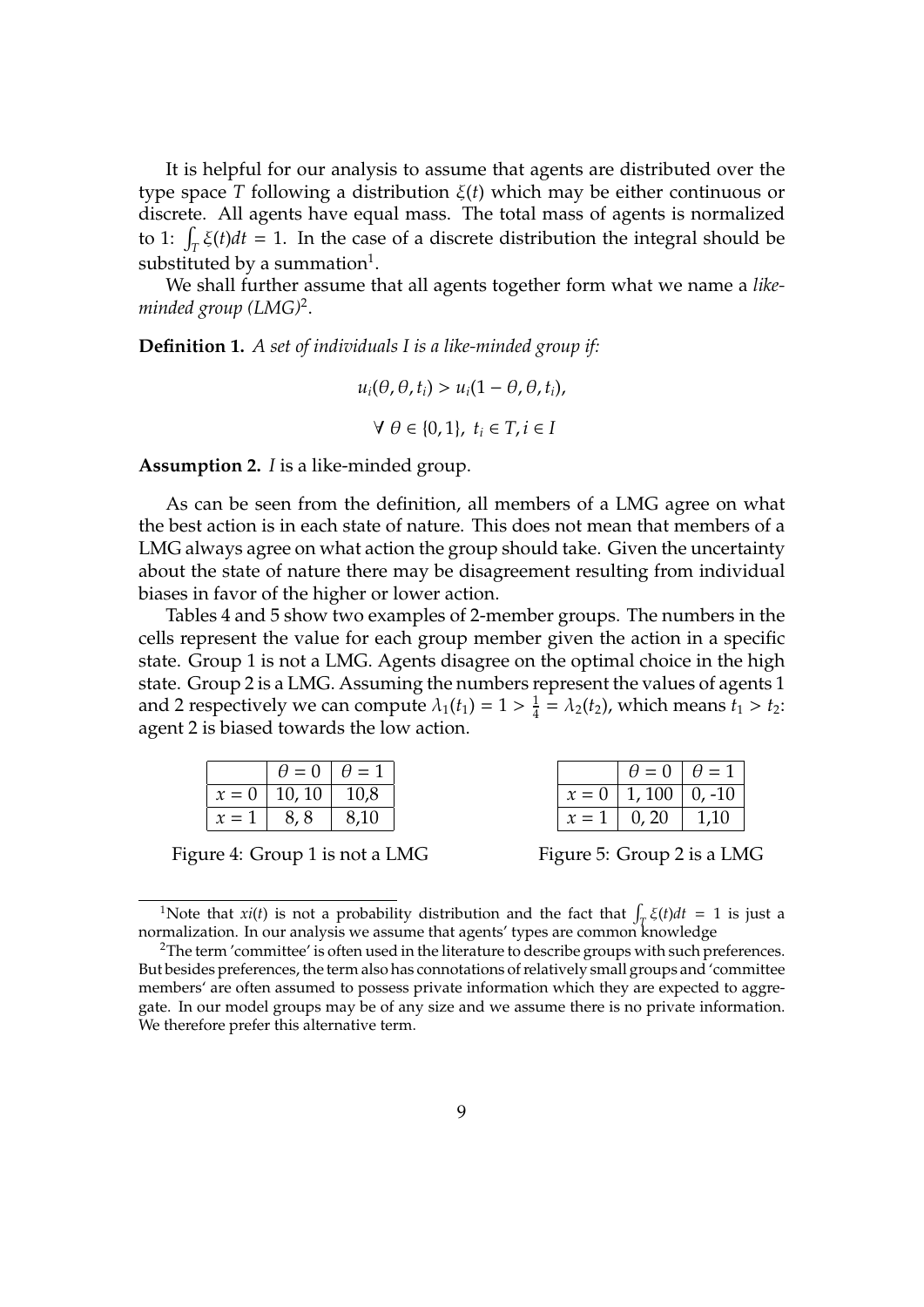## **2.2 Information.**

The group receives a public signal  $s \in S \subseteq \mathbb{R}$  (common to all individuals) about the state of nature before taking a decision. In particular, the signal *s* is distributed according to a cumulative distribution function  $F_{\theta}(s)$  on the set *S* of possible signals. From now on we refer to either the information structure (the pair  $\{F_0(s), F_1(s)\}$ ) or the distribution (the unconditional distribution  $F(s; \pi)$ ) interchangeably or simply by *F*. We use  $f_{\theta}(s)$  to denote the probability density function for continuous signals and use the same notation for discrete signals, implying  $f_{\theta}(s) = Pr(s|\theta)$  for such signals. We assume that the distribution satisfies the *monotone likelihood ratio property (MLRP)*.

**Assumption 3.**  $\frac{f_1(s)}{f_0(s)} \ge \frac{f_1(s')}{f_0(s')}$  $\frac{f_1(s')}{f_0(s')} \Leftrightarrow s > s'.$ 

In other words, higher public signals imply that the high state of nature  $\theta = 1$ is more likely.

For the moment we make no further assumptions on *S*. While we use integrals over subsets of *S* in the analysis that follows, and unless mentioned otherwise, results also hold in the case of a discrete signal space and proofs can be obtained by substituting integrals with summations.

## **2.3 Individual and Collective Choice.**

#### **2.3.1 Individual choice**

Before setting up our model of collective choice it is useful to understand how individuals behave in such a setup. Or, in different words, by looking at "groups" of a single individual.

Let  $\phi_i : S \to X$  be a decision rule for an individual agent *i*. Given a decision rule  $φ<sub>i</sub>$  and an information structure *F*, an agent's ex ante expected value is:

$$
u_i(\phi_i, F, t_i) = \pi \int_{s \in S} u_i(\phi_i(s), 1, t_i) f_1(s) ds + (1 - \pi) \int_{s \in S} u_i(\phi_i(s), 0, t_i) f_0(s) ds
$$

Now let  $\hat{\phi}_i: S \times T \to X$  be the optimal decision rule i.e. the one that maximizes the individuals expected payoff given the public signal. It can be easily seen that the MLRP on the information structure implies that  $\hat{\phi}_i(s, t_i)$  is a threshold function.

<span id="page-9-0"></span>**Lemma 1.** *There either exists a threshold*  $\tilde{s}_i(t_i)$  *such that:* 

$$
\hat{\phi}_i(s, t_i) = \begin{cases} 1, & s > \tilde{s}_i(t_i) \\ 0, & otherwise \end{cases}
$$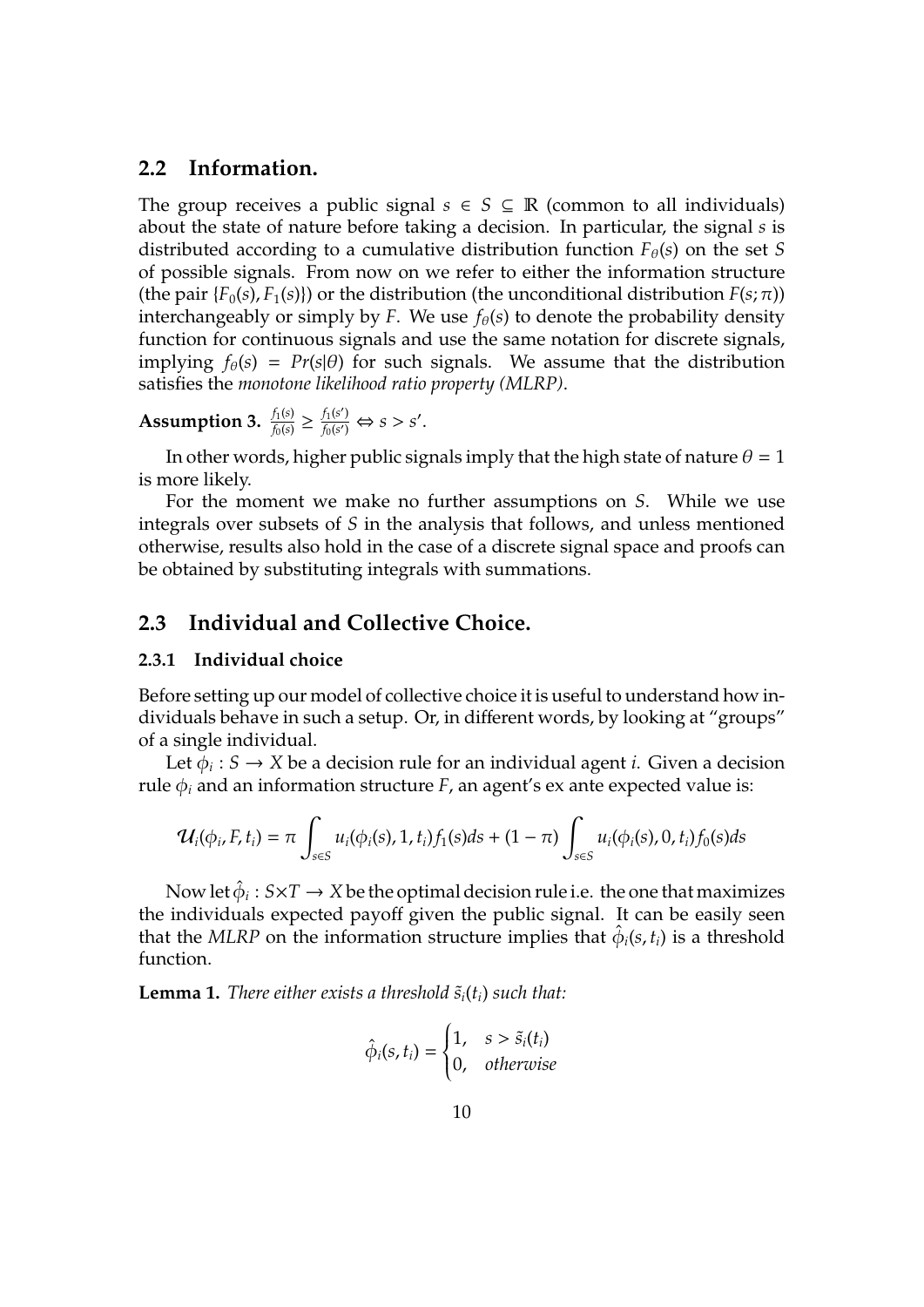$or$   $\hat{\phi}_i(s,t_i)$  is constant.

*Proof.* All proofs of lemmas and propositions can be found in the appendix.  $\Box$ 

In particular, the threshold  $\tilde{s}(t)$  is defined as follows:

<span id="page-10-0"></span>
$$
\tilde{s}(t) = \max\left\{s \; : \; \frac{f_1(s)}{f_0(s)} \frac{\pi}{1 - \pi} \lambda(t) \le 1\right\} \tag{1}
$$

Furthermore, this threshold is decreasing in the agent's type.

#### <span id="page-10-1"></span>**Lemma 2.**

$$
\tilde{s}(t) \ge \tilde{s}(t') \quad \text{for} \quad t < t'.
$$

At this point we make one last assumption on the set of possible signals that comes with no loss of generality, but makes sure that the threshold is always well defined:

**Assumption 4.** There exists  $s \in S$ , with  $s \in s$ ,  $\forall s \in S \setminus \{s\}$ , and  $F(s) = 0$ . We further assume  $\underline{s} = -\infty$  if and only if  $(-\infty, s') \in S$  for some  $s' \in \mathbb{R}$ 

For the analysis that follows it may be useful to remark that given the way we define the threshold,  $\tilde{s}(t_i)$  is the highest value of *s* such that *i* still prefers  $x = 0$ over  $x = 1$ . This is particularly important in the case of discrete signals.

#### **2.3.2 Collective choice**

The group makes decisions using a voting rule in the following way: Action  $x = 0$  is taken if a proportion of at least  $q \in [0, 1]$  members of the group agree to take this action. Members of the group agree to take an action if it is the optimal decision they would take as individual decision makers<sup>[3](#page-0-0)</sup>. Therefore it is given by the function  $\hat{\phi}_i$ ( $s$ , $t_i$ ). Thus, the group's decision function is:

$$
x(q,s) = \begin{cases} 1, & \int_T \hat{\phi}(s,t)\xi(t)dt < q \\ 0, & \text{otherwise} \end{cases}
$$

Given the preferences, it is easily seen that after receiving the public signal the group divides into two ordered subgroups.

<sup>&</sup>lt;sup>3</sup>As was mentioned in the introduction, given preferences individual preferences, voting under any *q*-rule is strategy proof. This means that voting for one's preferred choice is a dominant strategy.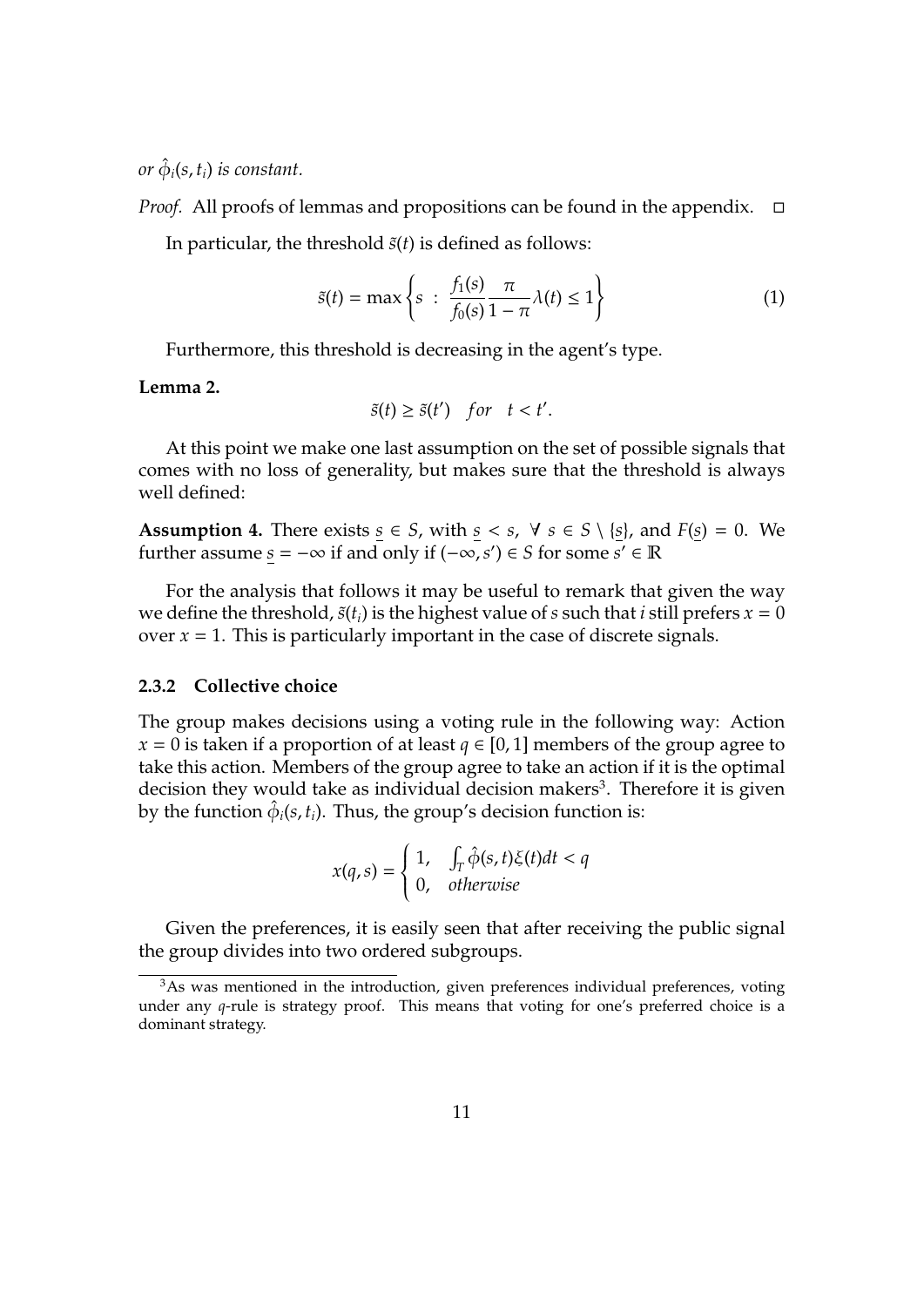<span id="page-11-0"></span>**Lemma 3.** *Given a public signal*  $\hat{s}$ *, there exists*  $\tilde{t}(\hat{s})$  *such that:* 

$$
\hat{\phi}(\hat{s}, t) = \begin{cases} 1, & t > \tilde{t}(\hat{s}) \\ 0, & \text{otherwise} \end{cases}
$$

*Furthermore,* ˜*t*(*s*) *is decreasing in s.*

Some individuals of a low type with a threshold  $\tilde{s}$  above the received signal consider  $x = 0$  optimal. The rest of the group, that is higher type individuals, consider  $x = 1$  as optimal. The group's final decision will depend on whether the mass of the first of these subgroups is larger than the quota *q*. If it is, then according to the decision rule, the group takes action  $x = 0$ . If not, it takes action  $x = 1$ . If the voting rule is simple majority we know that the group's decision always coincides with the vote of the median voter. The following lemma generalizes this idea for all possible *q*-rules.

**Lemma 4.** *The decisive type is the policy type*  $t_d(q)$  *that satisfies:* 

$$
\int_{(-\infty,t_d)} \xi(t)dt < q \text{ and } \int_{(-\infty,t_d]} \xi(t)dt \ge q
$$

*The group's decision function can be written as follows:*

$$
x(q,s) = \begin{cases} 1, & t_d(q) > \tilde{t}(s) \\ 0, & \text{otherwise} \end{cases}
$$

It is easy to see why this result holds: to know whether the group takes action 0 or 1 we just have to know whether an individual with the decisive type  $t_d$  prefers 0 or 1. Given lemma [3,](#page-11-0) we know that if an individual of type  $t_d$ prefers  $x = 1$ , so will all individuals to his right (of a higher type) and following the decision rule,  $x(q, s) = 1$ . If the individual prefers  $x = 0$ , then so will all individuals to his left as well, and their mass is more or equal to *q* and therefore  $x(q, s) = 0$ . Note that the *decisive type* is defined in a way that depends on the distribution of types for a particular group and is always well defined.

This concludes our modeling of collective choice for LMG's. In the following section we examine whether it is possible to order different distributions with respect to the value they provide to the group in this framework.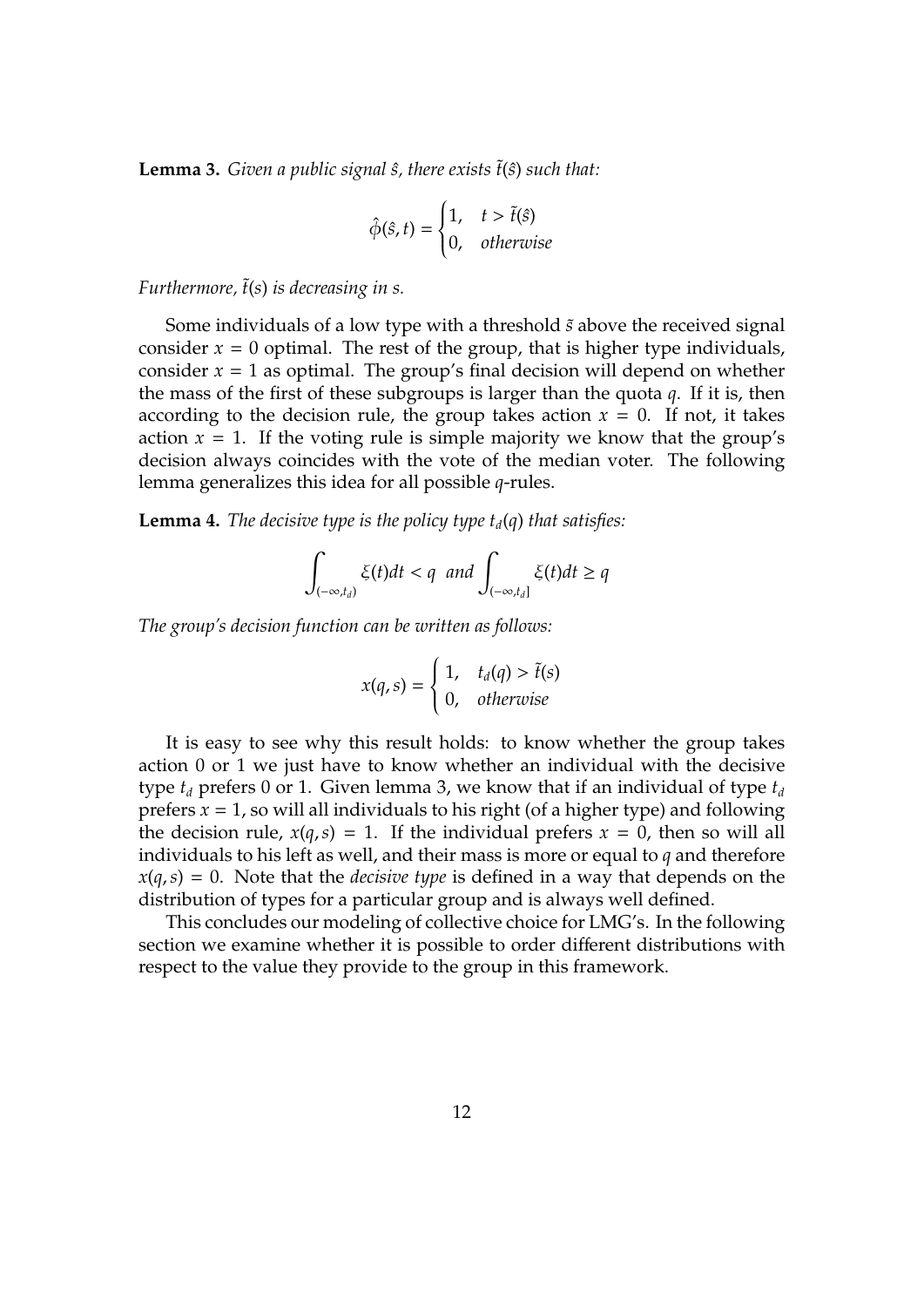## **3 Comparing Information Structures**

The value of information lies in the degree to which it allows an agent to take better decisions. Therefore, when comparing two information structures, say *F* and *G*, one sais that *F* is more informative than *G* when the expected payoff for the decision maker under *F* is higher than under *G*. Making such a comparison for a specific decision problem is not complicated. But when the same comparison is made for a different decision problem the previous ranking in terms of informativeness may not hold. A vast literature in economics and statistics studies the properties of information structures that allow such comparisons and gives orderings that are valid for more or less general families of decision problems. In this section we attempt a similar exercise. Instead of looking at individual decision problems, we focus on a collective choice problem. When is an information structure better for the group than another one?

We attempt to answer this question in terms of the collective choice model setup in the previous section. Still, for this question to have a content one must define the value of information for a group. As in Gersbach (1991 [\[11\]](#page-36-4); 1992 [\[12\]](#page-36-5); 1993 [\[13\]](#page-36-6); 2000 [\[14\]](#page-36-7)), we choose to follow a utilitarian approach. We consider the sum of individual group members' valuations following the collective choice made under a particular information structure to represent the value of this information for the group.

**Definition 2.** *A group's expected value from an information structure F is:*

$$
\mathcal{V}(\hat{\phi}_d, F, \pi, q) = \int_T \mathcal{U}_i(\hat{\phi}_d, F, \pi, t_i, q) \xi(t_i) dt
$$

Having defined the value of information for groups we can now define informativeness for a group. Like in the literature concerning comparisons of information structures for individual decision makers, we consider a particular information structure to be more informative than another if it offers a higher expected value to the decision maker. In our case the decision maker is the group. Formally, we use the following definition:

**Definition 3.** *We say that F is* more informative for the group *than G and denote it as:*

$$
F \geq_I G
$$

*if and only if:*

$$
\mathcal{V}(\hat{\phi}_d, F, \pi, q) \geq \mathcal{V}(\hat{\phi}_d, G, \pi, q)
$$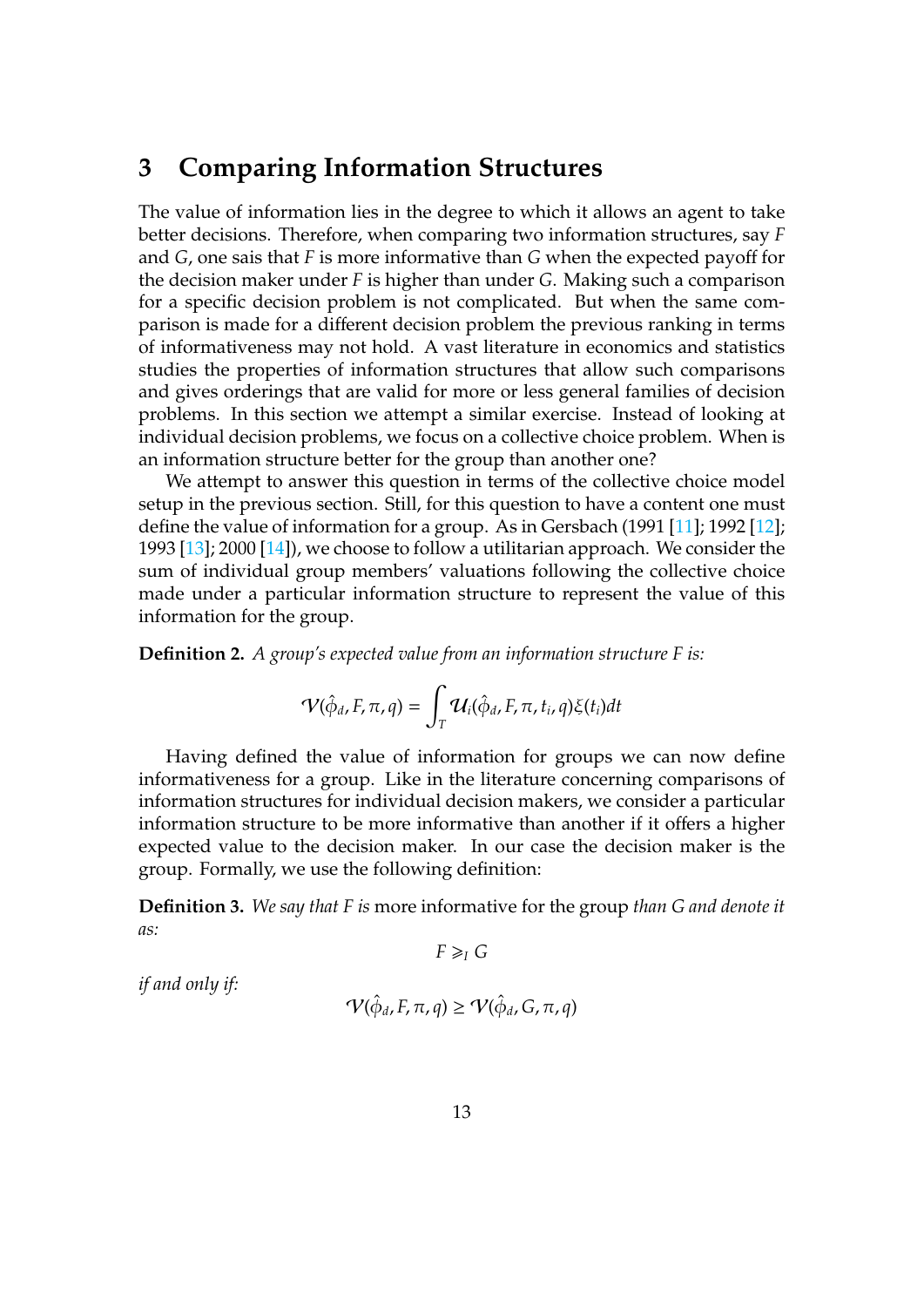### **3.1 Strong dominance**

It follows from these definitions that how we rank two distributions depends not only on the their characteristics but also on the heterogeneity and distribution of group members' preferences, and the decision rule used to make the collective choice. Appropriate restrictions on these objects could deliver an answer to our question but with a loss in generality. We first attempt to provide a more general answer. This is in terms of conditions on distributions that, if satisfied, give a ranking of distributions that does not depend on the group's characteristics and the decision rule used. The only essential assumption is that of the group being like-minded.

The following definition formalizes the type of relation among distributions we look for:

**Definition 4.** We say that F strongly dominates *G* if  $F \neq G$  and  $F \geq I$  *G* for any I and *anny q. We denote such a relationship as*

 $F \gg G$ 

We obtain a partial order of distributions in terms of strict dominance. Our first main result gives the conditions that allow us to rank two distributions in such a way.

<span id="page-13-0"></span>**Proposition 1.** Let I be a like-minded group with  $t_i \in T$ . Let F, G be two information  $structures$  and  $\hat{s}_{H}(k) = argmax\{\frac{h_1(s_H)}{h_0(s_H)}\}$  $\frac{h_1(s_H)}{h_0(s_H)} \le k$  *for*  $(H, h) \in \{(F, f), (G, g)\}.$ *Then,*

 $F \gg G$ 

*if and only if, for all*  $k > 0$ *,* 

<span id="page-13-2"></span><span id="page-13-1"></span>
$$
F_0(\hat{s}_F(k)) \ge G_0(\hat{s}_G(k))
$$
\n
$$
and
$$
\n
$$
F_1(\hat{s}_F(k)) \le G_1(\hat{s}_G(k))
$$
\n(3)

To understand the conditions in Proposition [1](#page-13-0) notice that:  $F_0(\tilde{s}_F(t_d(q)))$  is the probability that the group takes the right decision ( $x = 0$ ) when the state is  $\theta = 0$ , while  $1 - F_1(\tilde{s}_F(t_d(q))$  is the probability of taking the right decision ( $x = 1$ ) when the state is  $\theta = 1$ . Changing the voting rule changes the type of the decisive voter and therefore also  $\tilde{s}(t_d(q))$ . If the conditions in the proposition hold, then for any possible voting rule and any possible group or, instead, any possible value of  $\tilde{s}(t_d(q))$ , the probability of making the right decision in any of the two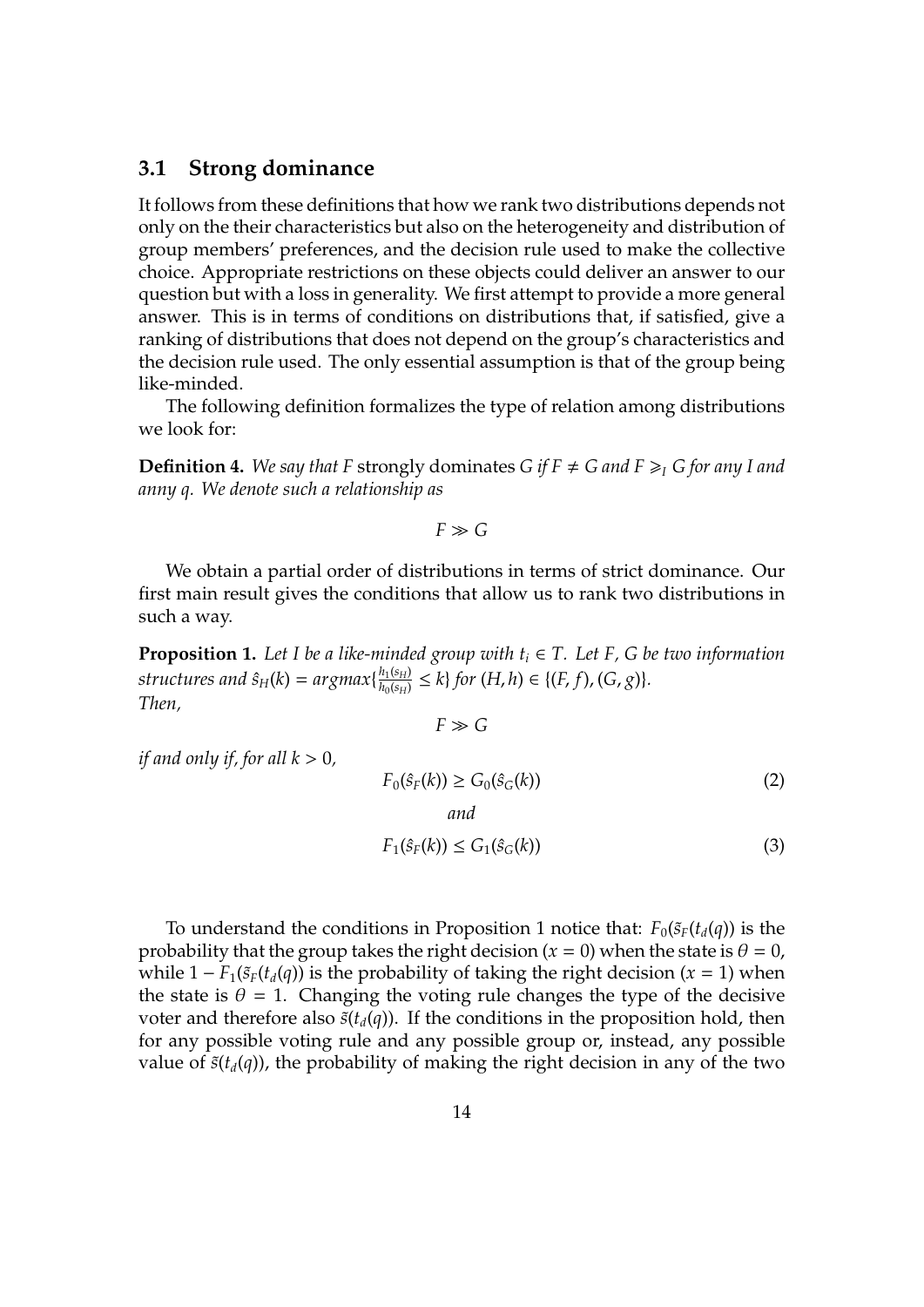states of nature under *F* is higher than under *G*. In other words, using *F* reduces both type I and type II errors.

As we show next, these are very strong requirements for comparing distributions. In particular, if  $F \geq I$  *G* for any group, then it must also be true for single individuals. That is, any individual decision maker with preferences as the ones in our model agrees on the ranking of *F* and *G*. Recall that in the example of the introduction, although individuals would separately agree on one ranking, the ranking for the group was the opposite.

Furthermore, given that by using *F* instead of *G*, both types of errors are reduced, all members in a group are better-off when the group makes the decision under *F*. It would be therefore useless for any member of the group to missreport his true valuation if that could affect the choice of information structure. Still, although everybody would agree on the best distribution for the collective choice, there does not have to be agreement with the group's final decision. For a given public signal from *F* there may still be some individuals supporting the high action and others supporting the low action.

We now give an example of two distributions *F* and *G* for which the condi-tions in Proposition [1](#page-13-0) are satisfied and hence  $F \gg G$ .

**Example 2.** Let *F* and *G* be two distributions over four different values:  $S_H$  =  $\{s^1_\mu\}$  $\frac{1}{H}$ ,  $s_F^2$  $^2_H$ ,  $s^3_H$  $_{H'}^3s^4_H$  $H^4_H$ , for  $H \in \{F,G\}$ . The table in Figure [6](#page-14-0) gives the complete description of the two distributions.

|         | $F_0$ | $f_0$    | $\mathbf{F_1}$ | $f_0$                                                                                                                                     | $rac{f_1}{f_0}$ |                               | $\mid$ G <sub>0</sub> $\mid$ g <sub>0</sub> $\mid$ |                | $\in G_1$ .    | $g_1$                                                 | $\frac{g_1}{g_0}$ |
|---------|-------|----------|----------------|-------------------------------------------------------------------------------------------------------------------------------------------|-----------------|-------------------------------|----------------------------------------------------|----------------|----------------|-------------------------------------------------------|-------------------|
| $s_F^1$ | 0.9   | 0.9      | $\bf{0}$       | $\overline{0}$                                                                                                                            | $\theta$        |                               | $\mathbf{s}_{\mathsf{G}}^1$   0.3   0.3            |                | $\bf{0}$       |                                                       |                   |
| $s_F^2$ |       |          |                | $\begin{array}{ c c c c c c } \hline \textbf{0.96} & \textbf{0.06} & \textbf{0.025} & \textbf{0.025} & \frac{5}{12} \ \hline \end{array}$ |                 |                               |                                                    |                |                | $\mathbf{s}_{\mathbf{G}}^2$   0.8   0.5   0.15   0.15 | $rac{3}{10}$      |
| $s_F^3$ |       |          |                | 1   $0.04$   <b>0.1</b>   0.075                                                                                                           | $\frac{15}{8}$  | $\mathbf{s}_{\mathrm{G}}^{3}$ |                                                    |                | 1   0.2   0.55 | $\vert 0.4 \vert$                                     | 2                 |
| $s_F^4$ |       | $\theta$ | 1              | 0.9                                                                                                                                       | $\infty$        | $\mathbf{s}_{\mathsf{G}}^4$   | $\mathbf{1}$                                       | $\overline{0}$ | $\mathbf{1}$   | 0.45                                                  | $\infty$          |

<span id="page-14-0"></span>Figure 6: These distributions are such that  $F \gg G$ 

To check whether the conditions of Proposition [1](#page-13-0) are satisfied we calculate the pairs  $\{\hat{s}_F(k), \hat{s}_G(k)\}$  for different values of *k* and see whether the inequalities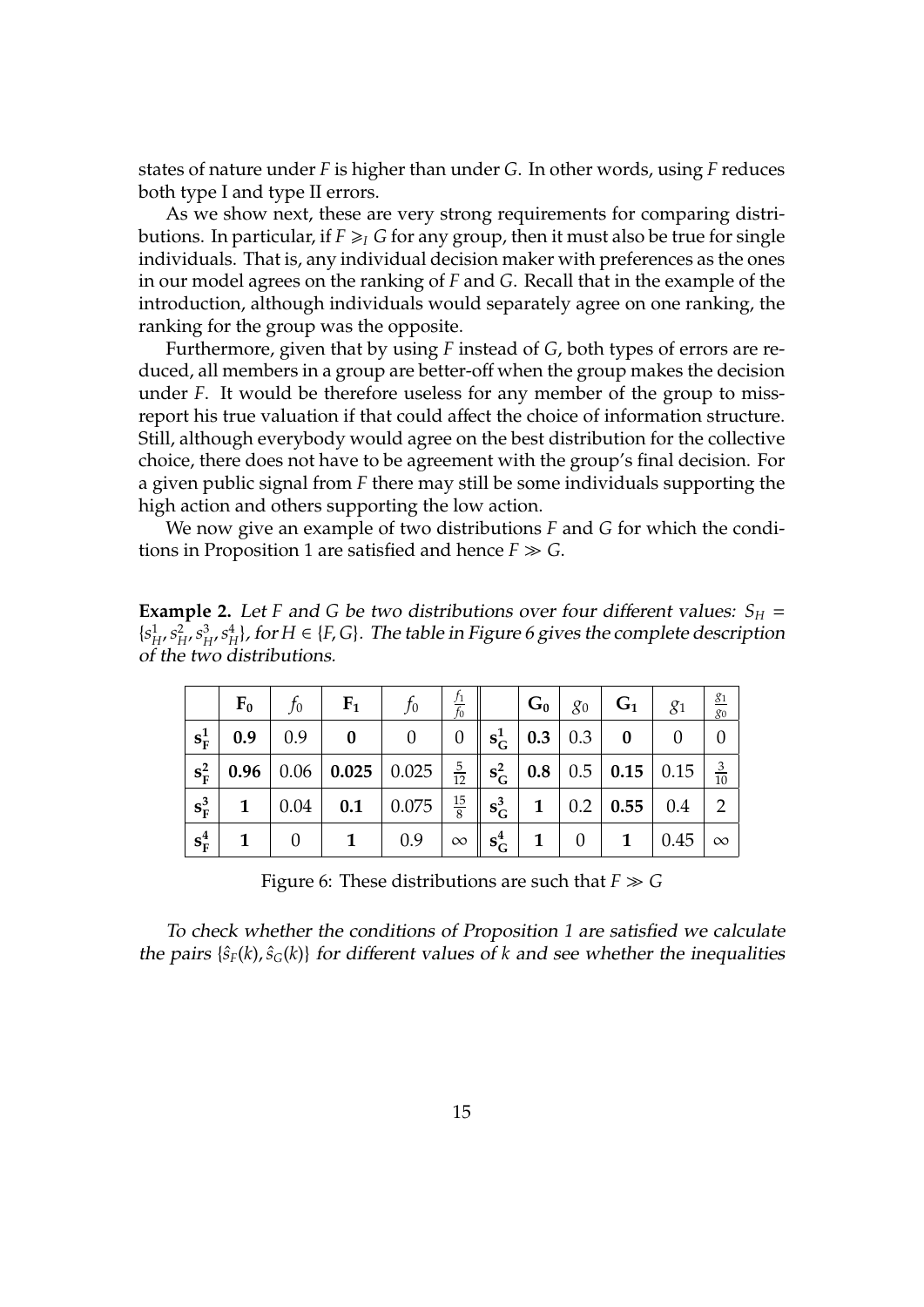[\(2\)](#page-13-1) and [\(3\)](#page-13-2) hold.

$$
\{\hat{s}_F(k), \hat{s}_G(k)\} = \begin{cases} \{s_F^1, s_G^1\} \ , \quad \ k \in \left(0, \frac{3}{10}\right) \\ \{s_F^1, s_G^2\} \ , \quad \ k \in \left[\frac{3}{10}, \frac{5}{12}\right) \\ \{s_F^2, s_G^2\} \ , \quad \ k \in \left[\frac{5}{12}, \frac{15}{8}\right) \\ \{s_F^3, s_G^2\} \ , \quad \ k \in \left[\frac{15}{8}, 2\right) \\ \{s_F^3, s_G^3\} \ , \quad \ k \in \left[2, \infty\right) \end{cases}
$$

The graph of the two distributions in figure [7](#page-15-0) allows to easily check that the inequalities [\(2\)](#page-13-1) and [\(3\)](#page-13-2) hold for each one of these pairs.



<span id="page-15-0"></span>Figure 7: The cdf's for *F* and *G*.

It was mentioned already that the cases where a distribution strongly dominates another one are not common. Our next result reflects exactly that.

<span id="page-15-1"></span>**Proposition 2.** Let  $F$ ,  $G$  be such that  $F \gg G$ .

- *1. If*  $\frac{g_1(s)}{g_0(s)} > 0$   $\forall s \neq s$ <sub>*G*</sub>, then there exists  $s_F \in S_F : Pr(\theta = 0|s_F) = 1$
- *2. If*  $\frac{g_0(s)}{g_1(s)} > 0$   $\forall s \neq s_G$ , then there exists  $s_F \in S_F : Pr(\theta = 1 | s_F) = 1$

To understand the statement in the proposition it is useful to note which possible forms of *G* are not included. If  $S_G = \mathbb{R}$  and *G* is such that both  $g_0(s_G)$  and *g*1(*sG*) asymptotically tend to zero in both directions (as *s* increases or decreases),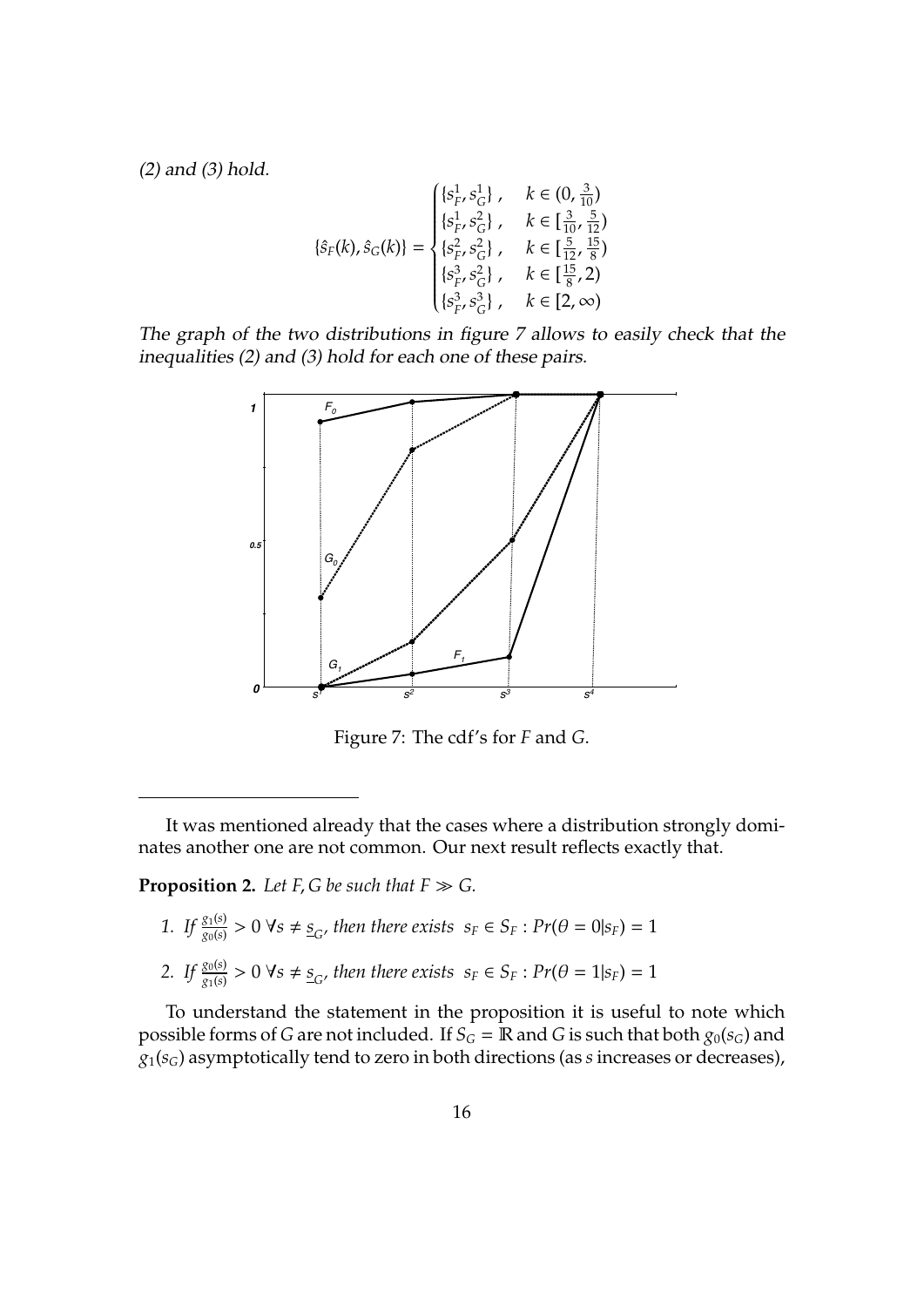then Proposition [2](#page-15-1) does not apply. If this is not true in either direction and  $F \gg G$ , then *F* must be such that the most extreme signal in the respective direction is fully revealing of the state.

As a consequence of Proposition [2,](#page-15-1) it turns out that the extend to which one can order distributions in terms of strict dominance is limited. Many situations where, intuitively, a certain information structure seems more informative than another are not included in this order.Furthermore, even some comparisons that are possible under the Blackwell criterion are excluded here. This becomes particularly striking when one considers comparisons among binary signals. The following corollary is an application of Proposition [2](#page-15-1) to this case.

**Corollary 1.** If  $F \gg G$  and  $S_H = \{s'_h\}$ ,<br>*H*<sup>, S</sup>H  $H$ , for  $s'_H < s''_H$  $H'_H$  and  $H \in \{F, G\}$ , then  $F$  must be fully revealing:  $Pr(\theta = 0 | s)$  $F_F$ ) =  $\Pr^{-1}(\hat{\theta} = 1 | s_F^{\prime\prime})$  $'_{F}$ ) = 1.

What is stated here is the following: a fully revealing signal is the only information structure that can strictly dominate a binary signal. This shows that the strict dominance relation is much stronger than any intuitive notion of informativeness one might have. Simply reducing the noise in a signal is not enough.

Why is this so? The best way to understand this is to return to the example from the introduction. The signal from the interview is such that the group's choice is not affected by the signal's realization. The group always hires the candidate after an interview. This means that the group never makes the error of choosing not to hire when it should be hiring. Let's call this a type I error. It may make the error of hiring when it should not be doing it. This would be a type II error. A more precise signal, like the one from the test leads to a collective choice that depends on the realization of the signal. Therefore, after a test the group may commit a type I error with a positive probability. We know from Proposition [1](#page-13-0) that under strict dominance both types of errors must be reduced, which is not happening in this case. It turns out that it is always possible to construct such a counterexample with binary signals, unless the dominating signal is perfectly revealing. The same reasoning lies behind the more general result in the proposition.

One conclusion that we can draw at this point is that being able to make comparisons between distributions focusing only on their properties and without any restrictions on the groups preferences or decision rule is closer to an exception than to a rule. This gives rise to the question of whether one can extend this partial order by setting restrictions on either the group's preferences or the voting rule used. The next section deals with the first type of restrictions.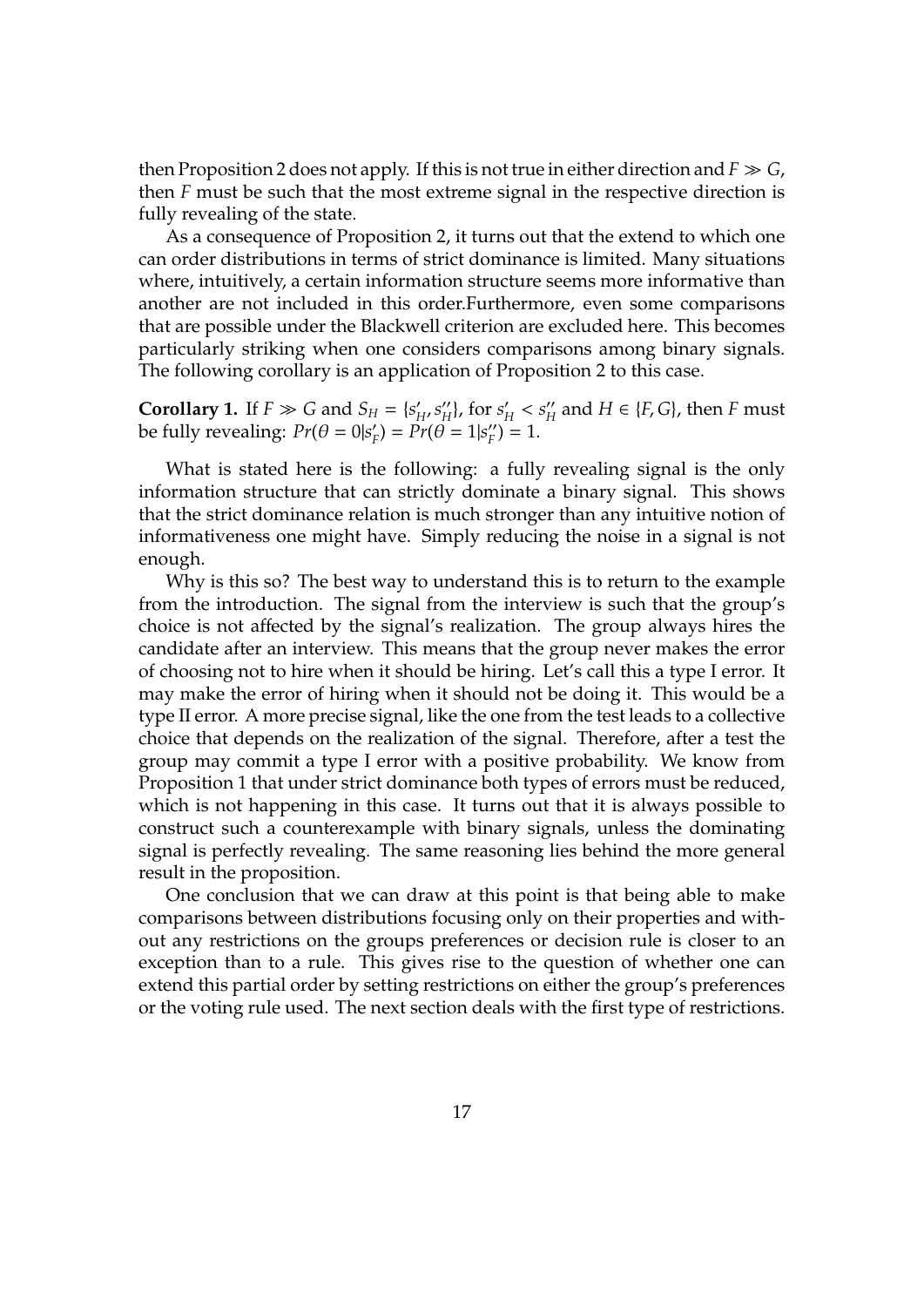### **3.2 Restricted preferences**

It is not hard to find pairs of distributions that satisfy inequalities [\(2\)](#page-13-1) and [\(3\)](#page-13-2) in Proposition [1](#page-13-0) for a particular profile of group members' valuations. But these may no longer hold once we consider another group, containing more biased individuals. This happens, when the voting rule is such that one of these biased individuals becomes decisive. It is not hard to understand then, that if inequalities [\(2\)](#page-13-1) and [\(3\)](#page-13-2) hold for a particular group, they should also hold for any group where "extreme" biases are reduced. This idea is formalized in the following proposition.

<span id="page-17-0"></span>**Proposition 3.** Let F, G be two information structures and  $\hat{s}_H(k) = argmax\{\frac{h_1(s_H)}{h_0(s_H)}\}$  $\frac{h_1(s_H)}{h_0(s_H)} \leq k$ *for*  $(H, h) \in \{(F, f), (G, g)\}.$  *If:* 

$$
F_0(\hat{s}_F(k)) \ge G_0(\hat{s}_G(k)) \text{ and } F_1(\hat{s}_F(k)) \le G_1(\hat{s}_G(k))
$$
  

$$
\forall k \in \left[\frac{1-\pi}{\pi} \frac{1}{\lambda(\bar{t})}, \frac{1-\pi}{\pi} \frac{1}{\lambda(\underline{t})}\right], \quad 0 < \underline{t} < \bar{t}
$$

*then*

 $F \geq I$  *G*  $\forall I$ , *q*, and  $T \subseteq [\underline{t}, \overline{t}]$ Up to here, our results concern cases where one distribution is such that a

decision can be made by the group in a way that the probability of making the correct decision is higher in any state of the world. We now turn to cases where this may not be true but a particular distribution still offers a higher expected value than another. To obtain such conditions we must make specific restrictions on the group's preferences. For these it is useful to define here a measure of the group's bias.

**Definition 5.** *The group's bias is:*

$$
\Lambda(u,T) = \frac{\int_T [u_i(1,1,t_i) - u_i(0,1,t_i)] \xi(t_i) dt}{\int_T [u_i(0,0,t_i) - u_i(1,0,t_i)] \xi(t_i) dt}
$$

Notice that the group bias is not the average of the group's members' biases. For instance, in the example of a LMG in Figure [5](#page-8-1) the individual biases of the two group members are  $\lambda(t_1) = 1$  and  $\lambda(t_2) = \frac{1}{4}$  $\frac{1}{4}$ . The average bias is then  $\frac{5}{8}$ . On the other hand, the group's bias, as defined here, is  $\Lambda(u, T) = \frac{1+20}{1+80} = \frac{21}{81}$ . That is, the magnitude of individuals' valuations matter.

It turns out that by restricting the group's bias to a particular value that depends on the prior belief about the state, one can find conditions that allow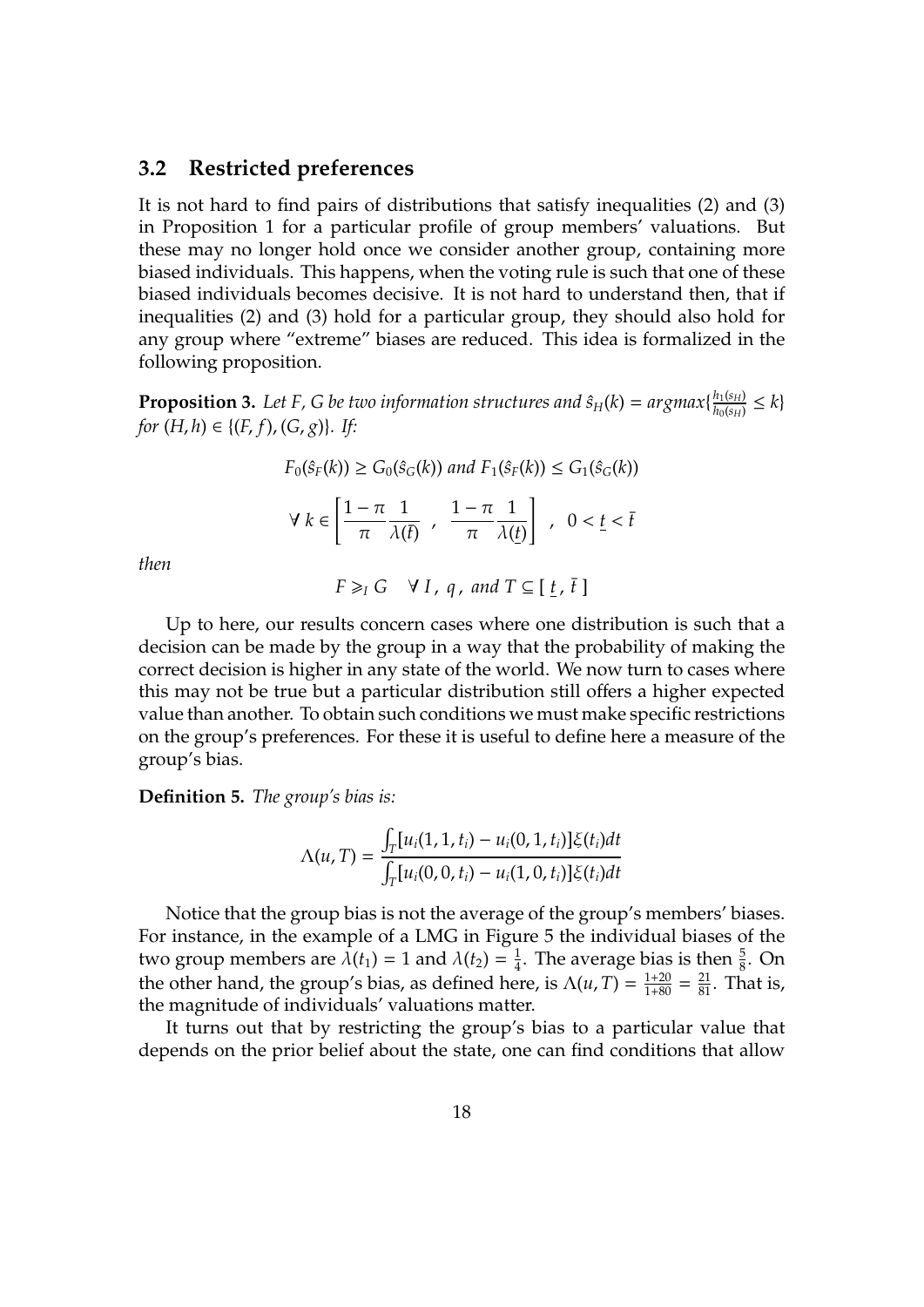for a comparison between distributions that holds for any voting rule. These are given in the following result.

<span id="page-18-0"></span>**Proposition 4.** Let I be a like-minded group such that  $\Lambda(u, T) = \frac{1-\pi}{\pi}$ . Let F and G be two *information structures and let*  $\hat{s}_H(k) = argmax\{\frac{h_1(s_H)}{h_0(s_H)} \le k\}$  for (*H*)  $\frac{h_1(s_H)}{h_0(s_H)} \leq k$  *for*  $(H, h) \in \{(F, f), (G, g)\}.$ *Then*

$$
F \geq I G, \forall q
$$

*if and only if,*

$$
F_0(\hat{s}_F(k)) - F_1(\hat{s}_F(k)) \ge G_0(\hat{s}_G(k)) - G_1(\hat{s}_G(k))
$$
  

$$
\forall k > 0
$$

The intuition behind the condition in proposition [4](#page-18-0) is similar to the one that gives the conditions of proposition [1.](#page-13-0) In that case, *F* had to such that the probability of an error was reduced in each of the two possible states. Here, the restrictions set on the group's preferences allow us to relax this condition. What needs to hold is that the sum over states of the probability of an error is reduced. Said the over way around, the sume over states of the probability of taking the right action is increased. This is more easily seen if we write the inequality in the following way:  $F_0(\hat{s}_F(k)) + [1 - F_1(\hat{s}_F(k))] \ge G_0(\hat{s}_G(k)) + [1 - G_1(\hat{s}_G(k))].$ 

<span id="page-18-1"></span>**Example 3.** Here we give an example of a class of distributions that can be ordered in the way described in Proposition [4,](#page-18-0) assuming a uniform prior:  $π = \frac{1}{2}$ 2 and  $\Lambda(t) = 1$ . Consider the class of distributions where  $F_0(s) = 1 - F_1(1 - s)$  and  $s \in [0, 1]$ . We call such distributions symmetric. We also say that a distribution *F* state-wise stochastically dominates another distribution *G* when  $F_0(s) > G_0(s)$ and  $F_1(s) < G_1(s)$ .

Now, let *F*(*s*; α) represent a family of symmetric distributions such that *F*(*s*; α) state-wise stochastically dominates  $F(s; \alpha')$  for any  $\alpha > \alpha'$  <sup>[4](#page-0-0)</sup>. The following graph represents an example of two such distributions.

<sup>&</sup>lt;sup>4</sup>As an instance of a family of distributions that satisfies all of the conditions stated in the example, one can think of power distributions with  $F_0(s; \alpha) = 1 - (1 - s)^{\alpha}$  and  $F_1(s; \alpha) = s^{\alpha}$ ,  $s \in [0, 1]$  and  $\alpha \geq 1$ .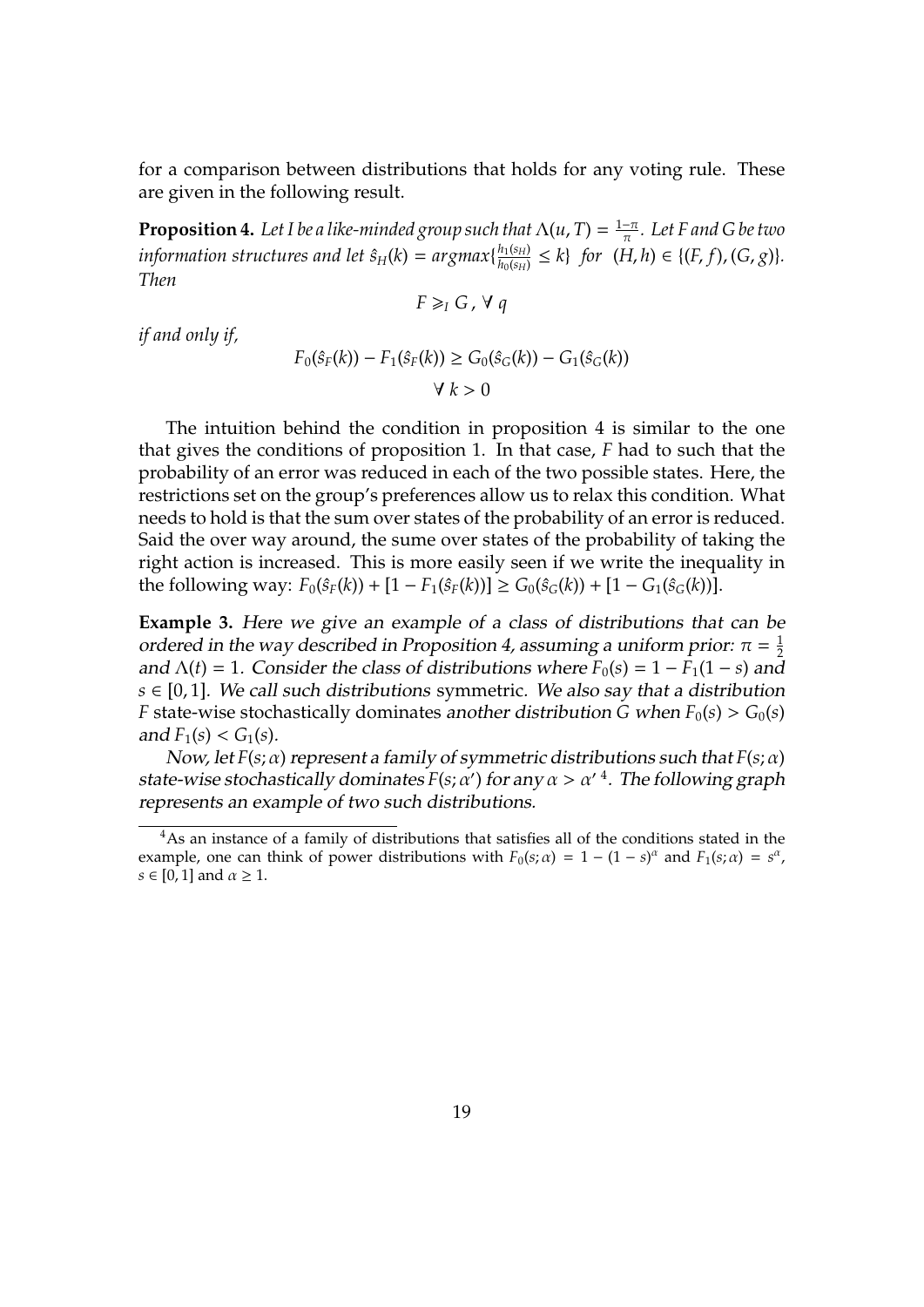

<span id="page-19-0"></span>Figure 8: Two distributions from the power distribution family, with  $\alpha > \alpha'$ .

First note that any symmetric distribution has the following property<sup>[5](#page-0-0)</sup>.

$$
\frac{f_1(\frac{1}{2};\alpha)}{f_0(\frac{1}{2};\alpha)} = 1
$$

Let  $\hat{s}(s) = \{s' : \frac{f_1(s; \alpha)}{f_0(s; \alpha)}\}$  $\frac{f_1(s;\alpha)}{f_0(s;\alpha)} = \frac{f_1(s';\alpha')}{f_0(s';\alpha')}$  $\frac{f_1(s';\alpha')}{f_0(s';\alpha')} \}.$ With the help of the graph, it is easy to see that the following is true:

• First we have  $\hat{s}(\frac{1}{2})$  $(\frac{1}{2}) = \frac{1}{2}$  $\frac{1}{2}$ . Then, one can observe from Figure [8](#page-19-0) that

$$
F_0\left(\frac{1}{2};\alpha\right) - F_1\left(\frac{1}{2};\alpha\right) > F_0\left(\frac{1}{2};\alpha'\right) - F_1\left(\frac{1}{2};\alpha'\right)
$$

• Then, for  $s \in [0, \frac{1}{2}]$  $\frac{1}{2}$ ) it must be  $\hat{s}(s) < s$ . Hence, it must be:

$$
F_0(s; \alpha) - F_1(s; \alpha) > F_0(\hat{s}(s); \alpha') - F_1(\hat{s}(s); \alpha')
$$

• Finally, following the same logic, for  $s \in (\frac{1}{2})$  $\frac{1}{2}$ , 1] it must be  $\hat{s}(s) > s$  . Hence, again it must be:

$$
F_0(s; \alpha) - F_1(s; \alpha) > F_0(\hat{s}(s); \alpha') - F_1(\hat{s}(s); \alpha')
$$

<sup>&</sup>lt;sup>5</sup>Because of symmetry:  $F_0(s) = 1 - F_1(1 - s)$ . Taking the derivative on both sides and substituting for  $s = \frac{1}{2}$  gives the property. I am grateful to Dimitris Xefteris for pointing that out.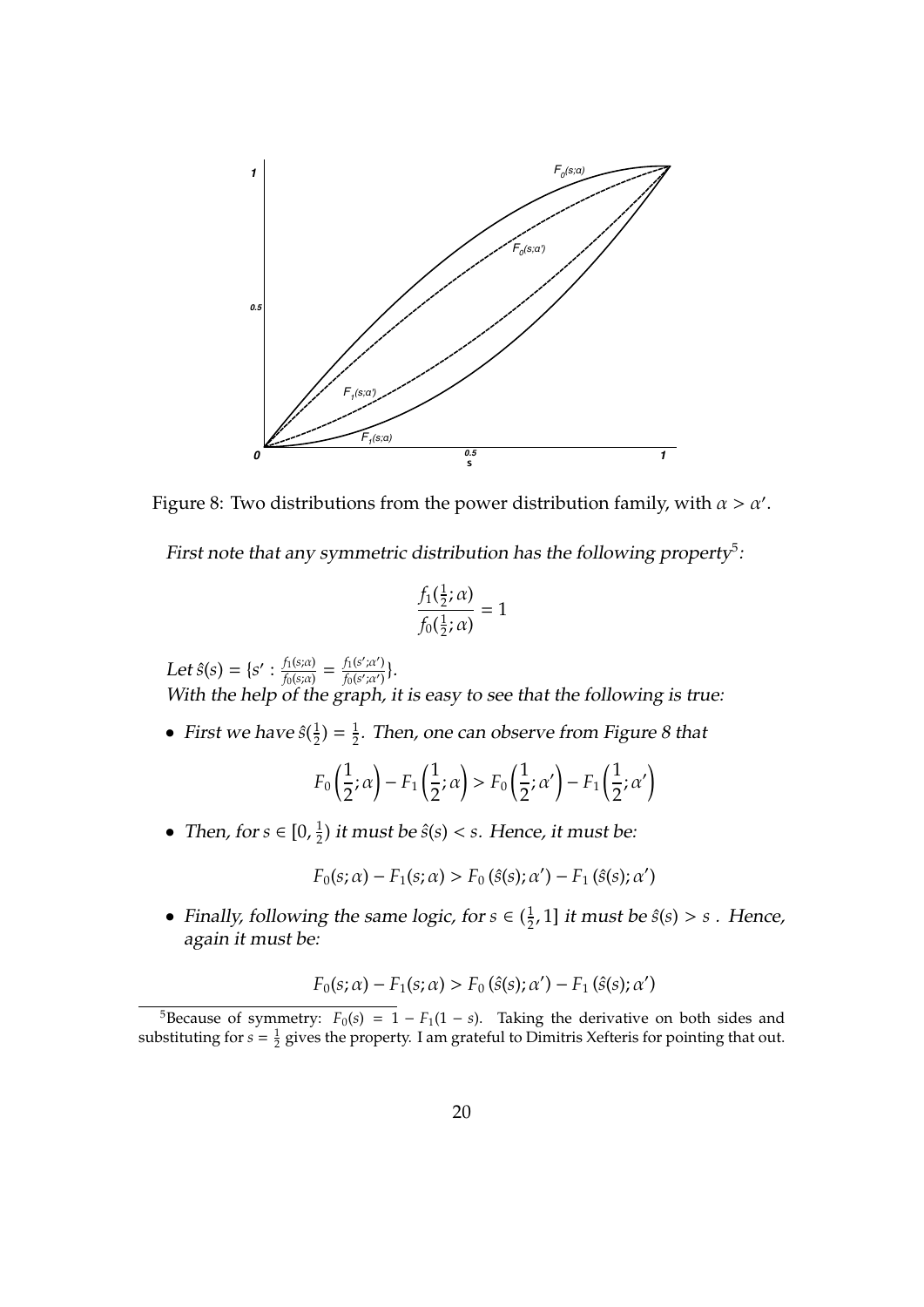Summing up, the above means that the condition in Proposition [4](#page-18-0) holds and thus, we can say that for a like-minded group with  $\Lambda(u, T) = 1$  and a uniform prior, any family of symmetric distributions that can be ordered according to state-wise stochastic dominance, can be ordered according to Proposition [4](#page-18-0) in the following way:  $F(s; \alpha) \geq F(s; \alpha')$  for all  $\alpha > \alpha'$ .

The previous example demonstrates that when restricting our attention to unbiased groups the scope for ordering distributions, in terms of informativeness for the group, increases. With the following example we demonstrate that, nevertheless, there are limits to the possibility of ordering distributions. The previous example may lead one to believe that state-wise stochastic dominance of the distributions would be enough, but this is not true.

**Example 4.** Consider two distributions *F* and *G*. The signal may take one of three possible values:  $S = \{s^1, s^2, s^3\}$ . The table in Figure [9](#page-20-0) gives the complete description of the two distributions.

|                | $F_0$                                                      | $f_0$ | $F_1$                                 |                | $G_0$                                                                         | $g_0$   $G_1$                       |  | 81 |
|----------------|------------------------------------------------------------|-------|---------------------------------------|----------------|-------------------------------------------------------------------------------|-------------------------------------|--|----|
| $\mathbf{s}^1$ |                                                            |       | <b>0.8</b>   0.8   <b>0.05</b>   0.05 | $\frac{1}{16}$ |                                                                               | <b>0.7</b>   0.7   <b>0.1</b>   0.1 |  |    |
| $s^2$          | $\vert$ 0.95 $\vert$ 0.15 $\vert$ 0.4 $\vert$ 0.35 $\vert$ |       |                                       |                | $\parallel$ 0.85 $\parallel$ 0.15 $\parallel$ 0.5 $\parallel$ 0.4 $\parallel$ |                                     |  |    |
| $\mathbf{s}^3$ |                                                            |       | $1 \mid 0.5 \mid 1 \mid 0.6 \mid 12$  |                | $\parallel$ 1   0.15   1   0.5                                                |                                     |  |    |

<span id="page-20-0"></span>Figure 9: These distributions can not be ordered, even when  $\Lambda(u, T) = 1$ 

These two distributions can not be compared in the terms posited in Propo-sition [4.](#page-18-0) Suppose the group uses a voting rule such that  $\lambda(t_d(q)) \in \left(\frac{3}{8}\right)$  $\frac{3}{8}$ ,  $\frac{3}{7}$  $\frac{3}{7}$ ). Then  $\tilde{s}_F(t_d(q)) = s^2$  and  $\tilde{s}_G(t_d(q)) = s^1$ . But in that case,  $F_0(s^2) - F_1(s^2) = 0.55$  while  $G_0(s^1) - G_1(s^1) = 0.6$ , and the condition of Proposition [4](#page-18-0) does not hold. The following graph depicts the cumulative distribution functions for both *F* and *G*: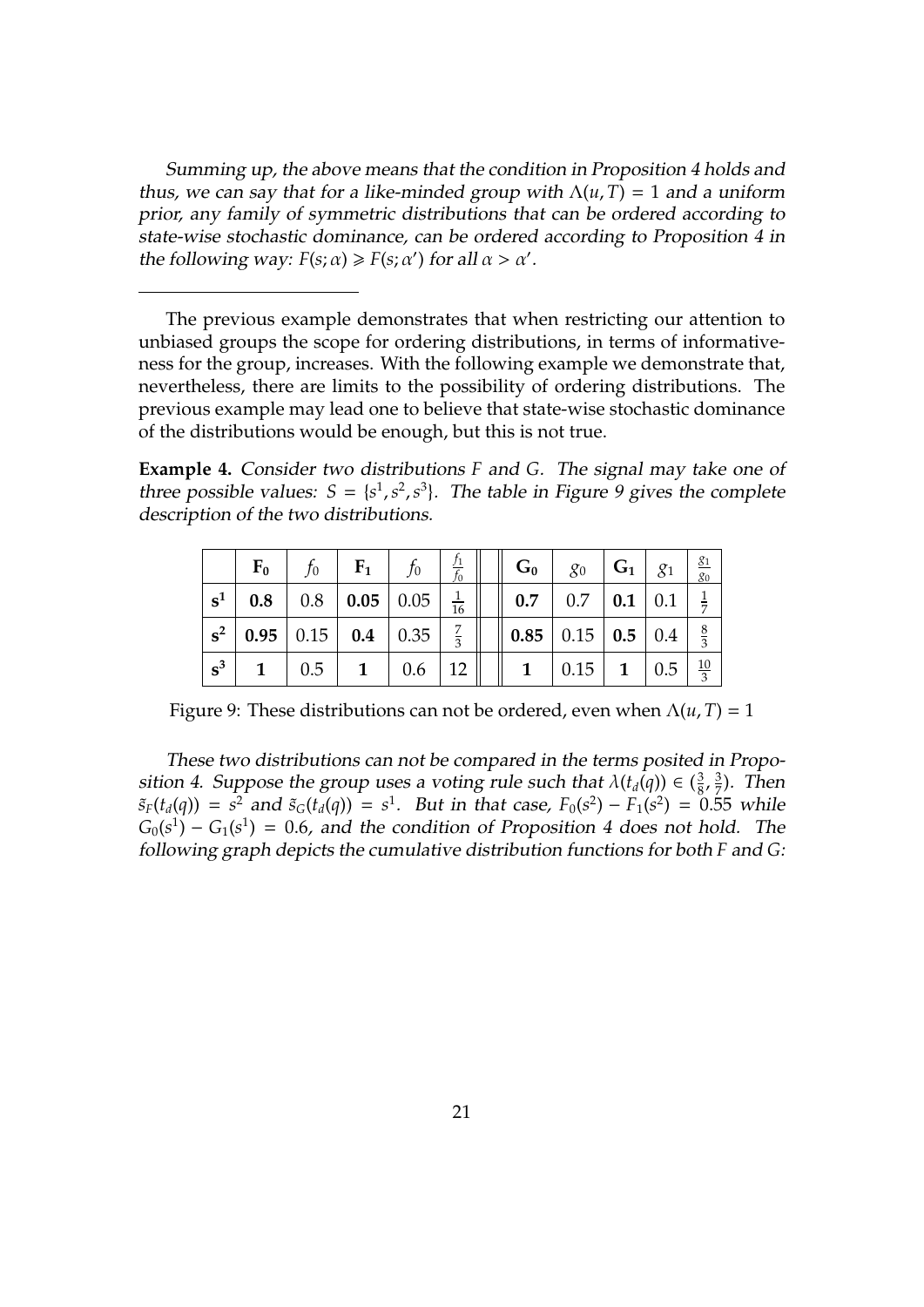

Figure 10: *F* and *G* can not be ordered for the group.

As can be seen from the graph,  $G_0$  stochastically dominates  $F_0$  and  $F_1$  stochastically dominates *G*1. Yet, this is not enough to consider *F* more informative than *G* for any voting rule.

Up to this point we have examined cases where an ordering of distributions is possible for any possible voting rule. In the remainder of this section we examine the possibility of ordering distributions when a particular voting rule is applied, and its role in the group members' demand for information.

## **3.3 The optimal voting rule**

Our results show that it is possible to compare distributions without paying attention to the specific voting rule. Still, different voting rules affect the final outcome of the collective choice process. It makes sense then to ask whether there exists an "optimal voting rule", and if the answer is affirmative, what institutional elements determine it.

Our optimality criterion, in accordance with previous sections, is aggregate expected value maximization. As we show, it is possible for such an "optimal" rule to exist. Furthermore, it depends only on the profile of the group members' valuations.

<span id="page-21-0"></span>**Lemma 5.** *The group's value is maximized for*  $q^* = \{q : \lambda(t_d(q^*)) = \Lambda(u, T)\}$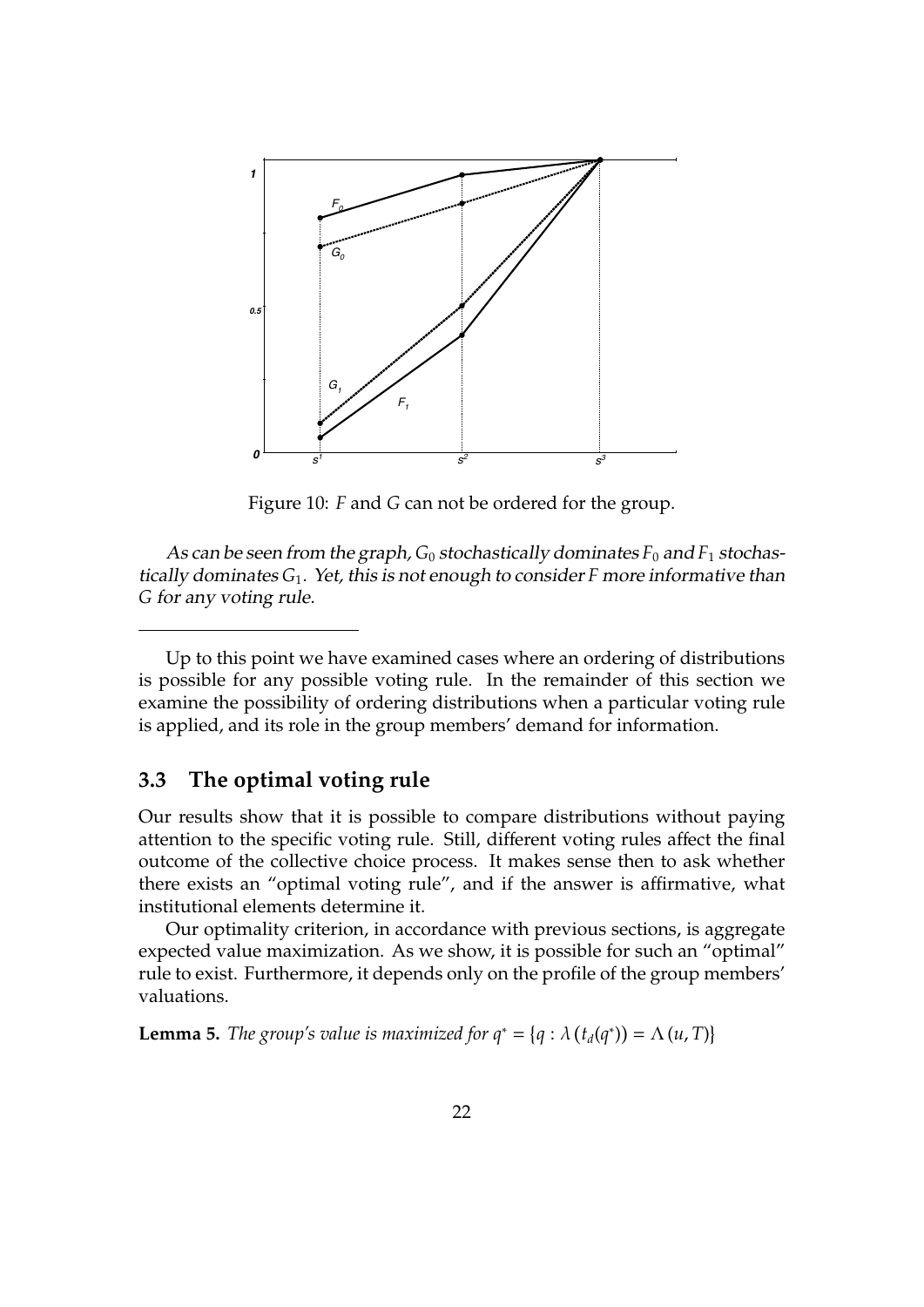According to Lemma [5](#page-21-0) an optimal rule must be such that the bias of the decisive voter coincides with the group's bias. In other words, the group's expected value is maximized if it makes decisions in the same way as an individual decision maker with the same bias would make them.

Whether such a member exists within the group is not guaranteed by any means. If group members form a continuous in the type space, then there should exist an individual with the required bias. On the other hand, when the set of agents is discrete, or generally non-convex, there may not exist such a representative agent. The example of Anne and Bob in the introduction is such an instance. The group's bias is  $\Lambda(u, T) = \frac{\frac{1}{4} + \frac{2}{3}}{1+1} = \frac{11}{24}$  and does not coincide with any of the two agents' biases because:  $\lambda(t_{Anne}) = \frac{1}{4}$  $\frac{1}{4}$  and  $\lambda(t_{Bob}) = \frac{2}{3}$  $\frac{2}{3}$ . As a consequence, it seems easier to approach an optimal voting rule in large groups than in small ones.

## **3.4 The optimal voting rule and comparisons of information structures**

Having defined the optimal voting rule in such a way we apply it in the task of comparing distributions. This is done in the following result.

<span id="page-22-0"></span>**Proposition 5.** Let F and G be two information structures. Let  $q = q^*$ . If  $F \geq_d G$ , then  $F \geqslant_I G$ .

According to this result, if the optimal voting rule exists and the decisive voter it defines is such that one distribution is more informative than the other for this individual, then the same is true for the group. The importance of this result lies in the fact that the use of the optimal rule not only maximizes the group's expected value. It also allows to use notions of informativeness established for individual decision problems to the group's problem. This means for instance that any set of distributions that can be ranked according to Blackwell's criterion for individuals, can be ranked in the same way for a group that uses an optimal voting rule. But Blackwell's criterion is not the only useful one. Our decision problem is such that when the group is comprised of a single individual, it falls within the class of monotone decision problems. Lehman (1988) gives criteria according to which distributions can be compared in the context of monotone decision problems. Under these same criteria it is possible to rank distributions that are not comparable according to Blackwell's notion of informativeness.

Our next example illustrates a situation where an optimal rule does not exist. Combining this with our previous results gives a situation where the axiom "more information is better" fails.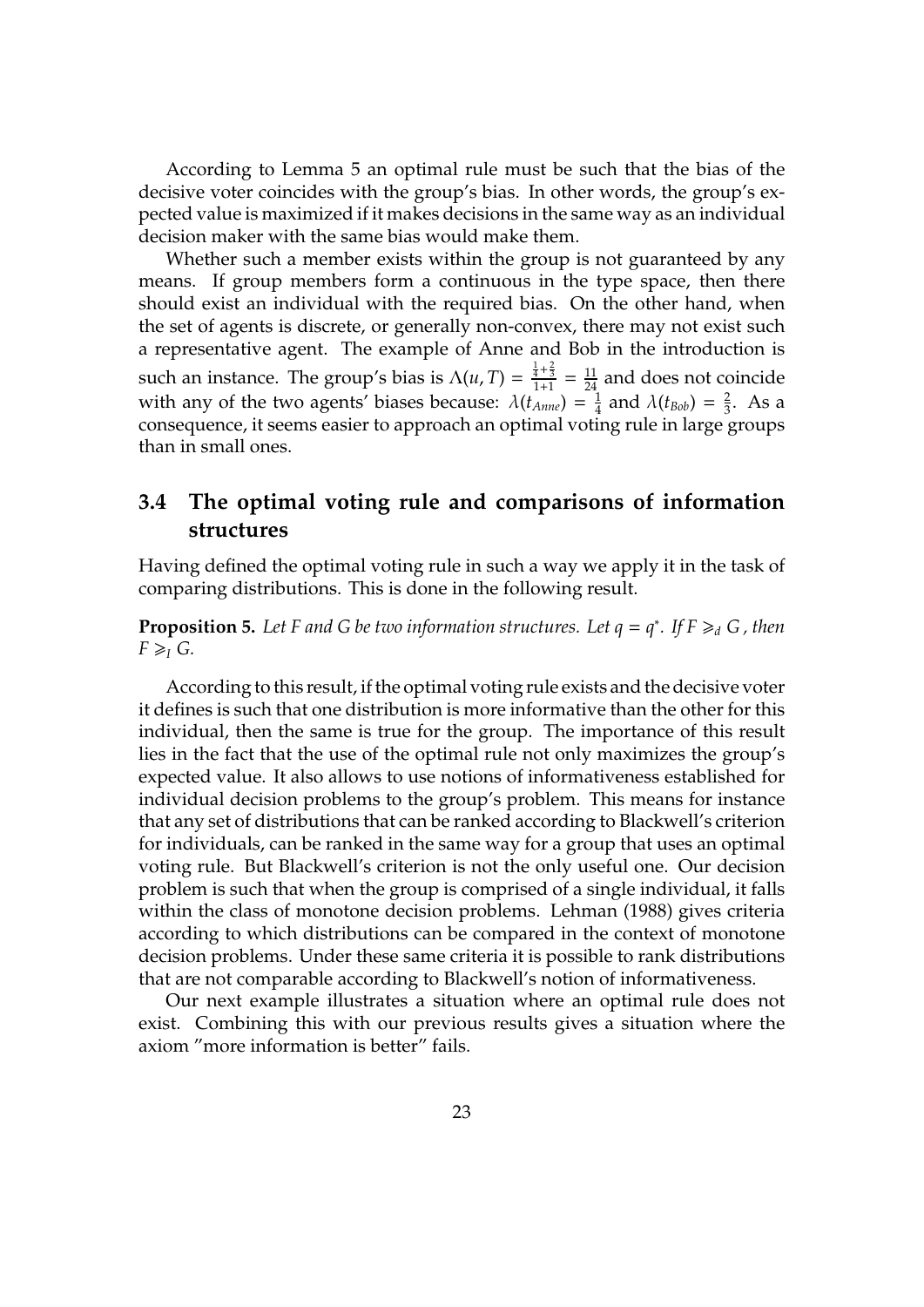**Example 5.** Consider a group made up of *n* individuals. Each individual's *valuation is given by*  $u(x, \theta, t_i) = -|x - \theta| - |x - t_i|$ , where  $t \in T = (0, 1)$ . It follows that each individual's bias function is given by  $\lambda(t_i) = \frac{t_i}{1-t_i}$ . Let us assume that *n* is even and individuals are distributed over *T*. That is, for any individual *i* with  $t_i = t'$  there exists another individual *j* with  $t_j = 1 - t'$ . Given this symmetry, the group is unbiased:  $\Lambda(u, T) = 1$ .

Suppose that it is possible for each individual in the group to obtain information regarding the state  $\theta$ . Furthermore, suppose that a mechanism exists that fully aggregates such information and makes it available to the group. This is of course a strong assumption, especially if the information is not verifiable $^6$  $^6$ . What we want to examine here is whether is is better for the group that all individuals obtain information or some abstain from doing so. Following the "condorcet jury" tradition, we assume that the available information comes in the form of a binary signal that truthfully reveals the state with probability *p*:  $Pr(s_i = \theta) = p$ . Since private signals are fully aggregated, the public signal for the group amounts to some  $s \in \{0, 1, ..., m + 1\}$ , where  $m \leq n$  is the number of individuals that obtained a private signal, and it follows a binomial distribution with parameters *m* and either  $p$  or  $1 - p$ , depending on the state.

The optimal voting rule here according to lemma [5](#page-21-0) would in this case be one that sets  $\lambda(t_d) = 1$ , that is  $t_d = \frac{1}{2}$  $\frac{1}{2}$ . Alas, since we assume that *n* is even, no optimal rule exists in this case. Let us then assume that simple majority is needed for  $x = 1$ . This means that if one orders individuals according to their types, such that  $t_i < t_j$  for  $i < j$ , then  $t_d = t_{\frac{n}{2}}$ .

In what follows we shall put specific numerical values to the different parameters of the model and show that it is better for the group to obtain "less" information.

Let  $n = 6$  and  $p = .8$ . We shall compare the case where all 6 individuals obtain information ( $m = 6$ ) to a case where all but one do so ( $m = 5$ ). The following tables give the likelihood ratios and difference in cdf's, for each of these two cases.

| $\frac{f_1(s_F)}{f_0(s_F)}$   | 0.0002 | $0.004 \mid 0.06$ |                    |      | 16   | 256          | 4096 |
|-------------------------------|--------|-------------------|--------------------|------|------|--------------|------|
| $F_0(s_F) - F_1(s_F) \approx$ | 0.26   | 0.65              | $\vert 0.88 \vert$ | 0.88 | 0.65 | $\vert 0.26$ |      |

Figure 11: Six available signals:  $F_0(s) = \sum_{i=0}^{s} {6 \choose i} \cdot 2^i (1 - .2)^{6-i}$  and  $F_1(s) = \sum_{i=0}^{s} {6 \choose i} \cdot 8^i (1 - .8)^{6-i}$ 

 $6$ For more on this issue in the case of verifiable information see Schulte (2008) [\[23\]](#page-36-14) and for the cases of non-verifiable information Doraszelski et al (2003) [\[7\]](#page-35-6) and Austen-Smith and Feddersen (2005) [\[3\]](#page-35-7)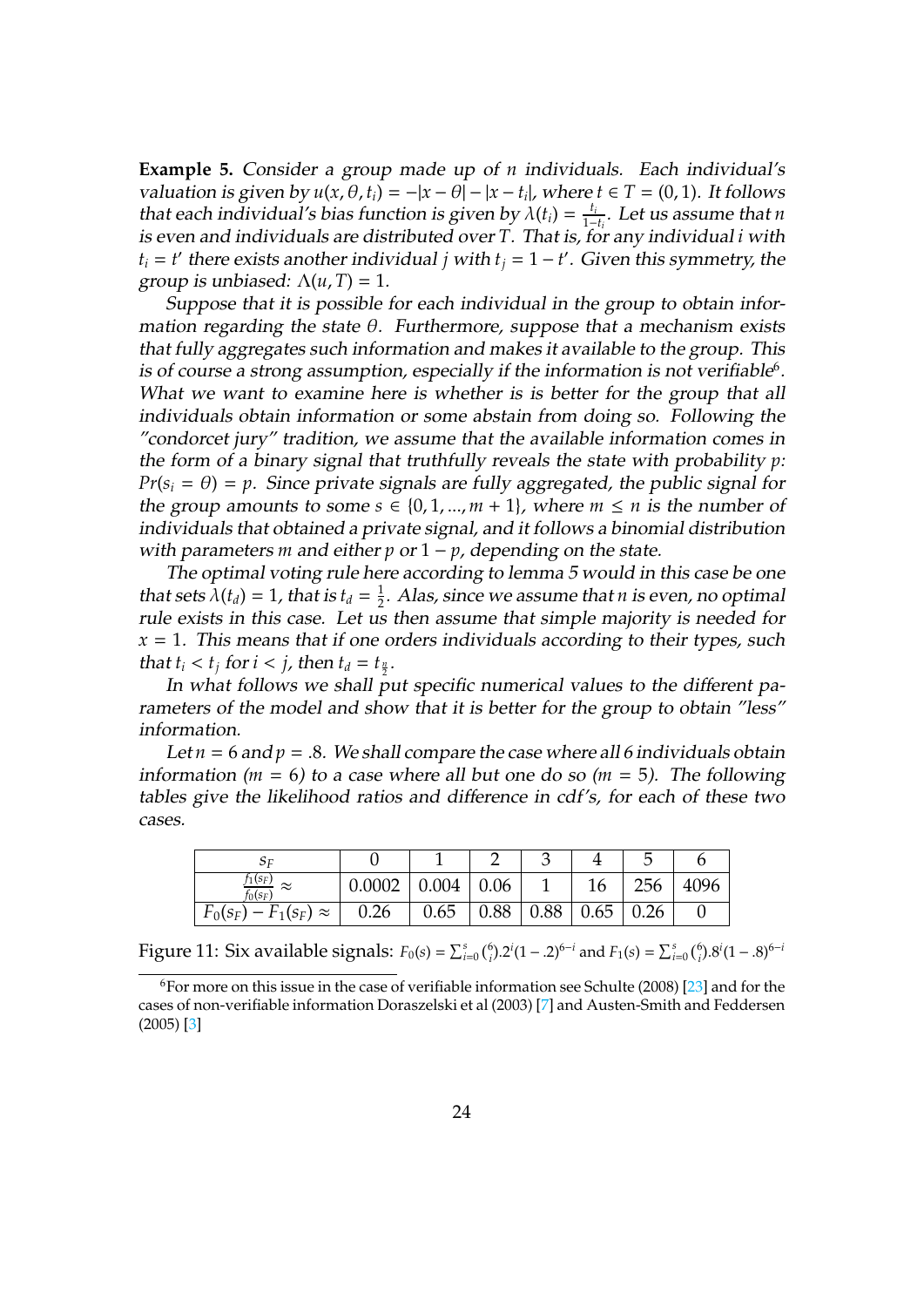| $S_G$                                    |       |       |             |      |      |      |
|------------------------------------------|-------|-------|-------------|------|------|------|
| $\frac{g_1(s_G)}{g_0(s_G)}$<br>$\approx$ | 0.001 | 0.016 | $\mid$ 0.25 |      | 64   | 1024 |
| $G_0(s_G) - G_1(s_G) \approx$            | 0.33  | 0.73  | 0.88        | 0.73 | 0.33 |      |

Figure 12: Five available signals:  $G_0(s) = \sum_{i=0}^{s} {5 \choose i} 2^i (1-2)^{5-i}$  and  $G_1(s) = \sum_{i=0}^{s} {5 \choose i} 3^i (1-3)^{5-i}$ 

It can easily be seen that proposition [4](#page-18-0) does not hold: take for instance *k* ∈ (16, 64). Then  $(\hat{s}_F(k), \hat{s}_G(k)) = (4, 3)$  and  $F_0(4) - F_1(4) < G_0(3) - G_1(3)$ . A similar contradiction occurs when  $k \in (256, 1024)$ .

In terms of our example, this means that since  $t_d = t_3$ , whenever  $t_3 \in (\frac{1}{65}, \frac{1}{17}] \cup$  $\left(\frac{1}{1025}, \frac{1}{257}\right]$  the expected value of the group is higher under *G* than under *F*.

The reason this is so is the following. The additional private signal allows for a richer set of public signals. For an individual decision maker this would suffice to make *F* more valuable than *G*. But the additional signal also means a different distribution of signals, and this is relevant in our setup of collective decision making. In particular, given a decisive voter, the signal space gets partitioned in two subsets: one for lower signals that lead to  $x = 0$  and one for higher signals that lead to  $x = 1$ . The public signal comes from one of these subsets. Fixing a voting rule aslo fixes a distribution over these subsets in each state. The additional signal leads to a different distribution over these two subsets in each state. When the parameters are the ones mentioned above, this new distribution leads to more frequent mistakes.

This example demostrates how in certain situations full information aggregation may not be desirable from the point of view of the group. Notice that besides assuming an even number of subjects in the group, which leads to the inexistence of an optimal rule, assumptions about the group's mebers preferences are quite regular. The counterintuitive result is derived from the statistical properties of the available information structures and the way these interact with the collective decision making process.

### **3.5 Group members' demand for information**

We have looked at the comparison of information structures from two points of view: the group's and the individual's as a decision maker. Speaking in the terms of our introductory example, the first refers to the value of information to the group formed by Anne and Bob. The second refers to the value of information to either Anne or Bob in a case where one of them is deciding on his or her own whether or not to hire the candidate. The first is the main object of this paper. The second serves as a yardstick that allows us to measure the degree to which the notion of informativeness for the group departs from the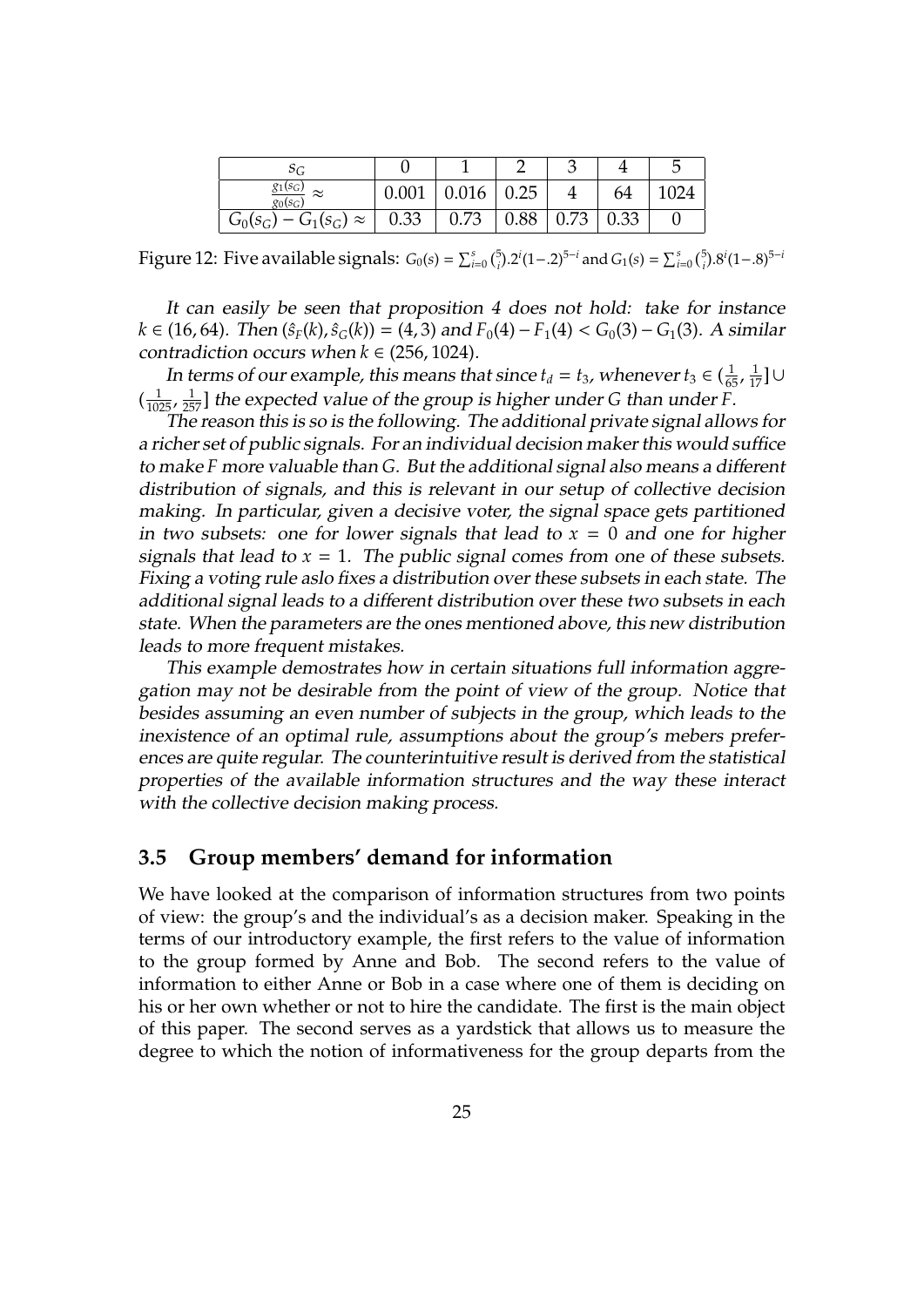notion of informativeness for individuals.

There is a third point of view though that may be useful when applying the concepts of this paper in economic models of collective choice: the value of information to individuals within the group. Again in terms of the example, this refers to the value of information to Anne when she must make a decision together with Bob. The next section considers an application where this value is relevant. In general it will may be relevant in cases where group members must take actions that influence the choice of the information structure that is chosen to make the final decision. An example of this would be if group members are to vote on what source of information should be used.

Our next result characterizes this demand for information within the group. It should be no surprise that this demand depends on the voting rule that is used.

Let  $\Gamma_q(F,G) = \{t : E_F[u(x(q,s_F), \theta, t)] \ge E_G[u(x(q,s_G), \theta, t)]\}$ . That is,  $\Gamma_q(F,G)$ is the set of the group's members that prefer distribution *F* over *G* or, in other words, all *i* ∈ *I* such that  $F \geq i$  *G*. The following lemma characterizes this set.

<span id="page-25-0"></span>**Lemma 6.** Let 
$$
\{t, \bar{t}\} = \{min\{T\}, max\{T\}\}
$$
 and  $\hat{t}(q) = \{t : \lambda(t) = \frac{1-\pi}{\pi} \frac{F_0(\bar{s}_F(t_d(q)) - G_0(\bar{s}_C(t_d(q)))}{F_1(\bar{s}_F(t_d(q)) - G_1(\bar{s}_C(t_d(q)))}\}$ .

$$
\Gamma_q(F,G) = \begin{cases}\n[\underline{t}, \overline{t}] \ , & F_0(\tilde{s}_F(t_d(q))) \geq G_0(\tilde{s}_G(t_d(q))) \ \text{and} \ F_1(\tilde{s}_F(t_d(q))) \leq G_1(\tilde{s}_G(t_d(q))) \\
[\underline{t}, \hat{t}(q)] \ , & F_0(\tilde{s}_F(t_d(q))) \geq G_0(\tilde{s}_G(t_d(q))) \ \text{and} \ F_1(\tilde{s}_F(t_d(q))) \geq G_1(\tilde{s}_G(t_d(q))) \\
[\hat{t}(q), \overline{t}] \ , & F_0(\tilde{s}_F(t_d(q))) \leq G_0(\tilde{s}_G(t_d(q))) \ \text{and} \ F_1(\tilde{s}_F(t_d(q))) \leq G_1(\tilde{s}_G(t_d(q))) \\
\varnothing \ , & otherwise\n\end{cases}
$$

First, if *F* and *G* are such that given the voting rule there is a higher probability of taking the right decision in both states of the world under *F*, then all group members prefer the decision to be taken under *F*. Second, if the distributions are such that under *F* it is more likely to take the right decision in the low state but less likely in the high state, then there exists a type  $\hat{t}$  that is indifferent between the two distributions, and all individuals to his left prefer *F* over *G*. This situation is reversed if under *F* it is more likely to take the right decision in the high state but less likely to do so in the low state. Finally, if a right decision in any state is more likely under *G*, then all agents prefer that distribution over *F*.

So, according to this result, group members are split: the ones of a lower type prefer one distribution while others of a higher type prefer the other one. Notice though that this division depends directly on the voting rule. Changing the voting rule not only moves the line of division. It can also lead to a switch of preferences for some group members.

This concludes our analysis of the possibility of comparing different distri-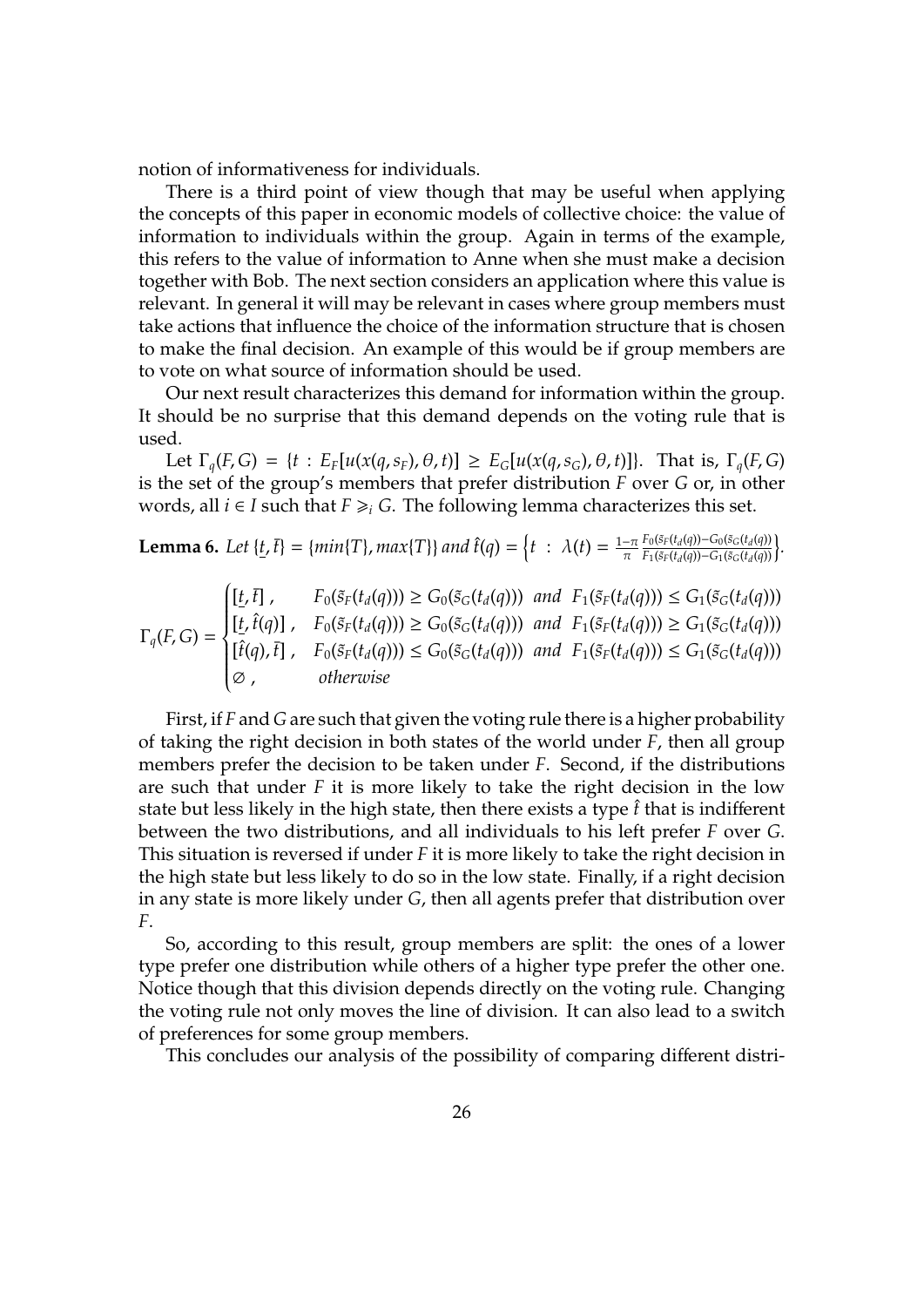bution structures. In the following section we apply some of our results to a more structured collective decision problem. We do this to demonstrate the applicability of the tools we introduce in the study of collective decision making and the design of relevant institutions.

# **4 A model with endogenous information acquisition.**

We now turn to an example of an application where we can make use of the ranking resulting from a comparison of information structures. In the model we consider, the group must make a decision. More information arrives if the group is willing to wait for it. Group members that want the group to obtain more information will try to prolong the waiting time. Others will press for an immediate decision. The more individuals press for either option, the more likely it is to happen. This is similar to the models of Gersbach (1992) [\[12\]](#page-36-5) and Messner and Polborn (2012) [\[19\]](#page-36-8) but with one big difference: there is no vote to decide whether or not to wait for more information. It is determined stochastically, depending on the proportion of group members that support this option.

As we know from our previous analysis, the demand for information in the group depends on the voting rule used. First we characterize the optimal voting rule for this setting. This differs from the optimal rule we described in the previous section where information was considered entirely exogenous. That is because now its effect on the demand for information, and hence on the likelihood of obtaining more information, must be taken in to account. The trade-off is the following. Positioning the voting rule away from  $q^*$  increases the demand for information within the group and therefore the likelihood to obtain more information before takingthe final decision. On the other hand, the final decision is not taken optimally any longer.

The optimal voting rule in this setting depends on the information structure that may provide the public signal. For some information structures that can be ranked according to Proposition [4,](#page-18-0) more informative distributions are associated with optimal rules for endogenous information that are further away from the optimal rule for exogenous information.

## **4.1 The model with endogenous information**

To simplify the analysis, in this section we assume that *I* is a continuum distributed uniformly in the unit interval:  $ξ(t) = 1$ ,  $t ∈ [0, 1]$ . Given this assump-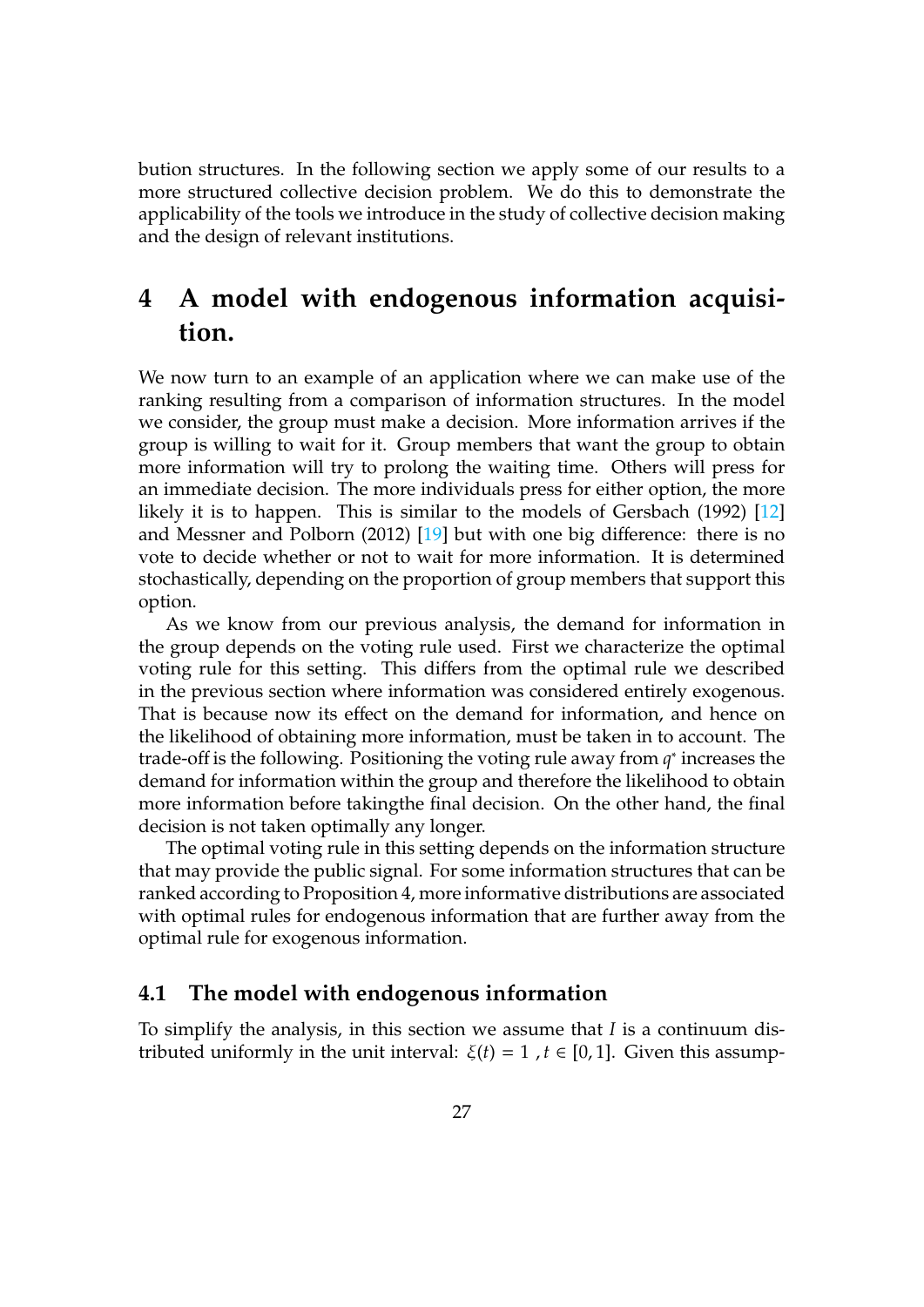tion we can economize on notation. In particular, note that now  $t_d(q) = q$ . This comes without any particular loss in generality, since we have not imposed any restrictions on  $\lambda(t)$ . We further assume that the group is unbiased, in terms of Proposition  $4: \Lambda(u, T) = \frac{1-\pi}{\pi}$  $4: \Lambda(u, T) = \frac{1-\pi}{\pi}$  $\frac{-\pi}{\pi}$ . This assumption is quite restrictive and not necessary in order to perform our analysis. Still, it lets us focus on the role of information when setting the optimal voting rule without having to bother about the group's bias or priors.

As mentioned before, the group faces two alternative scenarios: to have some additional information or none. Let the public signal be  $\sigma \in \{\emptyset, s\}$ , with *s* ∼ *F*(*s*). Again, in order to keep analysis tractable we focus on distributions with a continuous domain:  $s \in [s, \bar{s}]$ . The following lemma characterizes the group's decision rule under no information:

<span id="page-27-0"></span>**Lemma 7.** *The group's decision is given by*

$$
x(q, \emptyset) = \begin{cases} 1, & q > q^* \\ 0, & otherwise \end{cases}
$$

*where*

$$
q^* = \left\{q \; : \; \lambda(q) = \frac{1-\pi}{\pi}\right\}
$$

Let  $\gamma(q) =$ *t*∈Γ*<sup>q</sup>* ξ(*t*)*dt* be the fraction of group members that prefer that the group receives public information before making a decision. According to Lemma [6,](#page-25-0) Γ*<sup>q</sup>* takes the following form:

$$
\Gamma_q(F, \varnothing) = \begin{cases} [o, \hat{t}(q)] & , q > q^* \\ (\hat{t}(q), 1] & , q \le q^* \end{cases}
$$

where  $\hat{t}(q) = \left\{ t : \lambda(t) \frac{\pi}{1-\pi} \right\}$  $\frac{F_1(\tilde{s}(q))}{F_0(\tilde{s}(q))} = 1$ . From this it follows that

$$
\gamma(q) = \begin{cases} \hat{t}(q) & , q > q^* \\ 1 - \hat{t}(q) & , q \le q^* \end{cases}
$$

It is important to note that given the definition of  $\hat{t}(q)$  and the behavior of  $\tilde{s}(q)$  with respect to *q*, the further away from  $q^*$  is *q*, the higher is the demand for information by group member's, captured by  $\gamma(q)$ .

Now we assume that whether or not the group receives a public signal depends on  $\gamma(q)$ . In particular we assume that there exists a function  $\mu : [0,1] \rightarrow$ [0, 1] such that  $\mu(\gamma(q)) = Pr(\sigma = s)$ . We assume  $\mu$  is increasing in it's argument.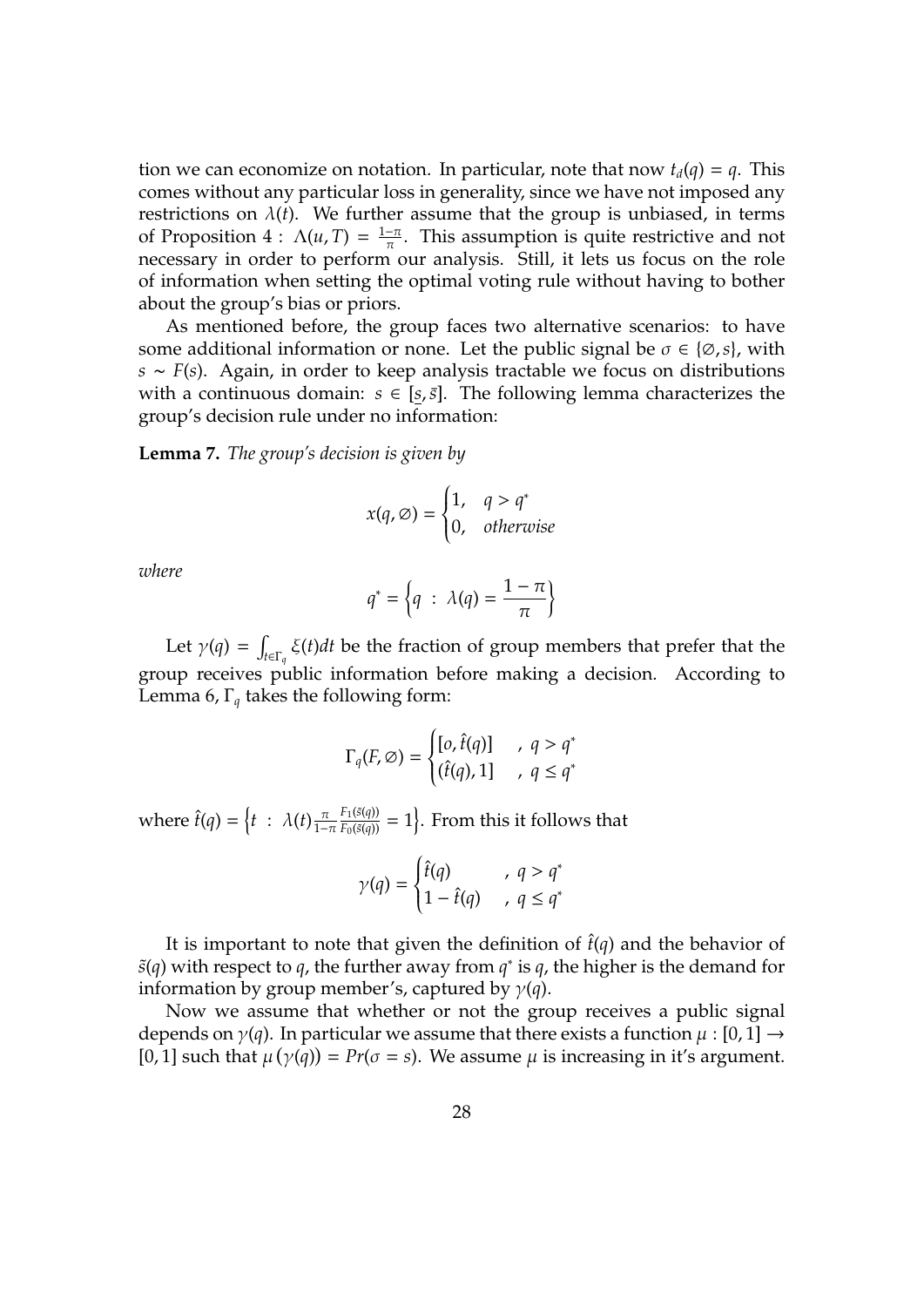One interpretation of this is that a contest ensues between group members: some exert effort to keep the group from deciding before information arrives, while others exert effort to accomplish the opposite. In this case,  $\mu(\gamma)$  is the contest success function.

In such scenario, the aggregate utility of the group is given by:

$$
W(q) = \mu(\gamma(q)) \mathcal{V}(\phi_d, F, \pi, q) + [1 - \mu(\gamma(q))] \mathcal{V}(\phi_d, \emptyset, \pi, q)
$$

This is actually a piecewise function and depends on whether the voting rule *q* is higher or lower than *q*<sup>\*</sup>. We have: For  $q \ge q^*$ :

$$
W(q) = \pi \int_{T} u(1, 1, t)dt + (1 - \pi) \int_{T} u(1, 0, t)dt
$$
  
+  $\mu(\gamma(q))(1 - \pi)F_0(\tilde{s}(q)) \int_{T} [u(0, 0, t) - u(1, 0, t)]dt$   
-  $\mu(\gamma(q))\pi F_1(\tilde{s}(q)) \int_{T} [u(1, 1, t) - u(0, 1, t)]dt$ 

While for  $q < q^*$ :

$$
W(q) = \pi \int_{T} u(0, 1, t)dt + (1 - \pi) \int_{T} u(0, 0, t)dt
$$
  
+  $\mu(\gamma(q))\pi[1 - F_1(\tilde{s}(q))]$  $\int_{T} [u(1, 1, t) - u(0, 1, t)]dt$   
-  $\mu(\gamma(q))(1 - \pi)[1 - F_0(\tilde{s}(q))]$  $\int_{T} [u(0, 0, t) - u(1, 0, t)]dt$ 

To find the optimal voting rule one must solve the first order condition.[7](#page-0-0) Again, given the piecewise nature of the function, we get two equations.

<sup>&</sup>lt;sup>7</sup>We do not check the second order condition. Uniqueness depends on particular functional forms but should in general not be an issue given the various monotonicity assumptions made so far. In any case, the first order condition characterizes the optimal rule, unless we have a corner solution which in this case would be unanimity. An interior solution is assumed in what follows.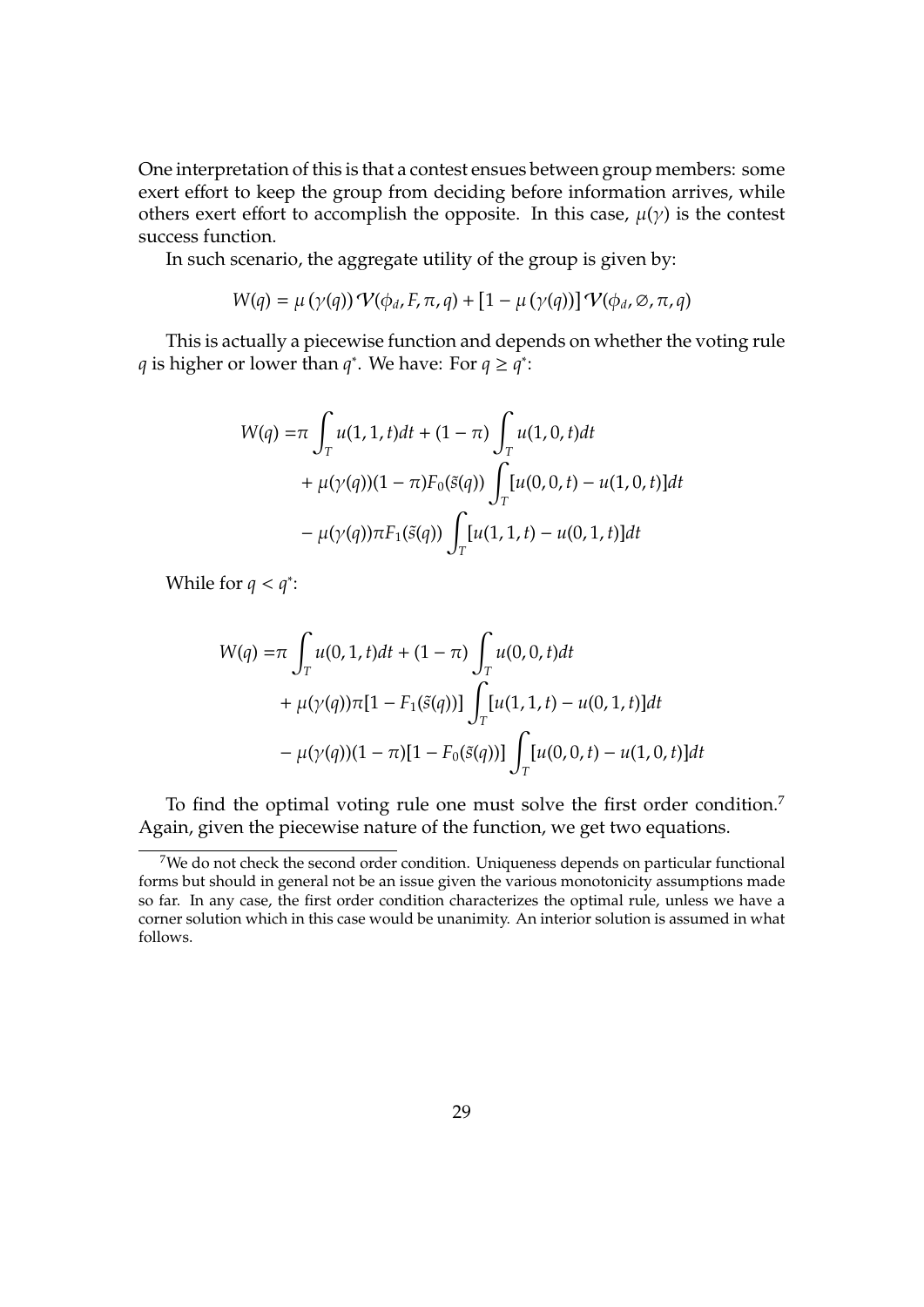For  $q > q^*$  we have the following<sup>[8](#page-0-0)</sup>:

$$
\frac{\partial \mu(\gamma(q))}{\partial \gamma} \frac{\partial \gamma(q)}{\partial q} F_1(\tilde{s}(q)) + \mu(\gamma(q)) f_1(\tilde{s}(q)) \frac{\partial \tilde{s}(q)}{\partial q} = \frac{\partial \mu(\gamma(q))}{\partial \gamma} \frac{\partial \gamma(q)}{\partial q} F_0(\tilde{s}(q)) + \mu(\gamma(q)) f_0(\tilde{s}(q)) \frac{\partial \tilde{s}(q)}{\partial q}
$$

Notice that for  $q \ge q^*$  we have  $\gamma(q) = \hat{t}(q)$ . That gives:

$$
\mu(\gamma(q))f_0(\tilde{s}(q))\frac{\partial \tilde{s}(q)}{\partial q} + \frac{\partial \mu(\gamma(q))}{\partial \gamma}\frac{\partial \hat{t}(q)}{\partial q}F_0(\tilde{s}(q)) = \mu(\gamma(q))f_1(\tilde{s}(q))\frac{\partial \tilde{s}(q)}{\partial q} + \frac{\partial \mu(\gamma(q))}{\partial \gamma}\frac{\partial \hat{t}(q)}{\partial q}F_1(\tilde{s}(q))
$$

By implicit differentiation we get:

<span id="page-29-0"></span>
$$
\frac{\partial \hat{t}(q)}{\partial q} = -\frac{\lambda(\hat{t}(q))}{\frac{\partial \lambda(\hat{t}(q))}{\partial t}} \frac{\partial \tilde{s}(q)}{\partial q} \frac{\left(\frac{F_1(\tilde{s}(q))}{F_0(\tilde{s}(q))}\right)_{s}'}{\frac{F_1(\tilde{s}(q))}{F_0(\tilde{s}(q))}}
$$

Plugging this in to the last expression and simplifying we obtain the following:

$$
\frac{f_0(\tilde{s}(q)) - f_1(\tilde{s}(q))}{F_0(\tilde{s}(q)) - F_1(\tilde{s}(q))} \frac{\frac{F_1(\tilde{s}(q))}{F_0(\tilde{s}(q))}}{\left(\frac{F_1(\tilde{s}(q))}{F_0(\tilde{s}(q))}\right)'_s} = \frac{\frac{\partial \mu(\gamma(q))}{\partial \gamma}}{\mu(\gamma(q))} \frac{\lambda(\hat{t}(q))}{\frac{\partial \lambda(\hat{t}(q))}{\partial \hat{t}}}
$$
(4)

Let

$$
\Delta(q) = F_0(\tilde{s}(q)) - F_1(\tilde{s}(q))
$$
  
=  $F_0(\tilde{s}(q)) - [1 - F_1(\tilde{s}(q))] - 1$   

$$
\propto Pr(x = \theta | \sigma = s) - Pr(x = \theta | \sigma = \emptyset)
$$

That is, ∆(*q*) represents the improvement in the likelihood of making the correct decision after receiving a public signal, given *q*. Then [4](#page-29-0) can be written as:

<span id="page-29-1"></span>
$$
\frac{\Delta'_{s}(q)}{\Delta(q)} \frac{\frac{F_1(\tilde{s}(q))}{F_0(\tilde{s}(q))}}{\left(\frac{F_1(\tilde{s}(q))}{F_0(\tilde{s}(q))}\right)'_{s}} = \frac{\frac{\partial \mu(\gamma(q))}{\partial \gamma}}{\mu(\gamma(q))} \frac{\lambda(\hat{t}(q))}{\frac{\partial \lambda(\hat{t}(q))}{\partial \hat{t}}}
$$
(5)

Expression [\(5\)](#page-29-1) characterizes the optimal voting rule in this setup. It captures the

<sup>8</sup>For **q** < **q** <sup>∗</sup> we obtain a similar expression as the one we obtain here. The only difference is a negative sign in the RHS. Which of the two solutions represents the optimal voting rule depends on the specific functional forms for  $\lambda(t)$  and  $\mu$ . What interests us more here are the comparative statics that are of a similar nature in either case. We therefore focus the analysis on this expression keeping in mind that the actual optimal voting rule may be characterized by the symmetric expression.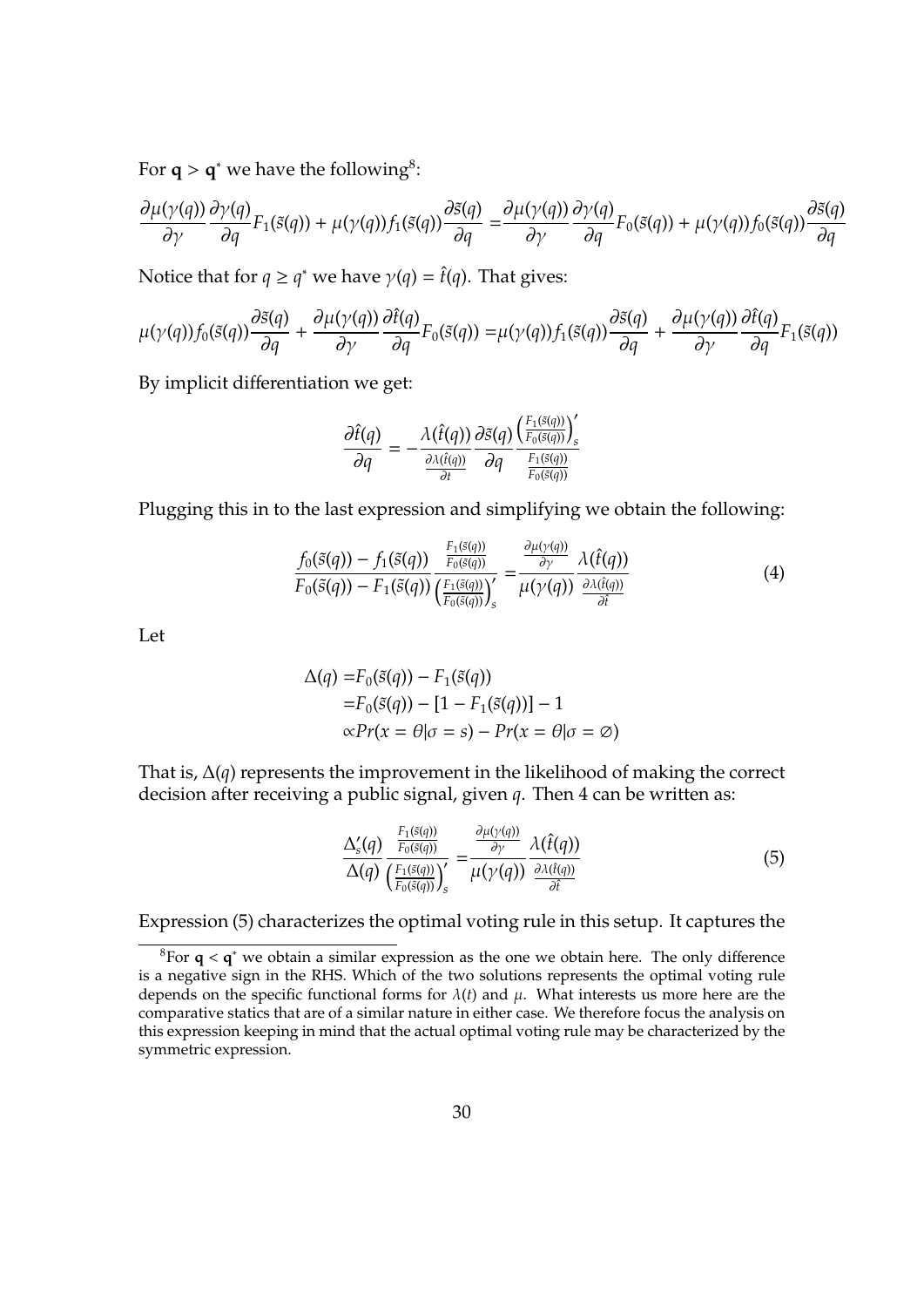trade-off we have described between optimal decision making and increased demand for information. The first is captured by the first term in the LHS which represents the proportional change of ∆(*q*). The other terms capture the change in demand for information. In particular, the RHS together with the second term of the LHS can be thought as the elasticity of the likelihood of receiving the public signal with respect to the the proportion of group members that want the public signal. This proportion depends on the individuals' biases, captured by the last term in the RHS and the form of the available information structure, captured by the second term in the LHS.

First note that for  $q = q^*$  as defined in lemma [5,](#page-21-0)  $\frac{\Delta_s'(q)}{\Delta(q)}$  must be zero,<sup>[9](#page-0-0)</sup> since  $\Lambda(u,T) = \frac{1-\pi}{\pi}$  $\frac{-\pi}{\pi}$ . Given that the terms in the RHS are strictly positive by definition, *q*<sup>∗</sup> is not a solution to the equation in [\(5\)](#page-29-1). Remember that *s*<sup>̃</sup> is decreasing in *t* and therefore also in *q*. This implies, the solution in this case must be some  $q^*$  >  $q^*$ . This assures that  $f_0(s) > f_1(s)$  which makes the LHS positive.

The optimal rule in this model with endogenous information is more conservative than the optimal rule when information is exogenous. To understand this, notice that  $q^*$  is such that the decisive voter must have a bias  $\lambda(t_d) = \frac{1-\pi}{\pi}$ π which is decreasing in  $\pi$ . This means that the decisive voter under  $q^*$  is biased towards the action that matches the state that is a priori less likely. What we show here is that since  $q^{**} > q^*$  it must be that

$$
\lambda\left(t_d(q^{**})\right) > \lambda\left(t_d(q^{*})\right)
$$

Hence, the bias of the decisive voter according to  $q^{**}$  is closer to the state favored by the prior, compared to the decisive voter under *q* ∗ . The case of a uniform prior ( $\pi = \frac{1}{2}$  $\frac{1}{2}$ ) offers a good illustration of this. In that case,  $q^* = \frac{1}{2}$  $\frac{1}{2}$ , which is simple majority. Then, the optimal rule in this model with endogenous information is some kind of super-majority.

### **4.2 Comparative statics with respect to information**

How does the optimal voting rule here change for more informative public signals? It is at this point where Proposition [4](#page-18-0) is useful. It allows us to determine whether a particular information structure is more informative than another for any voting rule. Thus, if distributions that satisfy the conditions in this proposition are considered, informativeness remains exogenous to the model and comparative statics with respect to information make sense.

We do this here using the family of power distributions defined in example [3.](#page-18-1) As we show, this family satisfies the conditions of Proposition [4.](#page-18-0) In particular,

<sup>&</sup>lt;sup>9</sup>Rember the definition of  $\tilde{s}$  given in lemma [1](#page-10-0)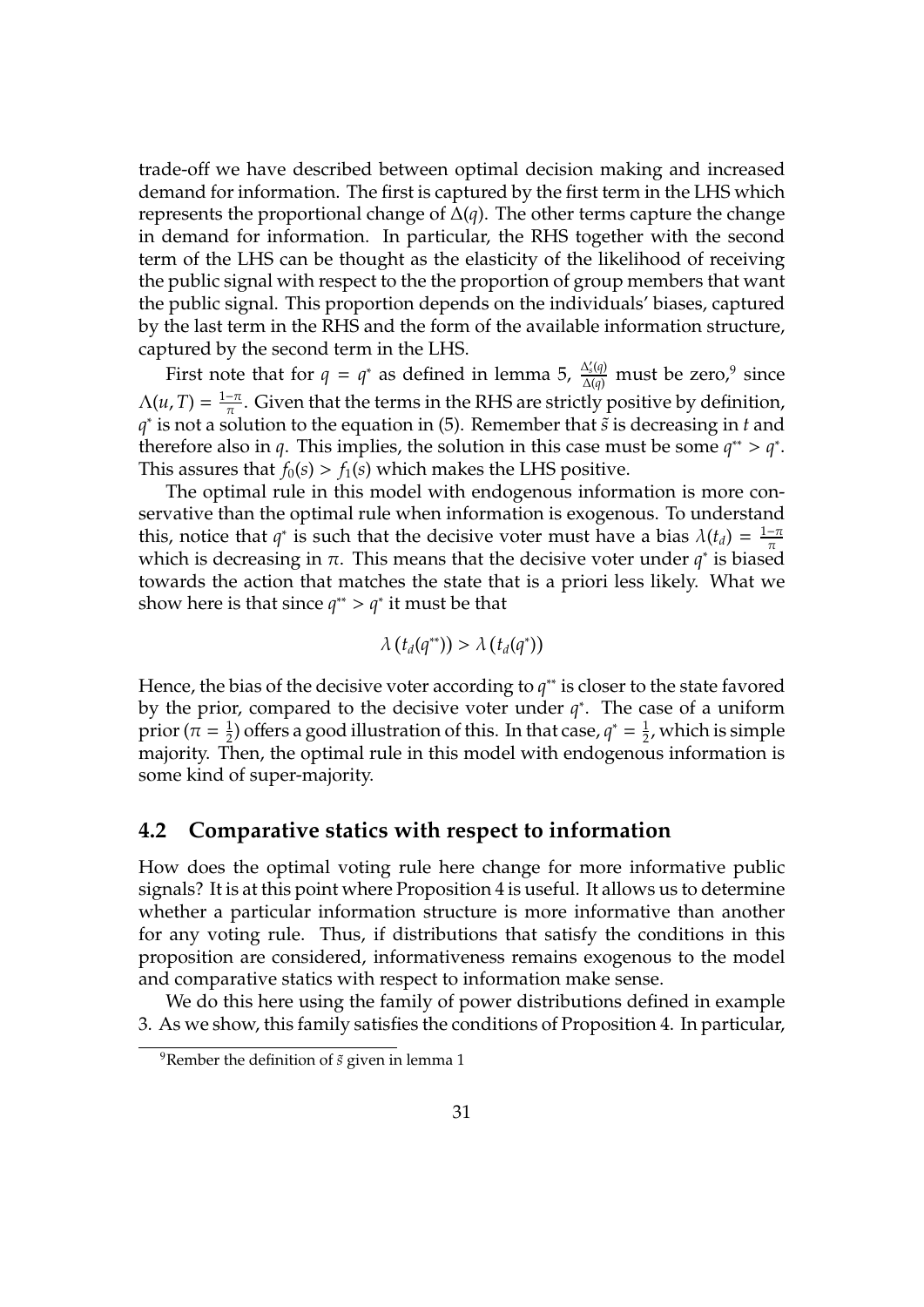*F*( $s$ ;  $\alpha$ ) becomes more informative for higher values of  $\alpha$ . The question is then, how does *q* ∗∗ change as α increases?

Remember that the family of distributions we consider is such that  $F_0(s; \alpha)$  =  $1 - (1 - s)^{\alpha}$  and  $F_1(s; \alpha) = s^{\alpha}$ . Plugging this in to the LHS of [5](#page-29-1) gives:

$$
\frac{s^{\alpha}}{1-(1-s)^{\alpha}} \frac{\frac{s^{\alpha}}{1-(1-s)^{\alpha}}}{\frac{s^{\alpha-1}\alpha}{1-(1-s)^{\alpha}}-\frac{s^{\alpha}(1-\alpha)^{\alpha-1}\alpha}{(1-(1-s)^{\alpha})^2}}
$$

This can be shown to be decreasing in  $\alpha$ . It follows that  $q^{**}$  must be increasing in  $\alpha$ . In other words, The better the possibly available information, the more conservative should the voting rule be.

One obtains similar results performing this exercise with other families of distributions that can be ordered according to Proposition [4.](#page-18-0) Whether there is a more general relation between informativeness and the comparative statics on the voting rule in this model remains as a research question for the future.

## **5 Conclusions**

We ask the question of whether an ordering of information structures is possible for a group of like-minded individuals. We answer by saying that only a partial, and very limited, order is possible in general. It can be extended if more restrictions are put on the group's profile of preferences.

What is important to understand is that the notion of "better information" as we understand it for individuals, even in its most restrictive form, as formalized by Blackwell, can not be applied to groups. Even if group members are likeminded, in that they agree on what should be done in a given state of the world. The reason is that uncertainty introduces disagreement. More precise information does not guarantee more agreement. This is why it may be better for the group to be "less informed".

There is an aspect of information we ignore throughout the analysis: it usually comes at some cost. In particular, more precise information is usually more costly. The omission of the costs from acquiring information in our analysis is intentional. It aims at emphasizing how the collective decision making process generates frictions that can reduce the value of information even when there are no other costs to pay. Having established that, the question of how should a group proceed to acquire public information when it is costly, becomes particularly interesting. Public information has some of the characteristics of public goods. But as we show here it may also be a public "bad" for a subset of group members. What mechanism should be used to elicit individuals' valuations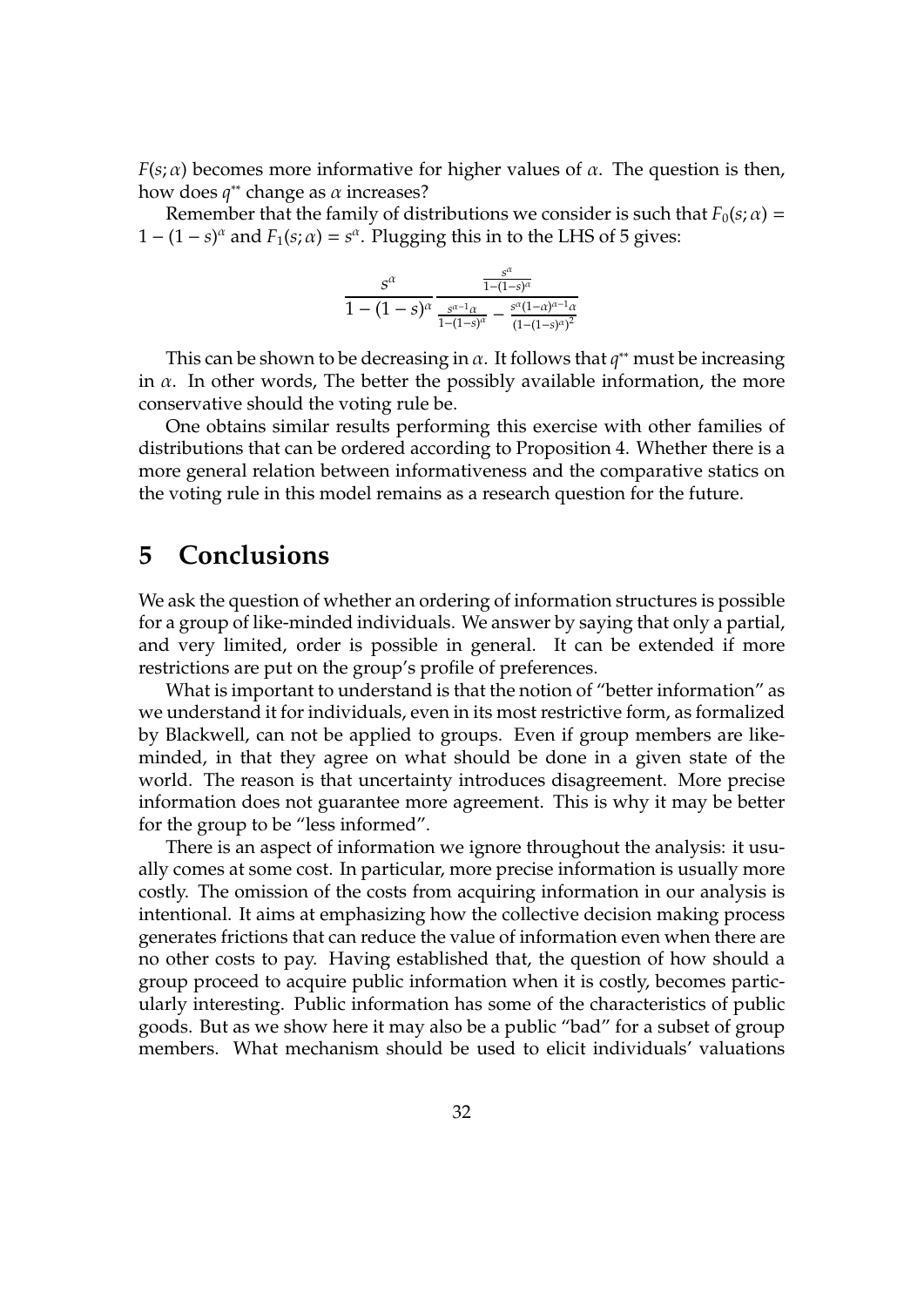and choose among different sources of information and finance it's acquisition? What is the role of the voting rule in such a mechanism? These questions are left as future research.

## **A Proofs**

### *Proof of Lemma [1](#page-9-0).*

Agent *i* chooses  $x = 1$  if:

<span id="page-32-0"></span>
$$
\frac{f_1(s)\pi}{f(s;\pi)}u(1,1,t_i) + \frac{f_0(s)(1-\pi)}{f(s;\pi)}u(1,0,t_i) > \frac{f_1(s)\pi}{f(s;\pi)}u(0,1,t_i) + \frac{f_0(s)(1-\pi)}{f(s;\pi)}u(0,0,t_i) \\
\frac{f_1(s)}{f_0(s)}\frac{\pi}{1-\pi}\lambda(t_i) > 1\n\tag{6}
$$

Given the MLRP there must either be a threshold value  $\tilde{s}_i(t_i)$  such that the inequality holds for  $s > \tilde{s}_i(t_i)$  proving the first part of the lemma, either it always or never holds, and  $\hat{\phi}_i(s, t_i)$  is constant.

#### *Proof of Lemma [2](#page-10-1).*

This follows directly from inequality [6](#page-32-0) in the proof of lemma [1](#page-9-0) and the monotonicity assumption on  $\lambda(t)$ 

#### *Proof of Lemma [3](#page-11-0).*

It follows from the monotonicity of  $\hat{\phi}(s, t)$  with respect to *t*.

#### *Proof of Proposition [1](#page-13-0).*

From the definition of  $F \geq I$  *G* we get the following inequality:

<span id="page-32-1"></span>
$$
F_0(\tilde{s}_F(t_d)) - G_0(\tilde{s}_G(t_d)) \ge \frac{\pi}{1 - \pi} \Lambda(u_i, \xi(t)) [F_1(\tilde{s}_F(t_d)) - G_1(\tilde{s}_G(t_d))]
$$
(7)

 $\text{where } \Lambda(u_i, \xi(t)) = \frac{\int_{\tau} [u_i(1,1,t_i) - u_i(0,1,t_i)]\xi(t_i)dt}{\int_{\tau} [u_i(0,0,t_i) - u_i(1,0,t_i)]\xi(t_i)dt}$  $\frac{\int_{T} [u_i(0,0,t_i)-u_i(1,0,t_i)]\xi(t_i)dt}{\int_{T} [u_i(0,0,t_i)-u_i(1,0,t_i)]\xi(t_i)dt}$  represents the group's bias.

Also, from the definition of  $\tilde{s}(t)$  it follows that:

$$
\frac{h_1(\tilde{s}(t))}{h_0(\tilde{s}(t))} \le \frac{1-\pi}{\pi} \frac{1}{\lambda(t)}, \ \forall h \in \{f,g\}
$$

The RHS of this inequality is always positive and decreasing in *t*. Then, for  $\hat{t}(k) = \{t : \frac{1-\pi}{\pi}\}$ π 1  $\frac{1}{\lambda(t)} = k$  it must be that  $\tilde{s}(\hat{t}(k)) = \hat{s}(k)$ . Thus, if the inequalities stated in the second part of the proposition hold for any *k*, they must also hold for any  $\tilde{s}$ ( $\hat{t}$ ( $k$ )). In such case, then the LHS in [\(7\)](#page-32-1) is positive and the RHS is negative. This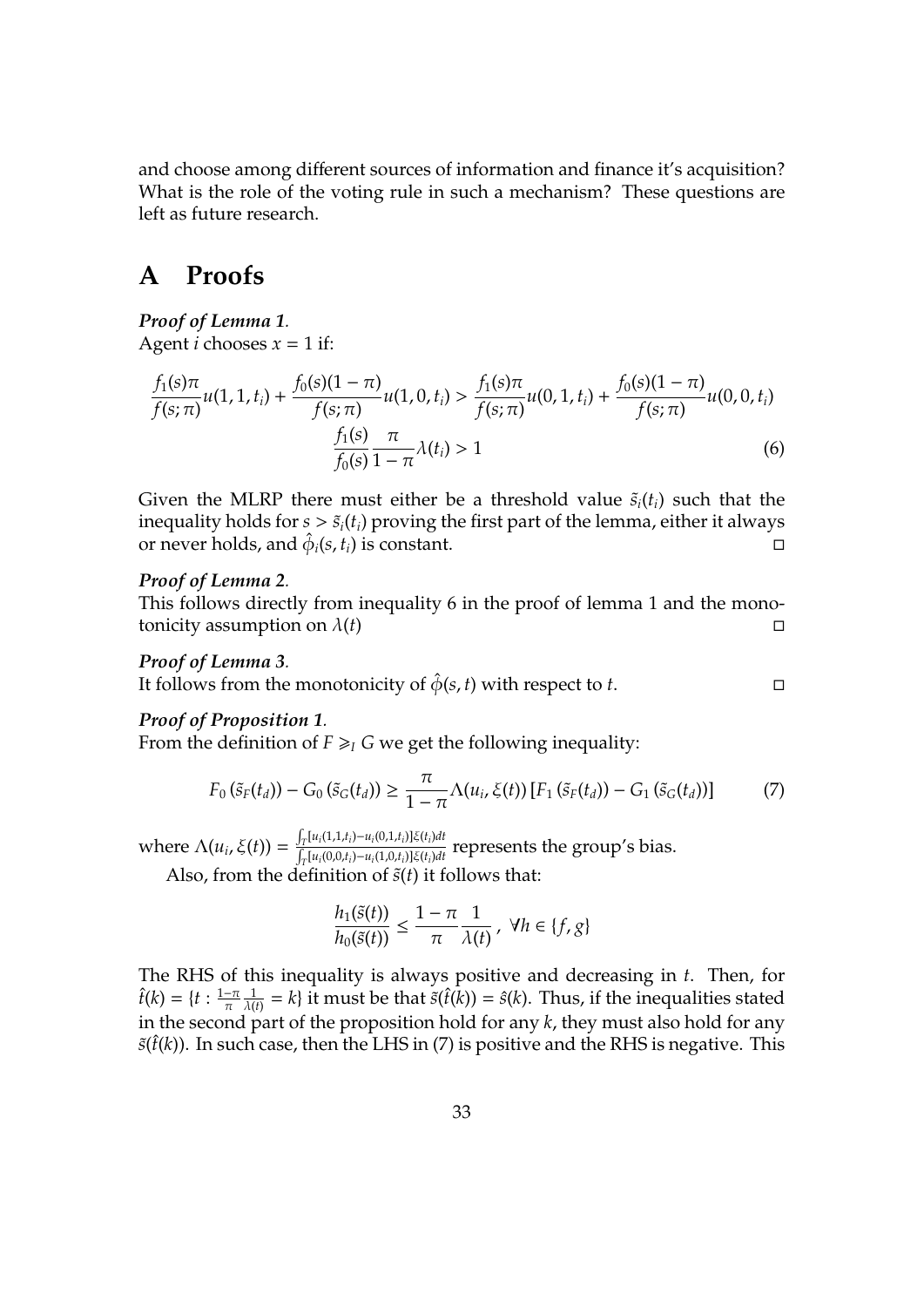proves the sufficiency of these conditions for the informativeness relationship stated in the proposition.

We prove the "only if" part of the proposition by showing that if the inequalities do not hold, one can always two instances of groups and voting rules such that the informativeness ranking between F and G is different in each case. Consider a group  $I = \{1, ..., n\}$  and  $q = 0$ . Suppose  $t_1 < t_2 < ... < t_n$ . Then we have  $t_d(q = 0) = t_1$ . Individuals' preferences are as follows:

<span id="page-33-0"></span>
$$
u_i(1, 1, t_i) = t_i
$$
  
\n
$$
u_i(0, 0, t_i) = 1
$$
  
\n
$$
u_i(1, 0, t_i) = u_i(0, 1, t_i) = 0
$$

for all  $i \in I$ . If  $F \geq I$  *G*, then it must be that:

$$
F_0(\tilde{s}_F(t_1)) - G_0(\tilde{s}_G(t_1)) \geq \frac{\pi}{1 - \pi} \frac{\sum_l t_i}{n} [F_1(\tilde{s}_F(t_i)) - G_1(\tilde{s}_G(t_i))]
$$
(8)

Suppose  $F_0(\tilde{s}_F(t_1)) \ge G_0(\tilde{s}_G(t_1))$  and  $F_1(\tilde{s}_F(t_i)) \ge G_1(\tilde{s}_G(t_i))$ . It is clear that in-equality[\(8\)](#page-33-0) may hold for  $\sum_{i\neq 1} t_i$  low enough, but not for  $\sum_{i\neq 1} t_i$  above a certain threshold. The same argument can be made for  $F_0(\tilde{s}_F(t_1)) \leq G_0(\tilde{s}_G(t_1))$  and  $F_1(\tilde{s}_F(t_i)) \leq G_1(\tilde{s}_G(t_i))$ . This proves the necessity of the inequality conditions stated in the proposition in order for  $\geq_I$  to be valid for any *I* and any *q*.

#### *Proof of Proposition [2](#page-15-1).*

We show the result for point 1. Point 2 follows from a symmetric argument. We show that given  $F \gg G$  and  $\frac{g_1(s)}{g_0(s)} > 0$ ,  $\forall s \neq s_G$ , it must be  $\frac{f_1(s)}{f_0(s)} = 0$  for some  $s \neq s_F$ . Suppose not. Then  $\inf\{\frac{f_1(s)}{f_0(s)}\}$  $\frac{f_1(s)}{f_0(s)}\} > 0.$  There are two cases to consider: Case 1:  $inf\{\frac{f_1(s)}{f_0(s)}\}$  $\frac{f_1(s)}{f_0(s)}\} > \inf\{\frac{g_1(s)}{g_0(s)}\}$  $\frac{g_1(s)}{g_0(s)}\}$ .

Then there exists *I* such that for some  $q'$ ,  $\frac{\pi}{1-\pi} \frac{1}{\lambda(t_d)}$  $\frac{1}{\lambda(t_d(q'))} \in \left( \inf \{ \frac{g_1(s)}{g_0(s)} \right)$  $\frac{g_1(s)}{g_0(s)}\}$ , inf{ $\frac{f_1(s)}{f_0(s)}$  $\frac{f_1(s)}{f_0(s)}\}$ ). From the definition of  $\tilde{s}(t)$ , this means that:

 $\tilde{s}_F(t_d(q')) = s_F$  and  $arg\inf\{\frac{g_1(s)}{g_0(s)}\}$  $\left\{\frac{g_1(s)}{g_0(s)}\right\}$  ≤  $\tilde{s}_G(t_d(q'))$  ≥ σ. This in turn means that  $F_0(\tilde{s}_F(t_d(q'))) = F_1(\tilde{s}_F(t_d(q'))) = 0$  and  $G_0(\tilde{s}_G(t_d(q'))) > 0$ . This inequality holds because given our assumptions,  $g_0(\tilde{s}_G(t_d(q')))$  must be positive. If  $s_G$  is discrete in [ $arg\inf_{\sigma_0(s)}$  $\frac{g_1(s)}{g_0(s)}$ ,  $\sigma$ ] the inequality follows directly. If it is continuous in some interval then it must be true as well for the supremum of that interval. Notice then that  $F_0(\tilde{s}_F(t_d(q'))) = 0 < G_0(\tilde{s}_G(t_d(q'))) > 0$  which violates  $F \gg G$ . Case 2:  $\inf\{\frac{f_1(s)}{f_0(s)}\}$  $\frac{f_1(s)}{f_0(s)}\}<\inf\{\frac{g_1(s)}{g_0(s)}\}$  $\frac{g_1(s)}{g_0(s)}\}$ .

Then there exists *I* such that for some  $q'$ ,  $\frac{\pi}{1-\pi} \frac{1}{\lambda(t_d)}$  $\frac{1}{\lambda(t_d(q'))} \in \left( \inf \{ \frac{f_1(s)}{f_0(s)} \right)$  $\frac{f_1(s)}{f_0(s)}\}$ , inf{ $\frac{g_1(s)}{g_0(s)}$  $\frac{g_1(s)}{g_0(s)}\}$ ). From the definition of  $\tilde{s}(t)$ , this means that: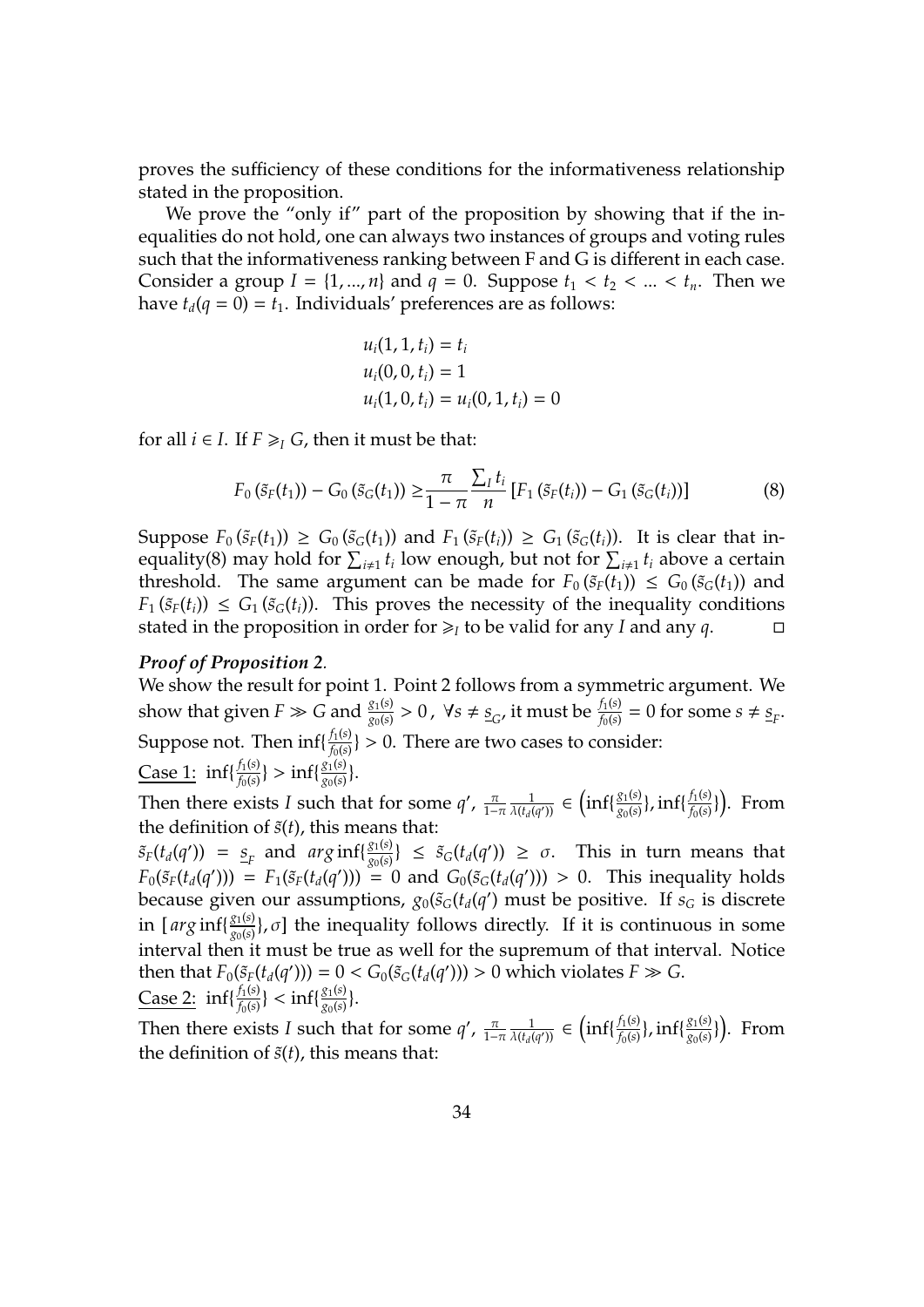$\tilde{s}_G(t_d(q')) = s_G$  and  $arg\inf\{\frac{f_1(s)}{f_0(s)}\}$  $\frac{f_1(s)}{f_0(s)}$ }  $\leq \tilde{s}_F(t_d(q')) \geq \sigma'.$  This in turn means that  $G_0(\tilde{s}_G(t_d(q'))) = G_1(\tilde{s}_G(t_d(q'))) = 0$  and  $F_1(\tilde{s}_F(t_d(q'))) > 0$ , for the same reason as with  $G_0$  in case 1. Again this violates  $F \gg G$ . Thus for  $F \gg G$  to be true when *g*1(*s*)  $\frac{g_1(s)}{g_0(s)} > 0$ ,  $\forall s \neq s_G$  it must be  $\frac{f_1(s)}{f_0(s)} = 0$  for some  $s \neq s_F$ . This means that for that *s*  $Pr(\theta = 0 | s_F) = 1.$ 

#### *Proof of Proposition [3](#page-17-0).*

Given the conditions in the proposition, inequality [7](#page-32-1) must hold for any *q*, as long as  $t_d \in [\underline{t}, \overline{t}]$ . The restriction on *T* makes sure of that and thus the result holds.

#### *Proof of Proposition [4](#page-18-0).*

The result follows directly by rearranging inequality  $(7)$ .

#### *Proof of Lemma [5](#page-21-0).*

Solving the FOC for the aggregate utility we obtain:

 $f_1(\tilde{s}(t_d(q^*))$  $\frac{f_1(\tilde{s}(t_d(q^*)))}{f_0(\tilde{s}(t_d(q^*)))} = \frac{1-\pi}{\pi}$ π 1  $\frac{1}{\Lambda(u_i,\xi(t))}$ .

Combining this with inequality [6](#page-32-0) in the proof of lemma [1](#page-9-0) gives the definition of *q*<sup>\*</sup>. Monotonicity with respect to Λ follows from monotonicity of  $t_d(q)$  and the MLRP.

#### *Proof of Proposition [5](#page-22-0).*

From Lemma [5](#page-21-0) we have  $\lambda(t_d(q^*)) = \Lambda(u_i, \xi(t))$ . Plugging this into inequality [\(7\)](#page-32-1) gives:

 $\overline{F}_0(\tilde{s}_F(t_d(q^*))) - G_0(\tilde{s}_G(t_d(q^*))) \ge \frac{\pi}{1-\pi}\lambda(t_d(q^*)) [F_1(\tilde{s}_F(t_d(q^*))) - G_1(\tilde{s}_G(t_d(q^*)))].$ Since we assume  $F \geq i$  *G*,  $\forall$  *i* ∈ *I*, this inequality must hold, proving the point.  $\Box$ 

## *Proof of Lemma [6](#page-25-0).*

Note that:

$$
E_F[u(x(q,s_F),\theta,t)] \ge E_G[u(x(q,s_G),\theta,t)]
$$
  

$$
F_0(\tilde{s}_F(t_d(q)) - G_0(\tilde{s}_G(t_d(q))) \ge \frac{\pi}{1-\pi} \lambda(t) [F_1(\tilde{s}_F(t_d(q)) - G_1(\tilde{s}_G(t_d(q)))]
$$

For  $t = \hat{t}(q)$  this expression holds with equality, i.e. the individual of type  $\hat{t}(q)$ is the one that is indifferent between the two distributions. The definition of  $\Gamma_q(F, G)$  follows from the monotonicity of  $\lambda(t)$  with respect to *t*.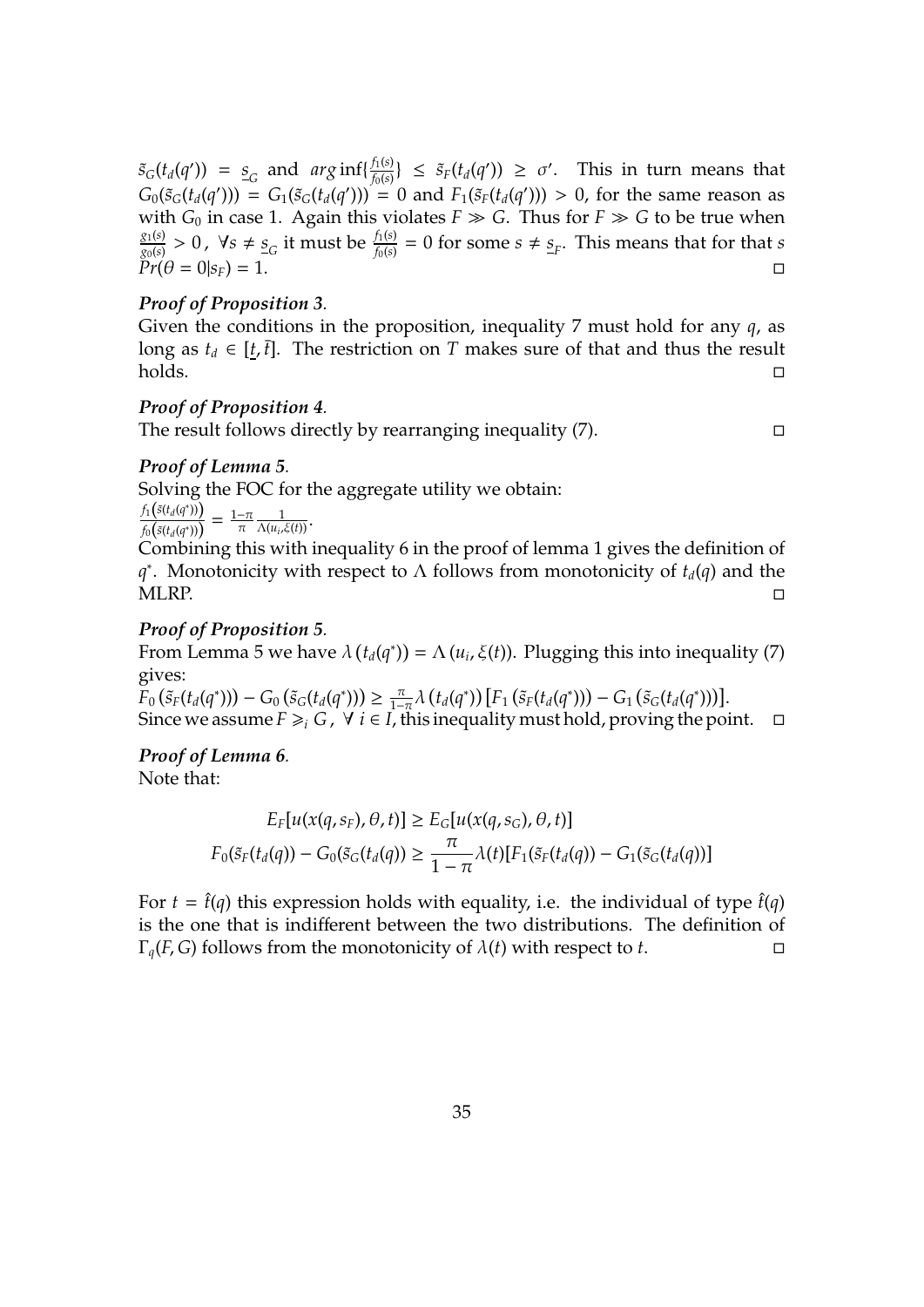*Proof of Lemma [7](#page-27-0).* Note that  $t_d(q) = q$ . We know that  $x(q, \emptyset) = 1$  if

$$
E[u_d(1, \theta, q)] > E[u_d(0, \theta, q)]
$$
  

$$
\pi u_d(1, 1, q) + (1 - \pi)u_d(1, 0, q) > \pi u_d(0, 1, q) + (1 - \pi)u_d(0, 0, q)
$$
  

$$
\lambda(q) > \frac{1 - \pi}{\pi}
$$

Remember that  $q^*$  is such that  $\lambda(q^*) = \Lambda(u, T)$ , and by assumption  $\Lambda(u, T) = \frac{1-\pi}{\pi}$  $\frac{-\pi}{\pi}$ . This prooves the lemma

## **References**

- <span id="page-35-1"></span>[1] Athey, S., and Levin, J. The value of information in monotone decision problems. *MIT Working Papers 98-24* (Dec 2001).
- <span id="page-35-3"></span>[2] Austen-Smith, D., and Banks, J. Information aggregation, rationality, and the condorcet jury theorem. *The American Political Science Review 90*, 1 (Mar 1996), 34–45.
- <span id="page-35-7"></span>[3] Austen-smith, D., and Feddersen, T. Deliberation and Voting Rules. In *Social choice and strategic decisions: Essays in honor of Je*ff*rey S. Banks*, D. Austen-Smith and J. Duggan, Eds. Springer, Berlin, 2005.
- <span id="page-35-5"></span>[4] BERGEMANN, D., AND VÄLIMÄKI, J. Information in mechanism design. *Cowles Foundation Discussion Papers*, 1532 (Jan 2005).
- <span id="page-35-0"></span>[5] Blackwell, D. Comparison of experiments. *Proceedings of the Second Berkeley Symposium on Mathematical Statistics and Probability. July 31-August 12, 1950. Statistical Laboratory of the University of California, Berkeley. Berkeley, Calif.: University of California Press, 1951. 666 pp. Editor: Jerzy Neyman* (Jan 1951), 93–102.
- <span id="page-35-2"></span>[6] CABRALES, A., GOSSNER, O., AND ROBERTO, S. Entropy and the value of information for investors. *American Economic Review forthcoming* (Jan 2012).
- <span id="page-35-6"></span>[7] Doraszelski, U., Gerardi, D., and Squintani, F. Communication and Voting with Double-Sided Information. *The B.E. Journal of Theoretical Economics 3*, 1 (2003).
- <span id="page-35-4"></span>[8] FEDDERSEN, T., AND PESENDORFER, W. Voting behavior and information aggregation in elections with private information. *Econometrica 65*, 5 (Sep 1997), 1029–1058.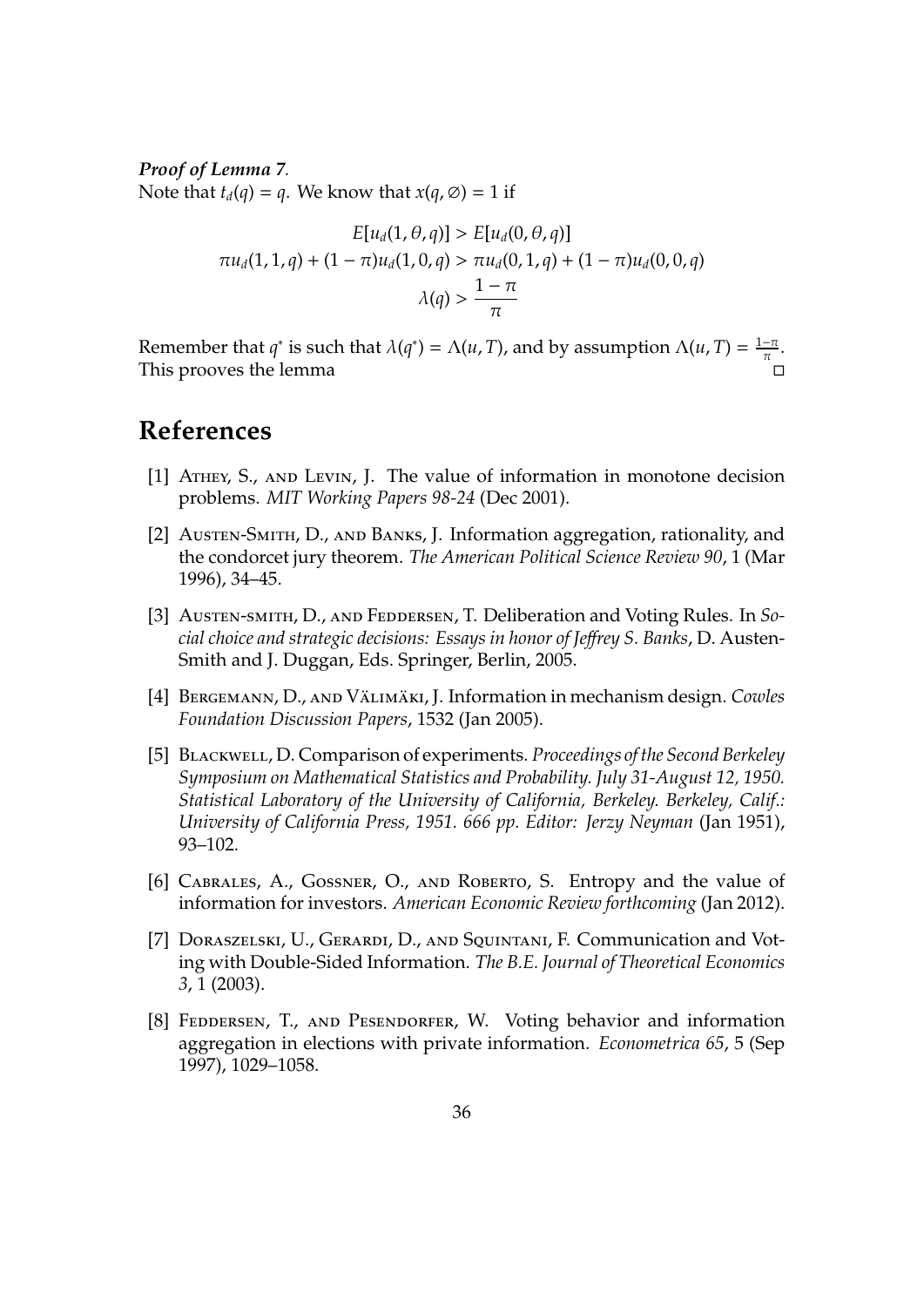- <span id="page-36-3"></span>[9] Ganuza. . . , J. Signal orderings based on dispersion and the supply of private information in auctions. *Econometrica 78*, 3 (May 2010), 1007–1030.
- <span id="page-36-11"></span>[10] Gerardi, D., and Yariv, L. Information acquisition in committees. *Games and Economic Behavior 62*, 2 (Mar 2008), 436–459.
- <span id="page-36-4"></span>[11] Gersbach, H. The value of public information in majority decisions. *Economics Letters 35*, 3 (Mar 1991), 239–242.
- <span id="page-36-5"></span>[12] Gersbach, H. Allocation of information by majority decisions. *Journal of Public Economics 48*, 2 (Jul 1992), 259–268.
- <span id="page-36-6"></span>[13] GERSBACH, H. The private and social value of information in majority decisions. *Political Behavior 15*, 1 (Mar 1993), 15–23.
- <span id="page-36-7"></span>[14] Gersbach, H. Public information and social choice. *Social Choice and Welfare 17*, 1 (Jan 2000), 25–31.
- <span id="page-36-12"></span>[15] GERSHKOV, A., AND SZENTES, B. Optimal voting schemes with costly information acquisition. *Journal of Economic Theory 144*, 1 (Jan 2008), 36–68.
- <span id="page-36-2"></span>[16] Jewitt, I. Information order in decision and agency problems. *Mimeo* (Jan 2007).
- <span id="page-36-0"></span>[17] Lehmann, E. Comparing location experiments. *The Annals of Statistics 16*, 2 (Jun 1988), 521–533.
- <span id="page-36-9"></span>[18] Marschak, J., and Radner, R. Economic theory of teams. *Cowles Foundation for Research in Economics at Yale University, Monograph 22. Yale University Press, New Haven and London* (1972).
- <span id="page-36-8"></span>[19] MESSNER, M., AND POLBORN, M. The option to wait in collective decisions. *Journal of Public Economics 96*, 5-6 (Jun 2012), 524–540.
- <span id="page-36-13"></span>[20] Morris, S., and Shin, H. Social value of public information. *The American economic review 92*, 5 (Dec 2002), 1521–1534 (14).
- <span id="page-36-1"></span>[21] Persico, N. Information acquisition in auctions. *Econometrica 68*, 1 (Jan 2000), 135–148.
- <span id="page-36-10"></span>[22] Persico, N. Committee design with endogenous information. *Review of Economic Studies 71*, 1 (Jan 2004), 165–191.
- <span id="page-36-14"></span>[23] SCHULTE, E. Information aggregation and preference heterogeneity in committees. *Theory and Decision 69*, 1 (Sept. 2008), 97–118.